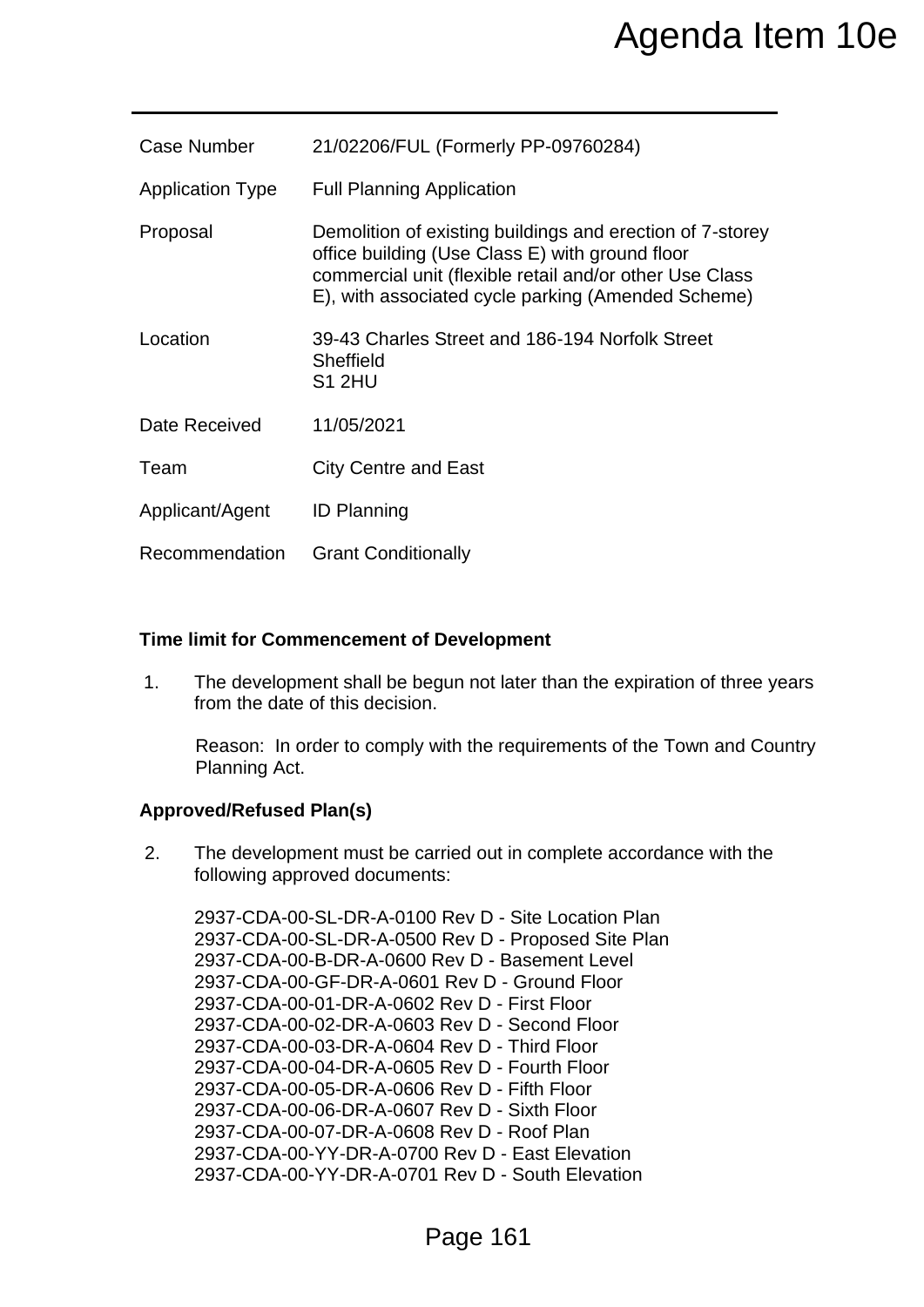2937-CDA-00-YY-DR-A-0702 Rev D - West Elevation 2937-CDA-00-YY-DR-A-0703 Rev D - North Elevation 2937-CDA-00-YY-DR-A-0704 Rev D - West Context Elevation 2937-CDA-00-YY-DR-A-0705 Rev D - North Context Elevation 2937-CDA-00-YY-DR-A-0706 Rev D - Pinstone St Context Elevation 2937-CDA-00-YY-DR-A-0707 Rev D - Norfolk St Context Elevation 2937-CDA-00-YY-DR-A-0708 Rev D - Charles St Context Elevation 2937-CDA-00-YY-DR-A-0800 Rev D - Sections 2937-CDA-00-YY-DR-A-0802 Rev D - Sections 2937-CDA-00-YY-DR-A-0804 Rev D - Sections 2937-CDA-00-YY-DR-A-0805 Rev D - Non-Vision Glazing 2937-CDA-00-YY-DR-A-0709 Rev D - Neighbour Distances 2937-CDA-00-03-DR-A-0612 Rev D - Neighbour Distances.

Reason: In order to define the permission.

#### **Pre Commencement Condition(s) – ('true conditions precedent' – see notes for definition)**

3. No demolition hereby authorised shall be carried out before a contract for carrying out the construction of the new building hereby approved has been made. Evidence that such a contract has been made shall be submitted to and approved in writing by the Local Planning Authority before demolition commences.

Reason: To ensure that premature demolition does not take place and result in an undeveloped site, some time before rebuilding, which would be detrimental to the visual character of the Conservation Area.

4. Prior to the construction of any phase of the development commencing, a detailed Inclusive Employment and Development Plan for that phase, designed to maximise opportunities for employment and training from the construction phase of the development, shall have been developed collaboratively with Talent Sheffield and submitted to and approved in writing by the Local Planning Authority.

The Plan shall include a detailed Implementation Schedule, with provision to review and report back on progress achieved, via Talent Sheffield, to the Local Planning Authority. Thereafter the Plan shall be implemented in accordance with the approved details.

Reason: In the interests of maximising the economic and social benefits for Sheffield from the construction of the development.

5. Any intrusive investigation recommended in the Phase I Preliminary Risk Assessment Report shall be carried out and be the subject of a Phase II Intrusive Site Investigation Report which shall have been submitted to and approved in writing by the Local Planning Authority prior to construction works commencing. The Report shall be prepared in accordance with current Land Contamination Risk Management guidance (LCRM;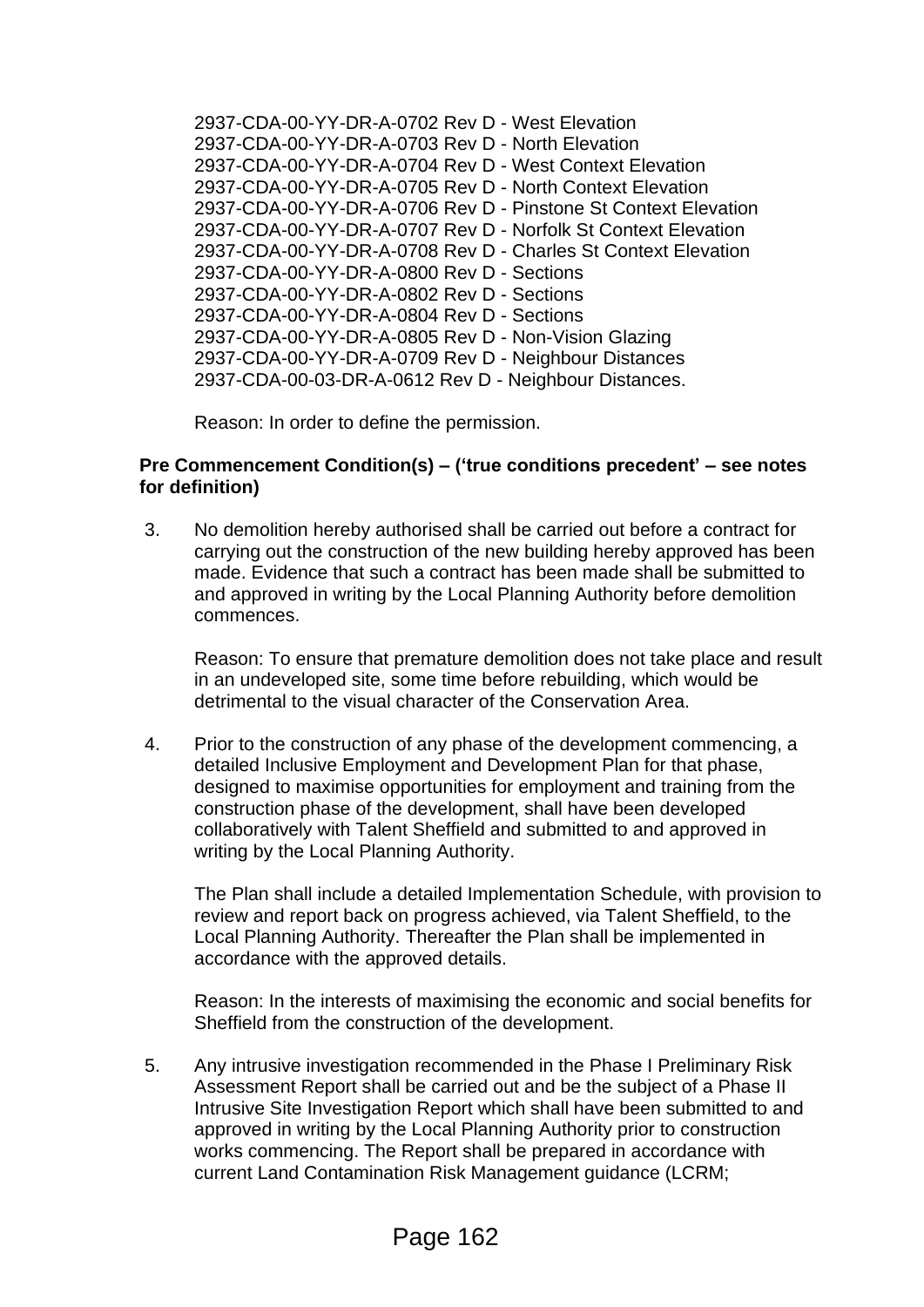Environment Agency 2020).

Reason: In order to ensure that any contamination of the land is properly dealt with and the site is safe for the development to proceed, it is essential that this condition is complied with before the development is commenced.

6. Any remediation works recommended in the Phase II Intrusive Site Investigation Report shall be the subject of a Remediation Strategy Report which shall have been submitted to and approved in writing by the Local Planning Authority prior to construction works commencing. The Report shall be prepared in accordance current Land Contamination Risk Management guidance (LCRM; Environment Agency 2020) and Sheffield City Council's supporting guidance issued in relation to validation of capping measures and validation of gas protection measures.

Reason: In order to ensure that any contamination of the land is properly dealt with and the site is safe for the development to proceed, it is essential that this condition is complied with before the development is commenced.

7. There shall be no piped discharge of surface water from the development prior to the completion of surface water drainage works, details of which will have been submitted to and approved by the Local Planning Authority. If discharge to public sewer is proposed, the information shall include, but not be exclusive to:-

a) evidence to demonstrate that surface water disposal via infiltration or watercourse are not reasonably practical;

b) evidence of existing positive drainage to public sewer and the current points of connection; and

c) the means of restricting the discharge to public sewer to the existing rate less a minimum 30% reduction, based on the existing peak discharge rate during a 1 in 1 year storm event, to allow for climate change.

Reason: To ensure that no surface water discharges take place until proper provision has been made for its disposal and in the interest of sustainable drainage.

8. Prior to construction works commencing:

a) a scheme of intrusive site investigations shall be carried out on site to establish the risks posed to the development by past coal mining activity, and;

b) any remediation works and/or mitigation measures to address land instability arising from coal mining legacy, as may be necessary, have been implemented on site in full in order to ensure that the site is made safe and stable for the development proposed.

The intrusive site investigations and remedial works shall be carried out in accordance with authoritative UK guidance.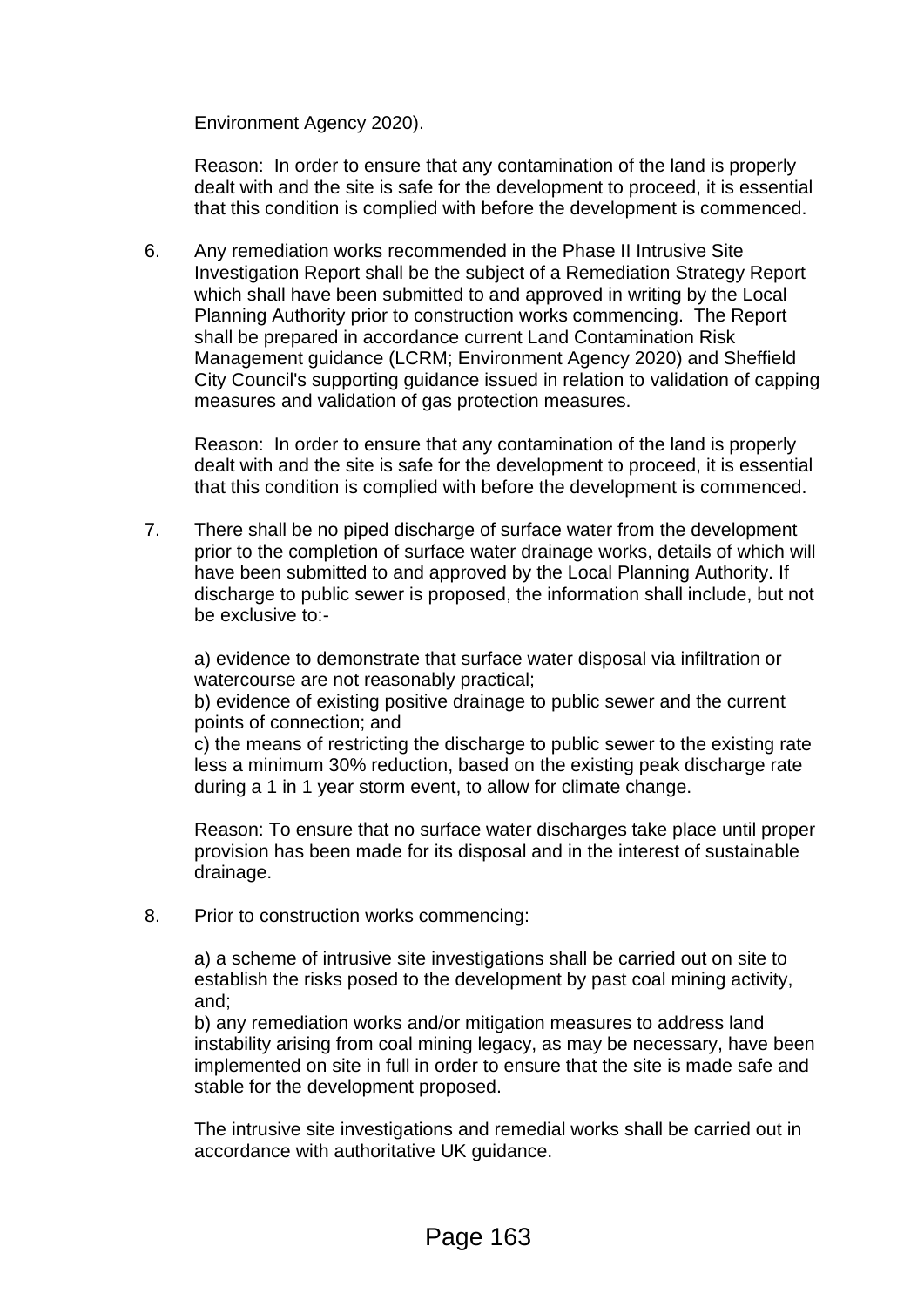Reason: In the interests of the safety and stability of the development in accordance with paragraph 183 of the National Planning Policy Framework.

9. No above ground works shall commence until the highways improvements (which expression shall include traffic control, pedestrian and cycle safety measures) listed below have either:

a) been carried out; or

b) details have been submitted to and approved in writing by the Local Planning Authority of arrangements which have been entered into which will secure that such improvement works will be carried out before the building is brought into use and the building shall not be brought into use until the highway improvements listed below have been carried out.

Highways Improvements:

i) Reconstruction of the footway along Charles Street with new kerbs, pedestrian drop-crossing and tactile paving where necessary (and possibly bollards along the Charles Street front of footway) all in accordance with the Primary Palette of the Urban Design Compendium.

ii) With respect to Charles Street any accommodation works to street lighting, highway drainage, traffic signs, road markings, statutory undertaker's equipment and general street furniture because of the development proposal.

Reason: In the interests of pedestrian and highway safety and to ensure the development contributes positively to the character of the conservation area and is consistent with the higher quality public realm being delivered in the primary zone of the city centre.

10. Prior to the improvement works indicated in the preceding condition being carried out, full details of these improvement works shall have been submitted to and approved in writing by the Local Planning Authority.

Reason: In the interests of highway safety and the amenities of the locality.

11. No development shall commence until details of the means of ingress and egress for vehicles engaged in the construction of the development have been submitted to and approved in writing by the Local Planning Authority. Such details shall include the arrangements for restricting the vehicles to the approved ingress and egress points. Ingress and egress for such vehicles shall be obtained only at the approved points.

Reason: In the interests of protecting the free and safe flow of traffic on the public highway it is essential that this condition is complied with before any works on site commence.

12. No development shall commence until details of the site accommodation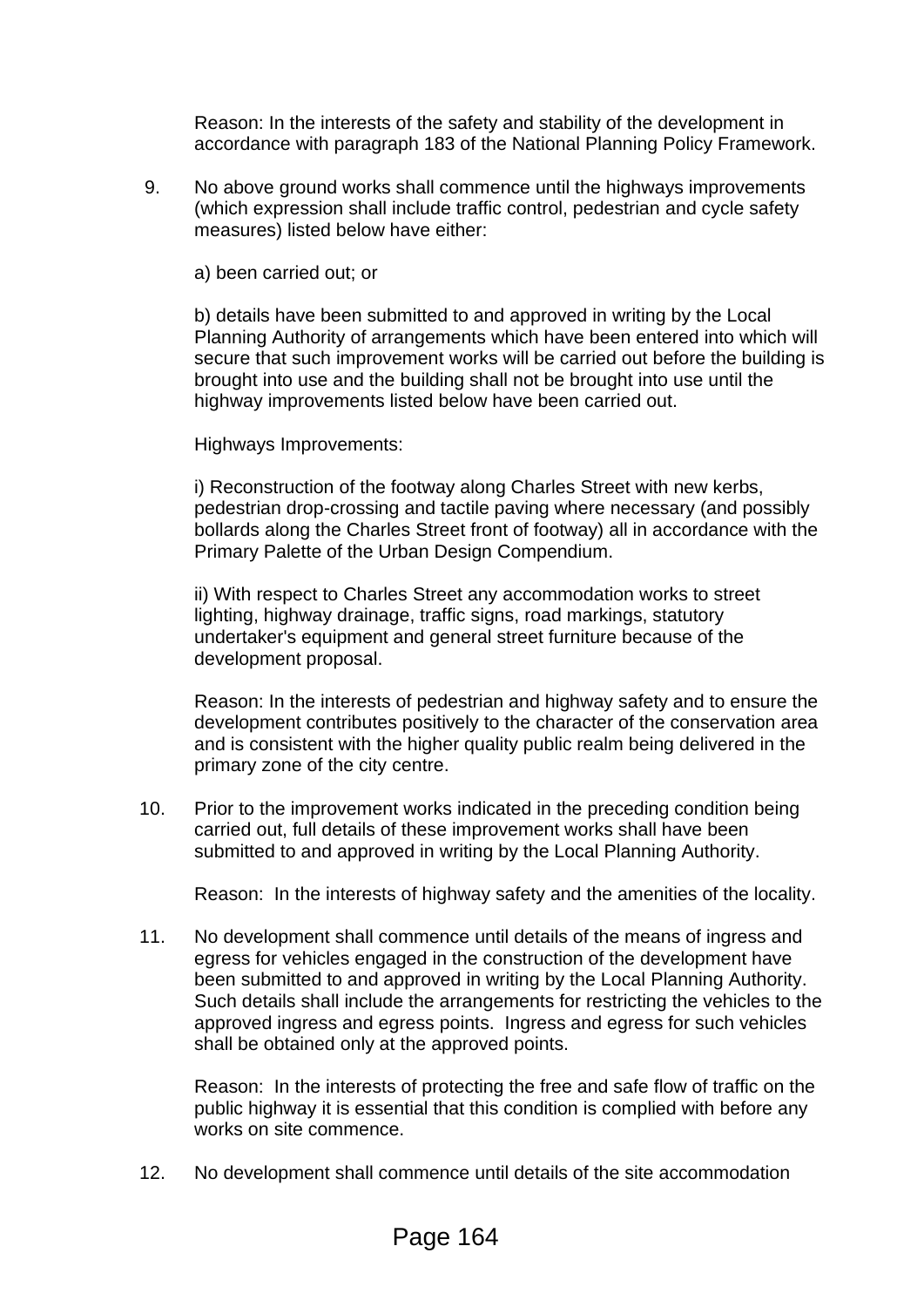including an area for delivery/service vehicles to load and unload, for the parking of associated site vehicles and for the storage of materials, has been submitted to and approved in writing by the Local Planning Authority. Thereafter, such areas shall be provided to the satisfaction of the Local Planning Authority and retained for the period of construction or until written consent for the removal of the site compound is obtained from the Local Planning Authority.

Reason: In the interests of protecting the free and safe flow of traffic on the public highway, it is essential that this condition is complied with before any works on site commence.

13. No demolition and/or construction works shall be carried out unless equipment is provided for the effective cleaning of the wheels and bodies of vehicles leaving the site so as to prevent the depositing of mud and waste on the highway. Full details of the proposed cleaning equipment shall be approved in writing by the Local Planning Authority before it is installed.

Reason: In the interests of protecting the free and safe flow of traffic on the public highway, it is essential that this condition is complied with before any works on site commence.

14. No construction of the buildings, construction of additional basement areas or demolition of existing basement walls shall take place until Approval in Principle (AIP) for the basement's walls and floor, which will be permanently supporting the adjacent public highway, has been submitted to and approved in writing by the Local Planning Authority. As a minimum, the AIP submission shall cover:

- Proof of structural integrity of the basement's walls and floor, with structural calculations and drawings, demonstrating that the adjacent public highway will be adequately supported.

- Confirmation and agreement of the proposed ongoing structural inspection strategy, including the protocol for submitting inspection reports to the Local Planning Authority.

- Servicing arrangements for inspection personnel needing to gain access to the structure.

- The method of temporary support to the public highway during demolition/construction of the basement, including proof of structural integrity, calculations and drawings.

Construction of the basement shall not commence until the AIP has been approved by the Local Planning Authority.

Reason: In the interests of highway safety

15. No development, including any demolition and groundworks, shall take place until the applicant, or their agent or successor in title, has submitted a Written Scheme of Investigation (WSI) that sets out a strategy for archaeological investigation and this has been approved in writing by the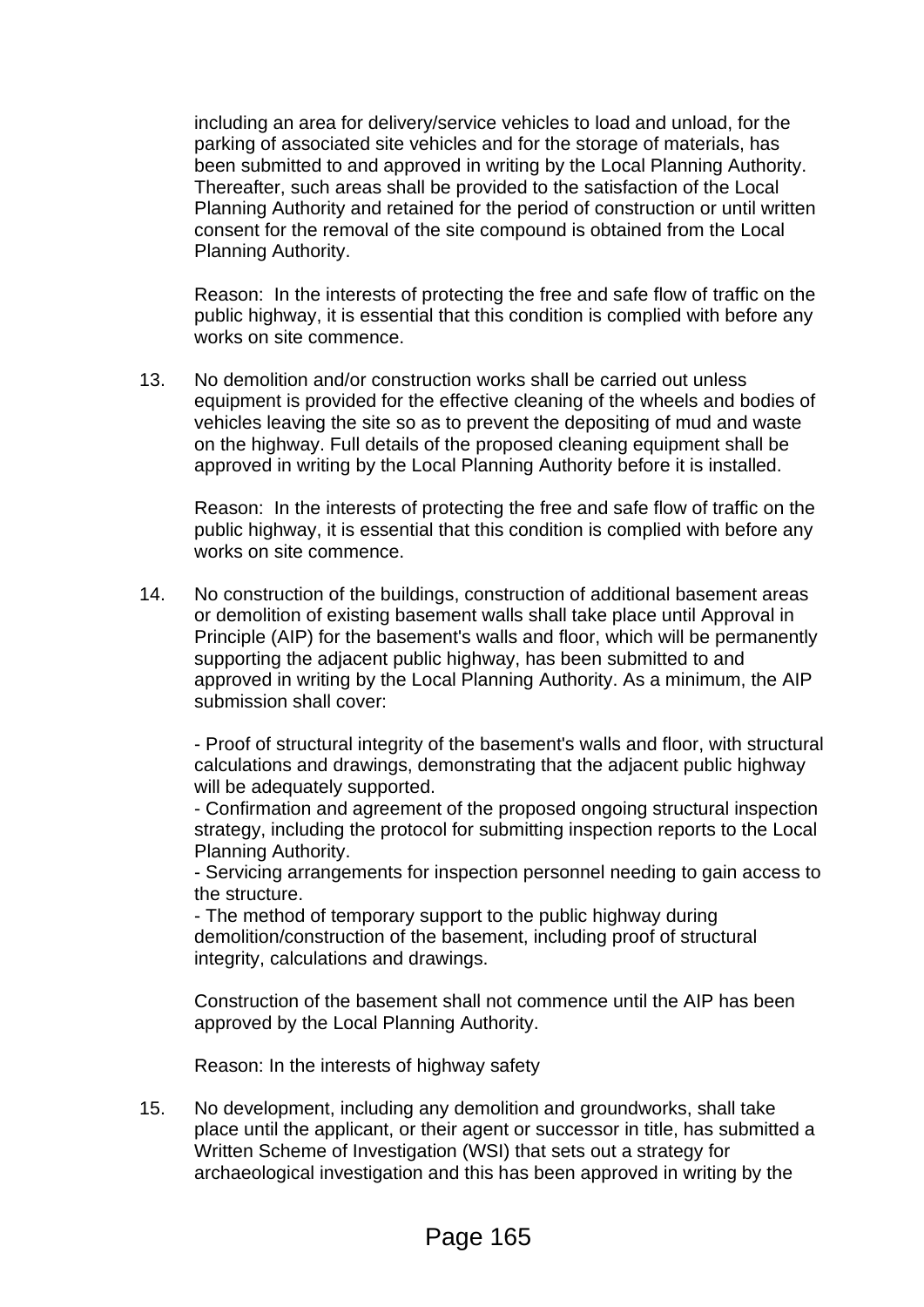Local Planning Authority. The WSI shall include:

- The programme and method of site investigation and recording.

- The requirement to seek preservation in situ of identified features of importance.

- The programme for post-investigation assessment.

- The provision to be made for analysis and reporting.

- The provision to be made for publication and dissemination of the results.

- The provision to be made for deposition of the archive created.

- Nomination of a competent person/persons or organisation to undertake the works.

- The timetable for completion of all site investigation and post-investigation works.

Thereafter the development shall only take place in accordance with the approved WSI and the development shall not be brought into use until the Local Planning Authority has confirmed in writing that the requirements of the WSI have been fulfilled or alternative timescales agreed.

Reason: To ensure that any archaeological remains present, whether buried or part of a standing building, are investigated and a proper understanding of their nature, date, extent and significance gained, before those remains are damaged or destroyed and that knowledge gained is then disseminated. It is essential that this condition is complied with before any other works on site commence given that damage to archaeological remains is irreversible.

# **Other Pre-Commencement, Pre-Occupancy and other Stage of Development Condition(s)**

16. Details of all proposed external materials including fixings and finishes, including samples when requested by the Local Planning Authority, shall be submitted to and approved in writing by the Local Planning Authority before construction of that part of the development is commenced. Thereafter, the development shall be carried out in accordance with the approved details.

Reason: In order to ensure an appropriate quality of development.

- 17. Large scale details, including materials and finishes, at a minimum of 1:20 of the items listed below shall be approved in writing by the Local Planning Authority before construction of that part of the development commences:
	- Plant screens
	- Ventilation grills and extracts
	- Glazing system
	- Balustrades
	- External doors

Thereafter, the works shall be carried out in accordance with the approved details.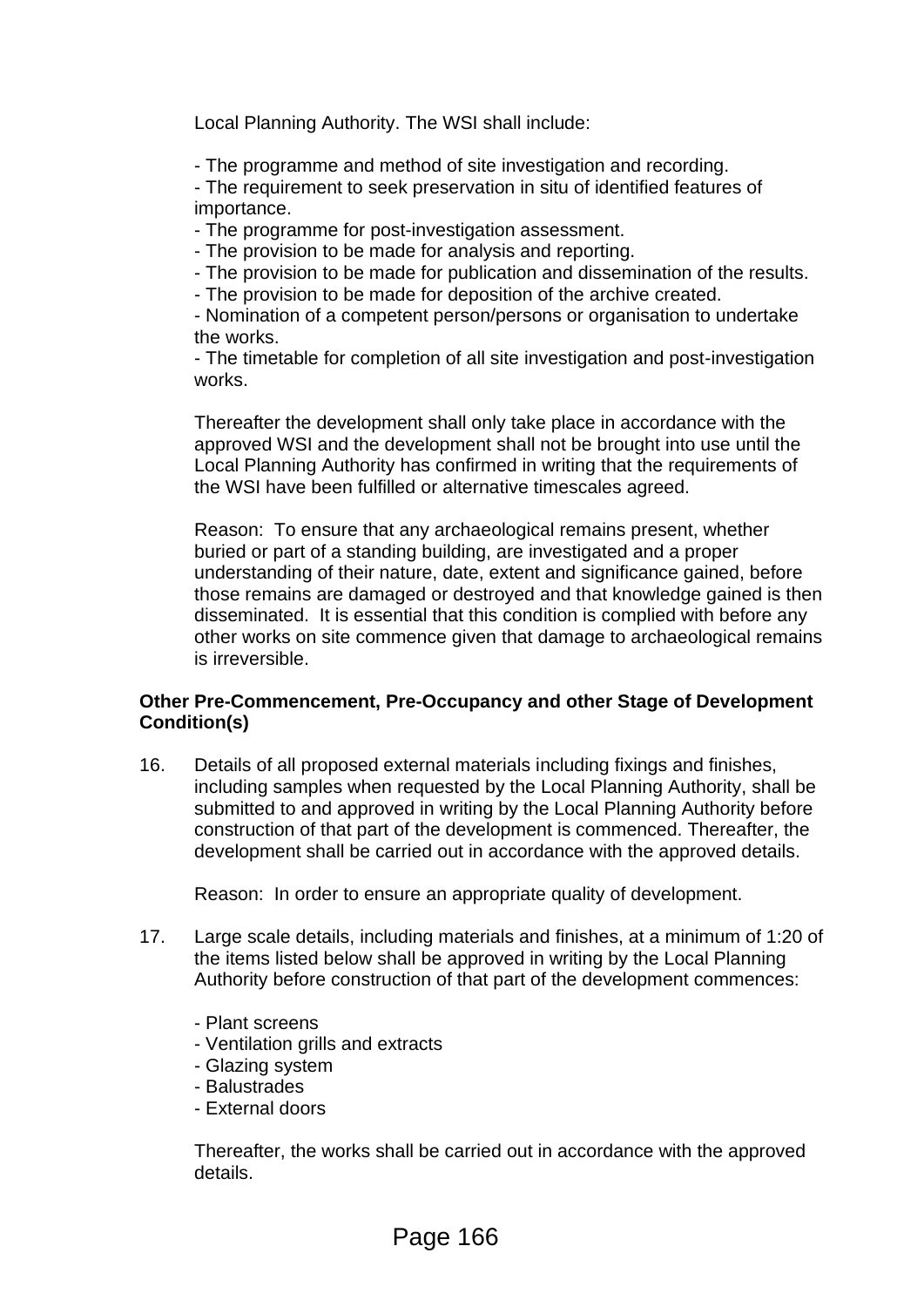Reason: In order to ensure an appropriate quality of development.

18. A sample panel of the proposed masonry and cladding panels shall be erected on the site and shall illustrate the colour, texture, bedding and bonding of masonry and mortar finish to be used. The sample panel shall be approved in writing by the Local Planning Authority before any masonry works commence and shall be retained for verification purposes until the completion of such works.

Reason: In order to ensure an appropriate quality of development.

19. Prior to the installation of any commercial kitchen fume extraction system full details, including a scheme of works to protect the occupiers of adjacent dwellings from odour and noise, shall first have been submitted to and approved in writing by the Local Planning Authority. These details shall include:

a) Drawings showing the location of the external flue ducting and termination, which should include a low resistance cowl.

b) Acoustic emissions data for the system.

c) Details of any filters or other odour abatement equipment.

d) Details of the system's required cleaning and maintenance schedule. e) (Optional: Details of a scheme of works to prevent the transmission of structure borne noise or vibration to other sensitive portions of the building). The approved equipment shall then be installed, operated, retained and maintained in accordance with the approved details.

Reason: In the interests of the amenities of the locality and occupiers of adjoining property.

20. The cycle parking, changing facilities, lockers and showers shall be provided before the building is brought into use and thereafter retained.

Notwithstanding the details shown on the approved ground floor plan the access to the cycle parking shall be revised to provide a more direct route to the store and the doors serving the cycle store shall have a 1.2m clear opening and open automatically. Details of the type of cycle stands shall be submitted to and approved by the Local Planning Authority before the building is brought into use and therefore the approved details shall be implemented.

Reason: In the interests of encouraging sustainable travel to and from the site.

21. The building shall be designed and constructed to achieve the renewable or low carbon energy levels and Co2 reduction as set out in the agent's email dated 9.12.2021 unless an alternative scheme is approved by the Local Planning Authority. The agreed renewable or low carbon energy equipment, connection to decentralised or low carbon energy sources, or agreed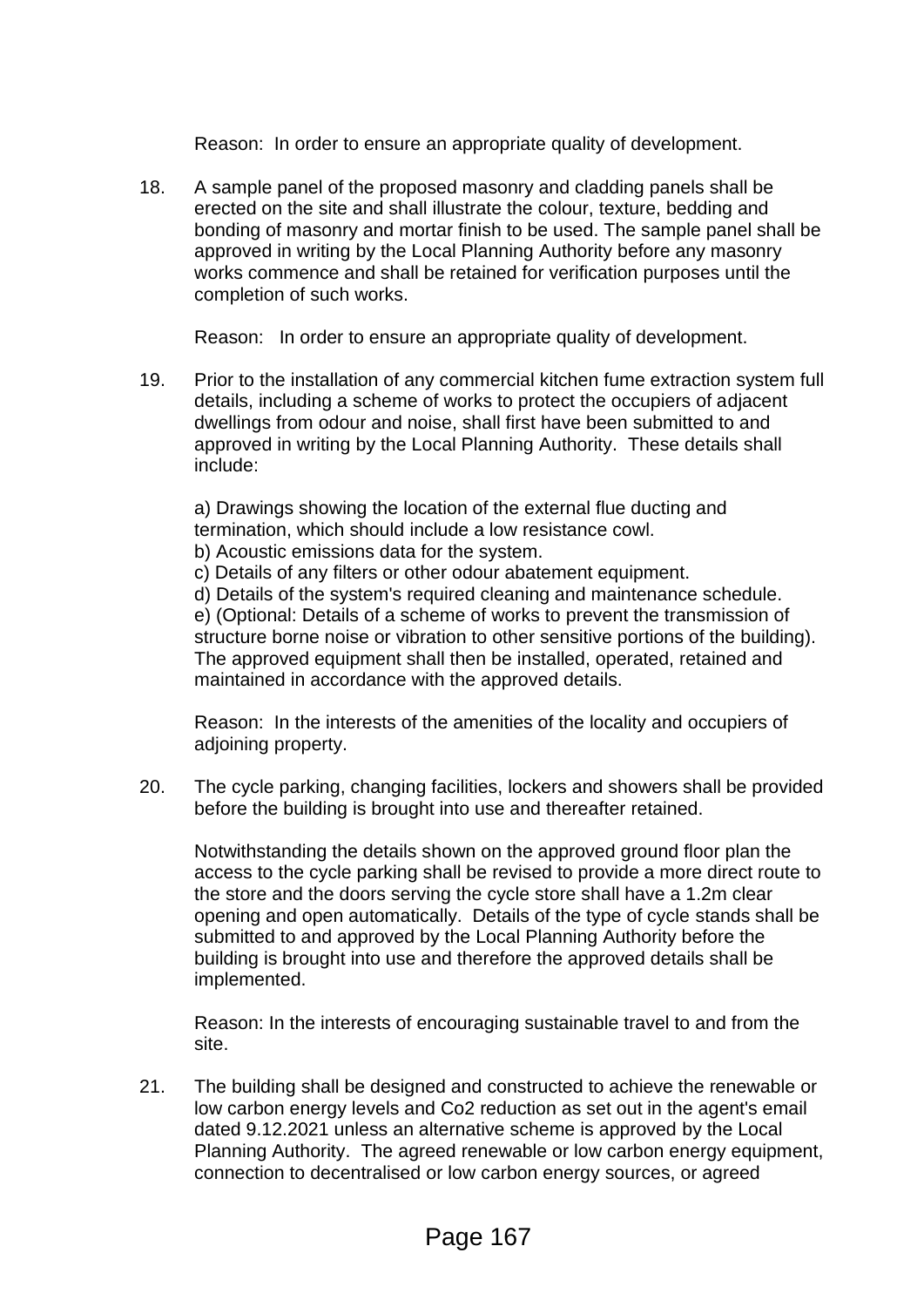measures to achieve the alternative fabric first approach, shall have been installed/incorporated before any part of the development is occupied, and a report shall have been submitted to and approved in writing by the Local Planning Authority to demonstrate that the agreed measures have been installed/incorporated prior to occupation. Thereafter the agreed equipment, connection or measures shall be retained in use and maintained for the lifetime of the development.

Reason: In order to ensure that new development makes energy savings in the interests of mitigating the effects of climate change and in accordance with Sheffield Development Framework Core Strategy Policy CS65 and in order to ensure a highly sustainable building is delivered as these benefits have been taken into account when considering the planning balance for this development.

22. The building shall be designed, constructed and operated in accordance with the LETI Net Zero Carbon Framwork as set out in Paragraph 3.62 of the sustainability statement and to achieve a wired score-minium gold, EPC score-minium A certification, as set out in Paragraph 7.12.4 of the planning statement. Prior to the occupation of the building a report incorporating an audit of the performance of the building against the above targets including the measures to ensure delivery of these elements to be provided during the operational phase, shall be submitted to and approved by the Local Planning Authority. Thereafter the approved measures shall be maintained and implemented.

Reason: In the interests of mitigating the effects of climate change, in accordance with Sheffield Development Framework Core Strategy Policy CS64 and in order to ensure a highly sustainable building is delivered as proposed, as these benefits have been taken into account when considering the planning balance for this development.

23. The development hereby approved shall be constructed to achieve a minimum rating of BREEAM 'Excellent' and before the development is occupied (or within an alternative timescale to be agreed) the relevant certification, demonstrating that BREEAM 'Excellent' has been achieved, shall be submitted to and approved in writing by the Local Planning Authority.

Reason: In the interests of mitigating the effects of climate change, in accordance with Sheffield Development Framework Core Strategy Policy CS64 and in order to ensure a highly sustainable building is delivered as these benefits have been taken into account when considering the planning balance for this development.

24. No externally mounted plant or equipment for heating, cooling or ventilation purposes, nor grilles, ducts, vents for similar internal equipment, shall be fitted to the building unless full details thereof, including acoustic emissions data, have first been submitted to and approved in writing by the Local Planning Authority. Once installed such plant or equipment shall not be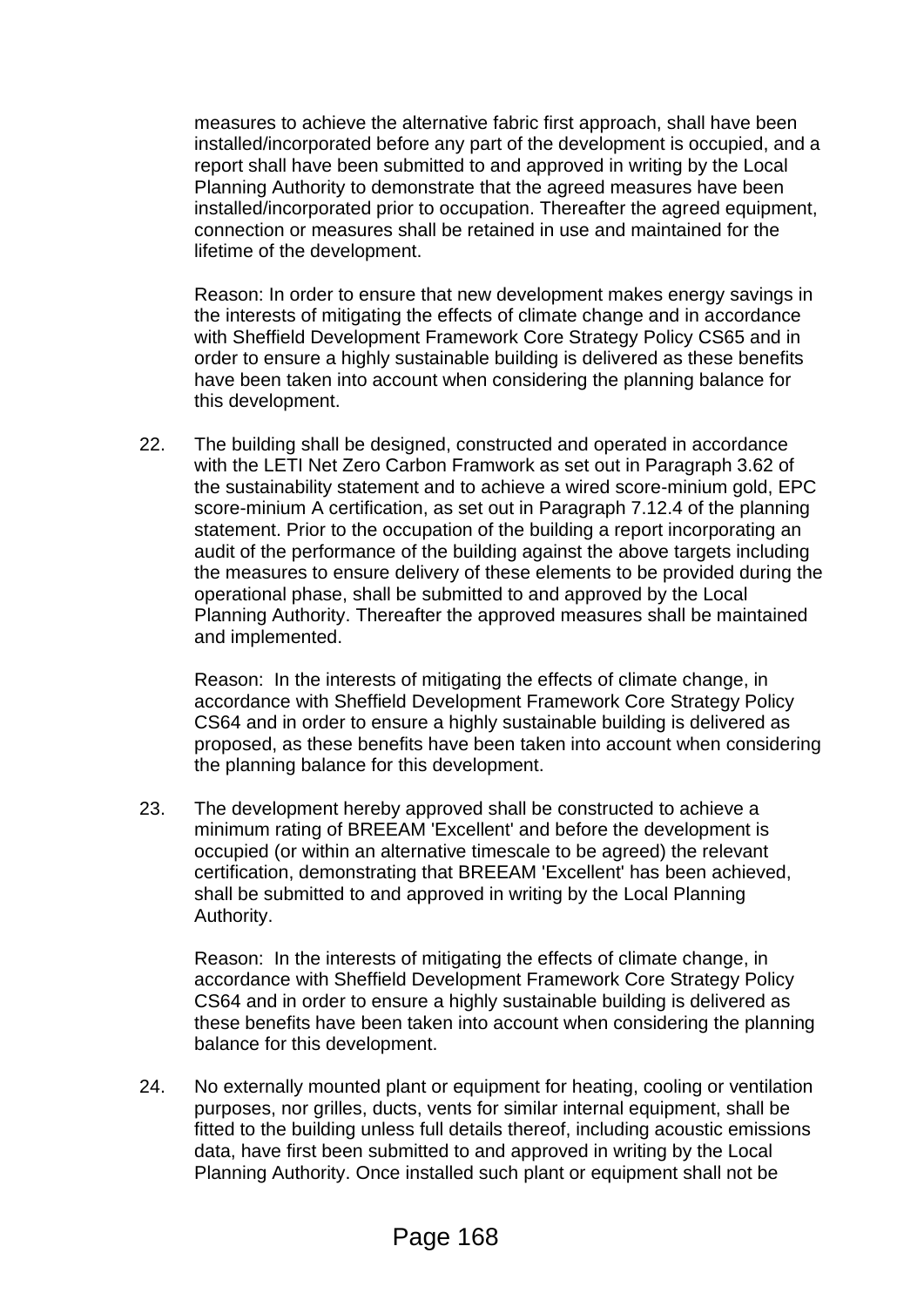altered.

Reason: In the interests of the visual amenities of the locality and occupiers of adjoining property.

25. Prior to the occupation of the development, or it being taken into beneficial use, a signed statement or declaration prepared by a suitably competent person confirming that the site is, or has been made, safe and stable for the approved development shall be submitted to the Local Planning Authority for approval in writing. This document shall confirm the methods and findings of the intrusive site investigations and the completion of any remedial works and/or mitigation necessary to address the risks posed by past coal mining activity.

Reason: In the interests of the safety and stability of the development in accordance with paragraph 183 of the National Planning Policy Framework.

26. Before the playing of any live music or amplified sound in the ground floor commercial units commences and before the office use commences, Validation Testing of the relevant sound insulation works shall have been carried out and the results submitted to and approved by the Local Planning Authority. Such Validation Testing shall:

a) Be carried out in accordance with an approved method statement. b) Demonstrate that the relevant specified noise levels set out in Condition 27 for the office accommodation and Condition 32 for the ground floor commercial uses have been achieved. In the event that the specified noise levels have not been achieved then, notwithstanding the sound insulation works thus far approved, a further scheme of works capable of achieving the specified noise levels and recommended by an acoustic consultant shall be submitted to and approved by the Local Planning Authority before the use of the development is commenced. Such further scheme of works shall be installed as approved in writing by the Local Planning Authority before the use is commenced and shall thereafter be retained.

Reason: In the interests of the amenities of the future occupiers of the building.

27. Upon completion of any measures identified in the approved Remediation Strategy or any approved revised Remediation Strategy a Validation Report shall be submitted to the Local Planning Authority. The development shall not be brought into use until the Validation Report has been approved in writing by the Local Planning Authority. The Validation Report shall be prepared in accordance current Land Contamination Risk Management guidance (LCRM; Environment Agency 2020) and Sheffield City Council's supporting guidance issued in relation to validation of capping measures and validation of gas protection measures.

Reason: In order to ensure that any contamination of the land is properly dealt with.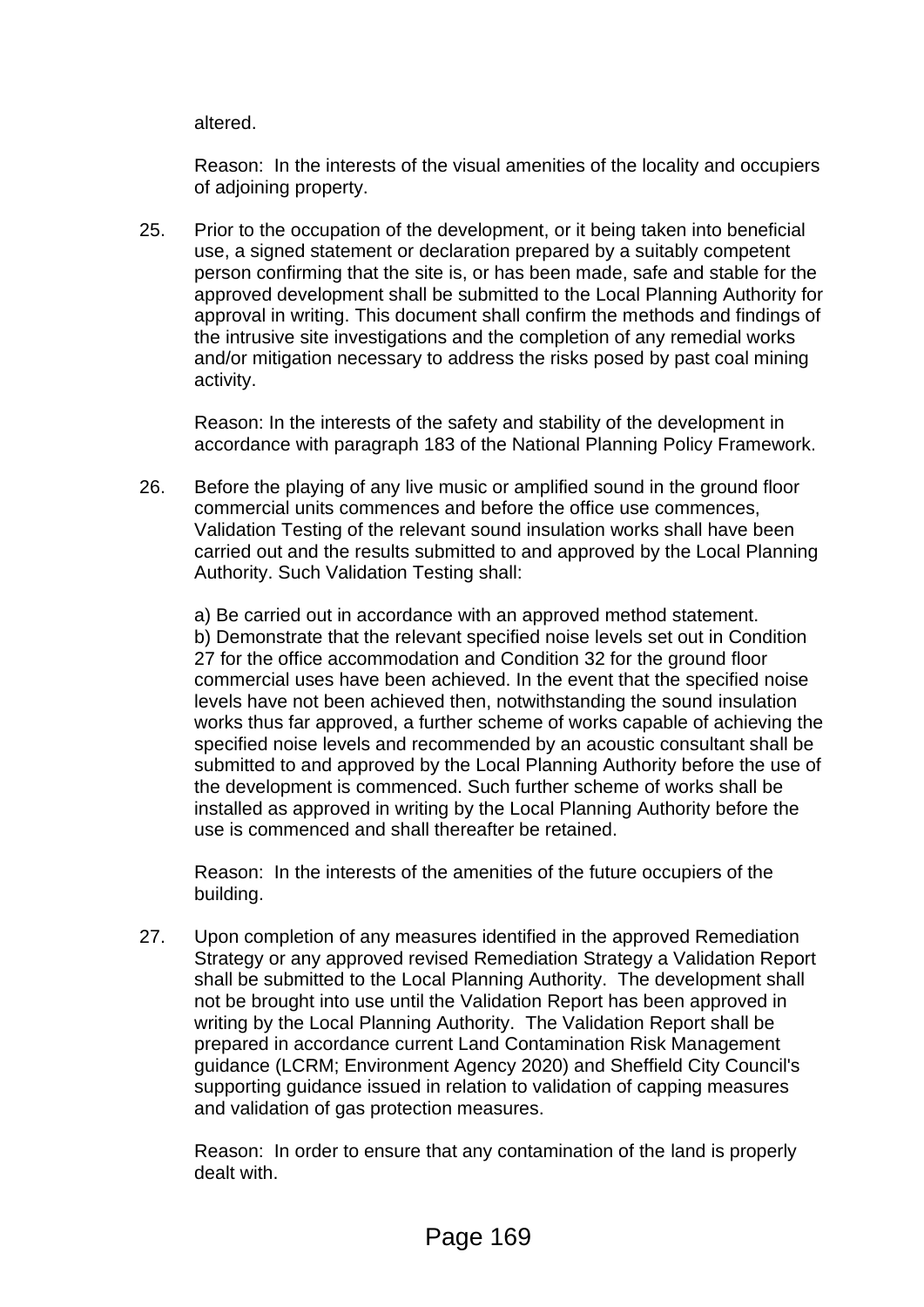28. The office accommodation shall not be brought into use unless a scheme of sound insulation works has been implemented and is thereafter retained. Such works shall:

a) Be based on the findings of approved noise survey (ref: DC3543-R3, dated: 20/04/2021, prepared by: Dragonfly Consulting). b) Be capable of achieving the following noise level: Noise Rating Curve NR40 (0700 to 2300 hours). c) Where the above noise criteria cannot be achieved with windows partially open, include a system of alternative acoustically treated ventilations. [Noise Rating Curves should be measured as an LZeq at octave band centre frequencies 63Hz to 4kHz)

Reason: In the interests of the amenities of the future occupiers of the building.

29. Before any work on the green walls commences full details of the design, planting, growing medium, irrigation, and maintenance schedule shall be submitted to and approved by the Local Planning Authority. Thereafter the green walls shall be implemented and maintained in accordance with the approved details.

Reason: In the interests of the amenities of adjoining residential occupiers.

30. The green walls shall be implemented prior to the development being brought into use or within an alternative timescale to be first approved in writing by the Local Planning Authority. Thereafter the green walls shall be retained and they shall be cultivated and maintained and any plant failures shall be replaced.

Reason: In the interests of the visual amenities of adjoining residential occupiers.

31. Notwithstanding the details shown on the non-vision glazing elevations, the 3 western-most windows on the fourth and fifth floors of the north elevation and the 2 northern-most windows on the fourth and fifth floors of the west elevation shall be obscure glazed to a minimum level 4 obscurity.

Reason: In the interests of protecting the residents of Berona House and St Paul's Parade from excessive overlooking and loss of privacy.

32. Before any above ground works commence, or within an alternative timeframe to be agreed in writing by the Local Planning Authority, full details of proposals for the inclusion of public art within the development shall have been submitted to and approved in writing by the Local Planning Authority. Such details shall then be implemented prior to the occupation of the development.

Reason: In order to satisfy the requirements of Policy BE12 of the Unitary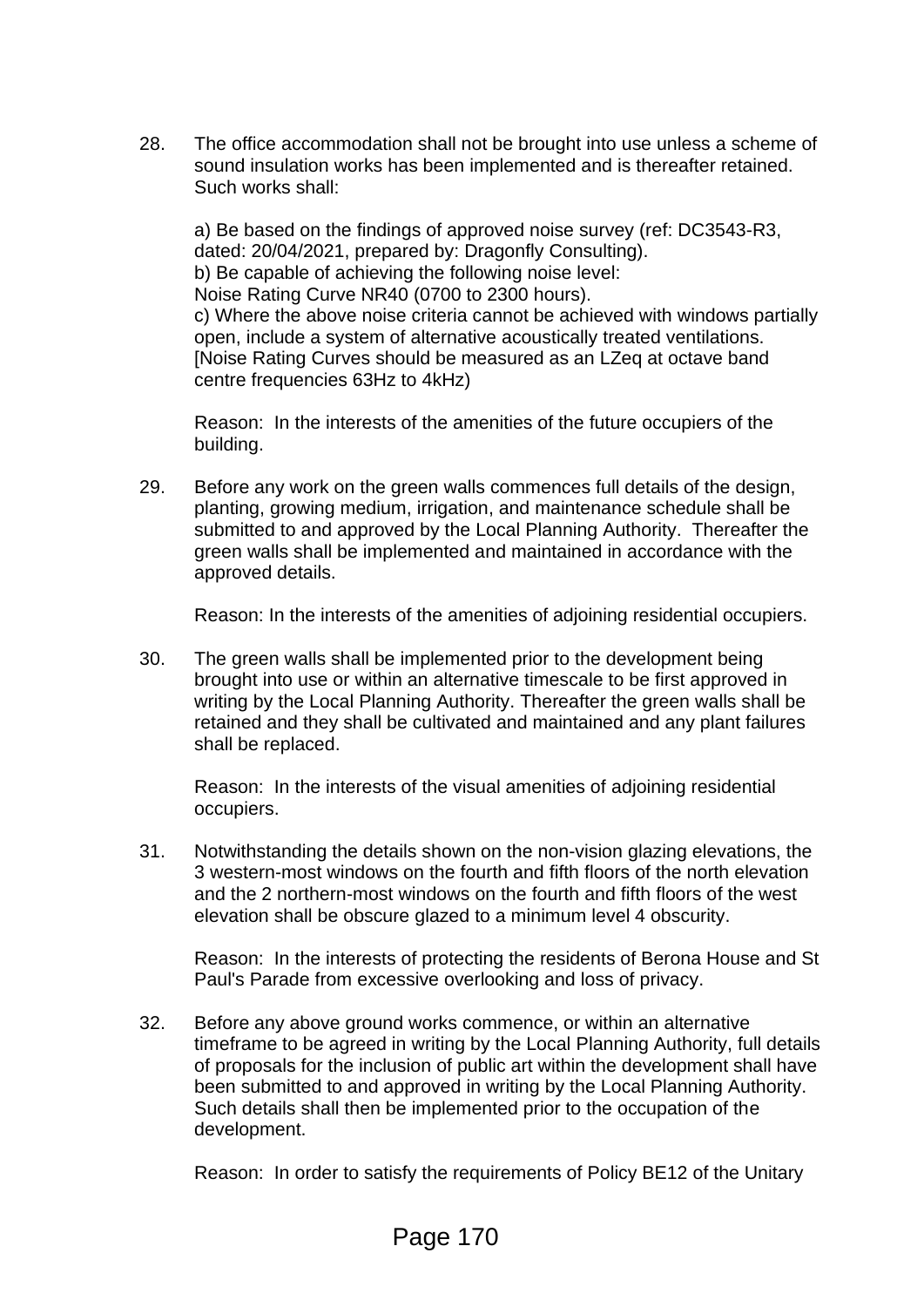Development Plan and to ensure that the quality of the built environment is enhanced.

33. No live music or amplified sound shall be played within the ground floor commercial use unless a scheme of sound attenuation works shall have been installed and thereafter retained. Such a scheme of works shall:

a) Be based on the findings of an approved noise survey of the application site, including an approved method statement for the noise survey. b) Be capable of restricting noise breakout from the commercial use to the street to levels not exceeding the prevailing ambient noise level when measured:

(i) as a 15 minute LAeq, and;

(ii) at any one third octave band centre frequency as a 15 minute LZeq. c) Be capable of restricting noise breakout and transmission from the ground floor commercial use and any associated plant or equipment, to all adjoining office accommodation to levels complying with the following: (i) Office: Noise Rating Curve NR40 (0700 to 2300 hours);

Before such scheme of works is installed full details thereof shall first have been submitted to and approved in writing by the Local Planning Authority. [Noise Rating Curves should be measured as a 15 minute LZeq at octave band centre frequencies

31.5 Hz to 8 kHz.]

Reason: In the interests of the amenities of the locality and of the residential occupiers of the building it is essential for these works to have been carried out before the use commences.

# **Other Compliance Conditions**

34. The class E unit shall only be used as a cafe/restaurant between 7am and midnight on any day.

Reason: In the interests of the amenities of the locality and occupiers of adjoining property.

35. The non-vision glazing shall be fully glazed with obscure glass to a minimum privacy standard of Level 4 Obscurity and no part of the window shall at any time be glazed with clear glass unless details are first submitted to and approved by the Local Planning Authority that demonstrate this will not allow views out to existing amenity space or habitable room windows of existing residential properties surrounding the courtyard.

Reason: In the interests of the amenities of occupiers of adjoining property.

36. No doors (except sub-station doors or emergency exit doors) are to open into the adjoining public realm or adopted highway.

Reason: In the interests of pedestrian safety.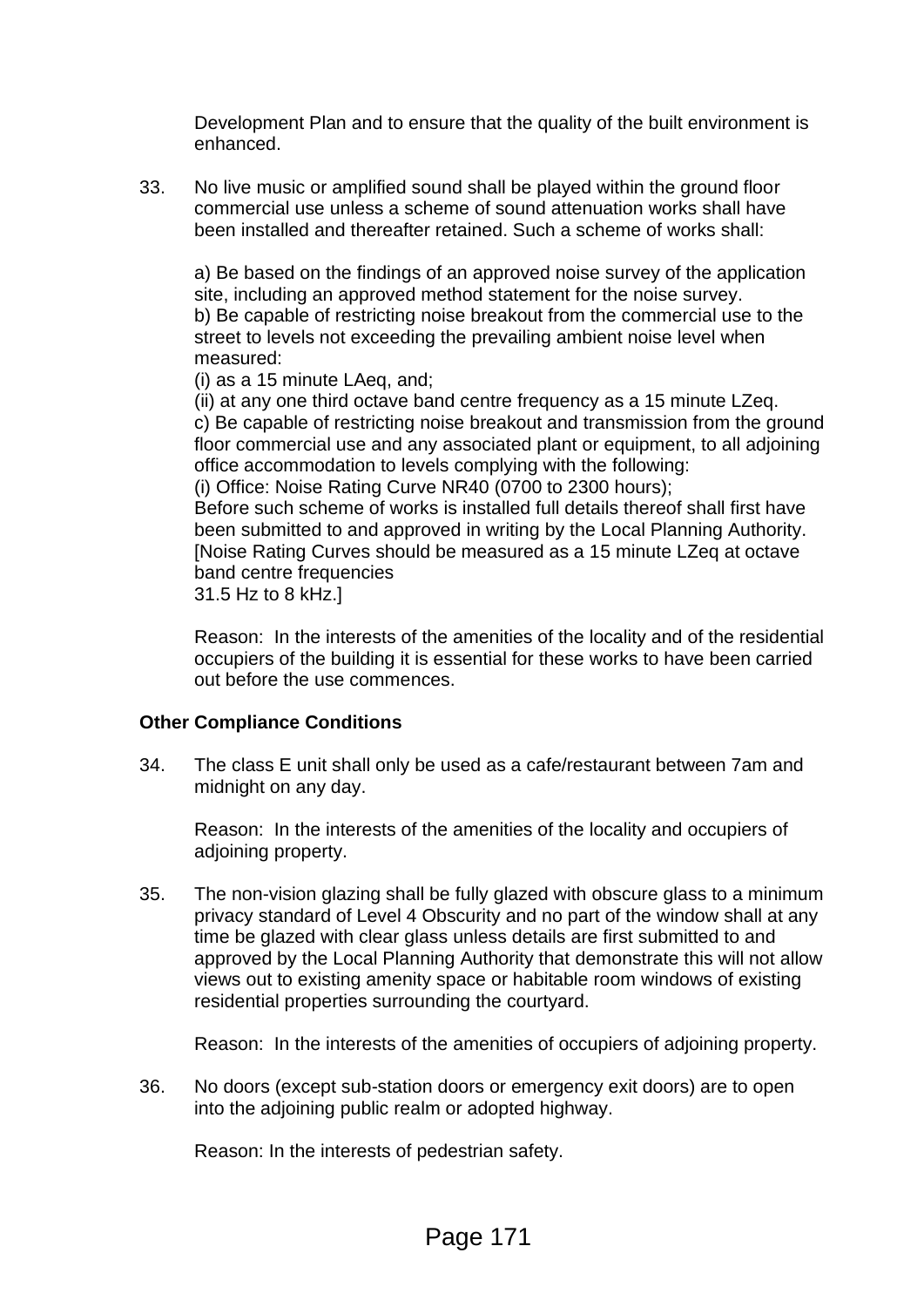37. The site shall be developed with separate systems of drainage for foul and surface water on and off site. The separate systems should extend to the points of discharge to be agreed.

Reason: In the interest of satisfactory and sustainable drainage.

38. The demolition and construction works shall be carried out in accordance with the measures set out in the Construction Environment Management Plan unless alternative arrangements are approved by the Local Planning Authority.

Reason: In the interests of the amenities of adjoining occupiers.

39. All development and associated remediation shall proceed in accordance with the recommendations of the approved Remediation Strategy. In the event that remediation is unable to proceed in accordance with the approved Remediation Strategy, or unexpected contamination is encountered at any stage of the development process, works should cease and the Local Planning Authority and Environmental Protection Service (tel: 0114 273 4651) should be contacted immediately. Revisions to the Remediation Strategy shall be submitted to and approved in writing by the Local Planning Authority. Works shall thereafter be carried out in accordance with the approved revised Remediation Strategy.

Reason: In order to ensure that any contamination of the land is properly dealt with.

40. Movement, sorting or removal of waste materials, recyclables or their containers in the open air shall be carried on only between the hours of 08:00 to 23:00 Mondays to Saturdays and between the hours of 09:00 to 21:00 on Sundays and Public Holidays.

Reason: In the interests of the amenities of the locality and occupiers of adjoining property.

41. Commercial deliveries to and collections from the building shall be carried out only between the hours of 08:00 and 23:00 hours Monday to Saturday and not on Sundays and Public Holidays.

Reason: In the interests of the amenities of the locality and occupiers of adioining property.

42. The Travel Plan shall be implemented in accordance with the details and timescales contained within it for the lifetime of the development.

Reason: In the interests of encouraging sustainable travel to the site.

43. The submitted/approved Servicing Management Plan (SMP) shall be operated for the lifetime of the development unless alternative agreement are approved by the Local Planning Authority.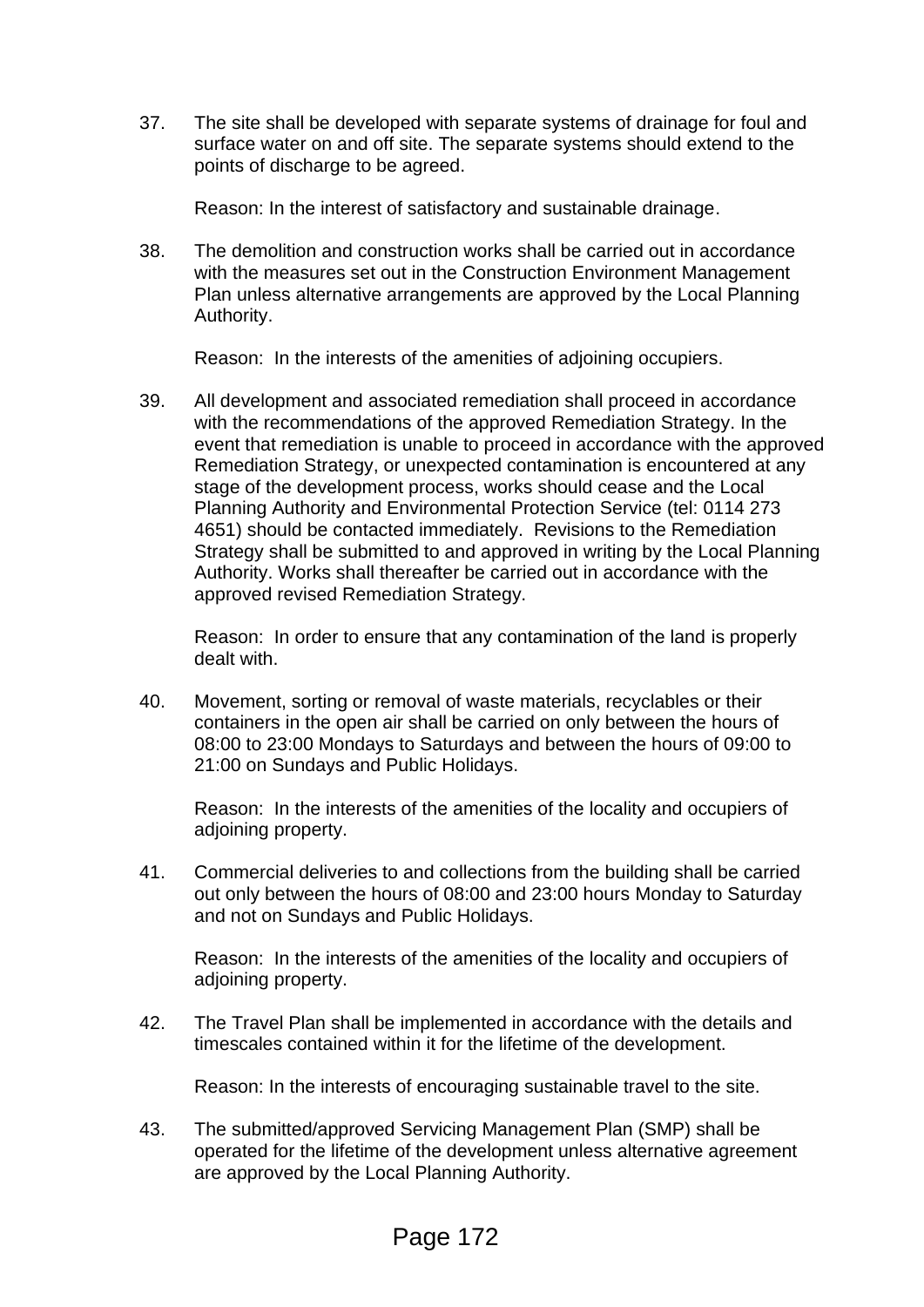Reason: In the interests of the safety of pedestrians and road users.

Attention is Drawn to the Following Directives:

1. You are required, as part of this development, to carry out works within the public highway. You must not start any of this work until you have received formal permission under the Highways Act 1980 in the form of an S278 Agreement. Highway Authority and Inspection fees will be payable and a Bond of Surety required as part of the S278 Agreement.

You should contact the S278 Officer for details of how to progress the S278 Agreement:

Mr J Burdett Highways Development Management Highways Maintenance Division Howden House, 1 Union Street **Sheffield** S1 2SH

Tel: (0114) 273 6349 Email: james.burdett@sheffield.gov.uk

- 2. As the Charles Street frontage projects into the public highway, you are required to contact (highways@sheffield.gov.uk; 0114 273 6677) in order to secure an over-sailing licence.
- 3. By law, this development requires the allocation of official, registered address(es) by the Council's Street Naming and Numbering Officer. Please refer to the Street Naming and Numbering Guidelines on the Council website here:

https://www.sheffield.gov.uk/content/sheffield/home/roadspavements/address-management.html

The guidance document on the website includes details of how to apply, and what information we require. For further help and advice please ring 0114 2736127 or email snn@sheffield.gov.uk

Please be aware that failure to apply for addresses at the commencement of the works will result in the refusal of statutory undertakers to lay/connect services, delays in finding the premises in the event of an emergency and legal difficulties when selling or letting the properties.

4. As the proposed development abuts the public highway you are advised to contact the Highways Co-ordination Group prior to commencing works: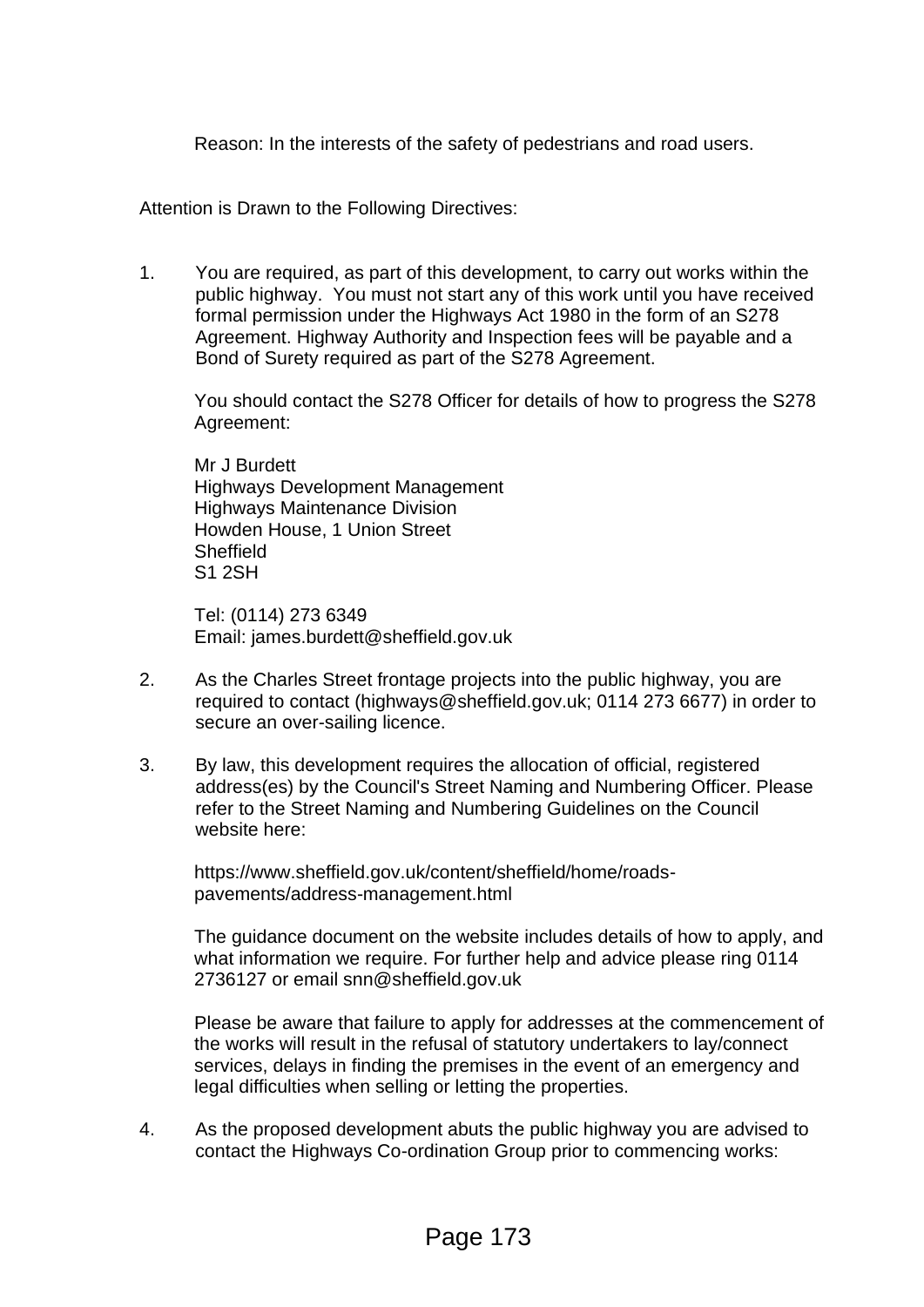Telephone: 0114 273 6677 Email: highways@sheffield.gov.uk

They will be able to advise you of any pre-commencement condition surveys, permits, permissions or licences you may require in order to carry out your works.

- 5. The Local Planning Authority has dealt with the planning application in a positive and proactive manner and sought solutions to problems where necessary in accordance with the requirements of the National Planning Policy Framework.
- 6. Before commencement of the development, and upon completion, you will be required to carry out a dilapidation survey of the highways adjoining the site with the Highway Authority. Any deterioration in the condition of the highway attributable to the construction works will need to be rectified.

To arrange the dilapidation survey, you should contact:

Highway Co-Ordination

Telephone: 0114 273 6677 Email: highways@sheffield.gov.uk

- 7. The applicant should install any external lighting to the site to meet the guidance provided by the Institution of Lighting Professionals in their document GN01: 2011 "Guidance Notes for the Reduction of Obtrusive Light". This is to prevent lighting causing disamenity to neighbours. The Guidance Notes are available for free download from the 'resource' pages of the Institute of Lighting Professionals' website.
- 8. Plant and equipment shall be designed to ensure that the total LAr plant noise rating level (i.e. total plant noise LAeq plus any character correction for tonality, impulsive noise, etc.) does not exceed the LA90 background sound level at any time when measured at positions on the site boundary adjacent to any noise sensitive use.
- 9. For larger commercial kitchens or cooking types where odour and noise risk is higher, reference should be made to the updated guidance document; 'Control of odour and noise from commercial kitchen exhaust systems' (EMAQ; 05/09/2018). Appendix 2 of the document provides guidance on the information required to support a planning application for a commercial kitchen.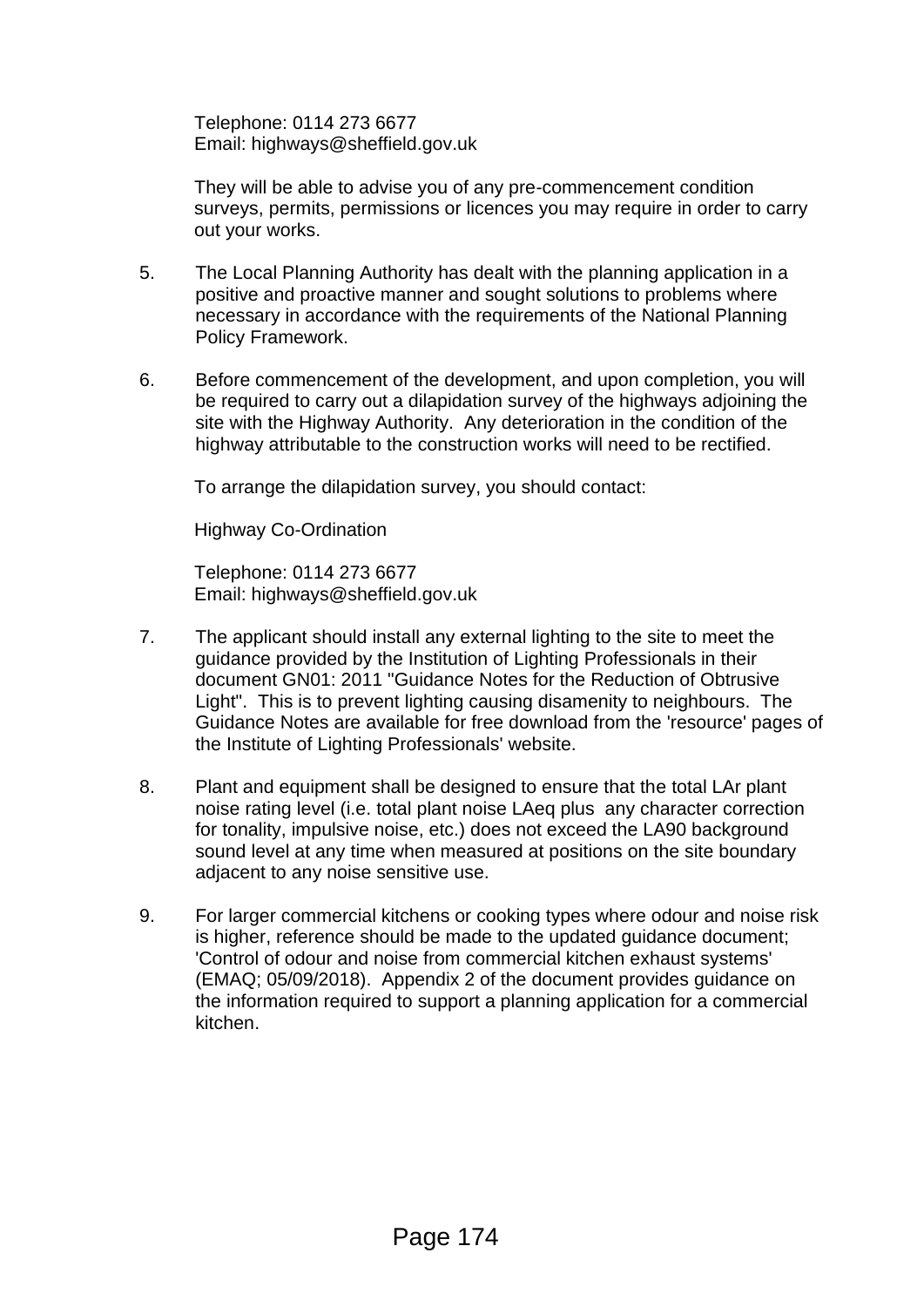

© Crown copyright and database rights 2016 Ordnance Survey 10018816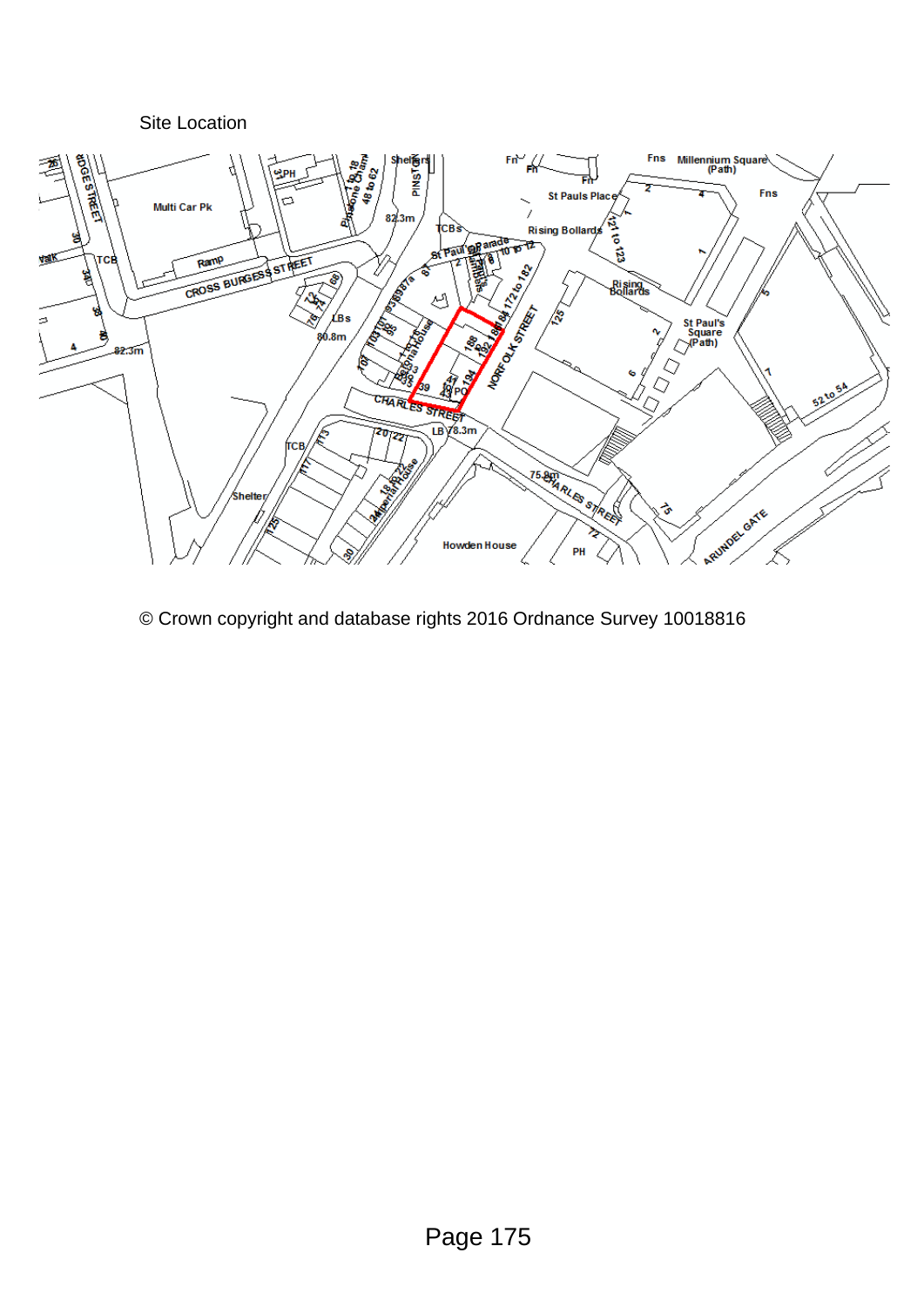## LOCATION AND PROPOSAL

The application site is in the heart of the City Centre and bounded by Norfolk Street to the east and Charles Street to the south. It forms part of a perimeter block that also faces on to St Paul's Parade and the Peace Gardens to the north and Pinstone Street to the west, with a central courtyard between. It is located within the City Centre Conservation Area.

The site is positioned at the Charles Street and Norfolk Street corner of the block and is occupied by 3-storey buildings formerly used for retail and office purposes and until recently used as a yoga studio. The existing buildings probably date from the 1950/60s and are of no architectural merit. The rest of the block comprises of heritage buildings including the grade II listed Prudential House to the north.

On the opposite side of Norfolk St there is the St Paul's Place development consisting of 3 contemporary office blocks from 8 to 11 storeys in height. Opposite the site on Charles Street there is 3-storey retail and office development dating from the 1950/60s and the 6/7 storey Howden House office block.

The application is seeking permission to demolish the existing buildings and replace them with a 7 storey building comprising of basement/ground floor retail uses (approximately 400m<sup>2</sup>) and grade A offices above (approximately 3176m<sup>2</sup>). The building will cover the whole footprint of the site and is to be a net zero carbon building with no car parking.

The retail unit is located on the corner of Charles Street and Norfolk Street with entrances on both frontages. The offices will be accessed from Norfolk Street with a lift core, bike, and bin stores on the ground floor.

The application originally proposed a 10-storey building but, following negotiations, has been reduced in scale to 7 storeys. It is faced in anodised aluminium cladding and curtain wall glazing on the upper floors and natural red sandstone columns, framing double height glazed openings on the ground floor. The footprint follows the existing buildings except on the Charles Street/Norfolk Street corner where a glazed cantilevered curved corner is proposed for the upper floors. The rear elevation is more solid with glazing commencing at fifth floor level and a full height green wall on to the courtyard facing Berona House. The north elevation facing St Paul's Parade and the Peace Gardens adopts the same design language of anodised frame and curtain wall glazing from the fifth floor upwards with red brickwork and a living wall below.

### SUMMARY OF REPRESENTATIONS

Historic England (HE)

HE has commented on the original proposals and the amended scheme.

They consider the buildings that occupy the site are of no particular historic or architectural interest but note that their scale and composition fit well with this part of the urban block. They have no objection to the replacement of the buildings.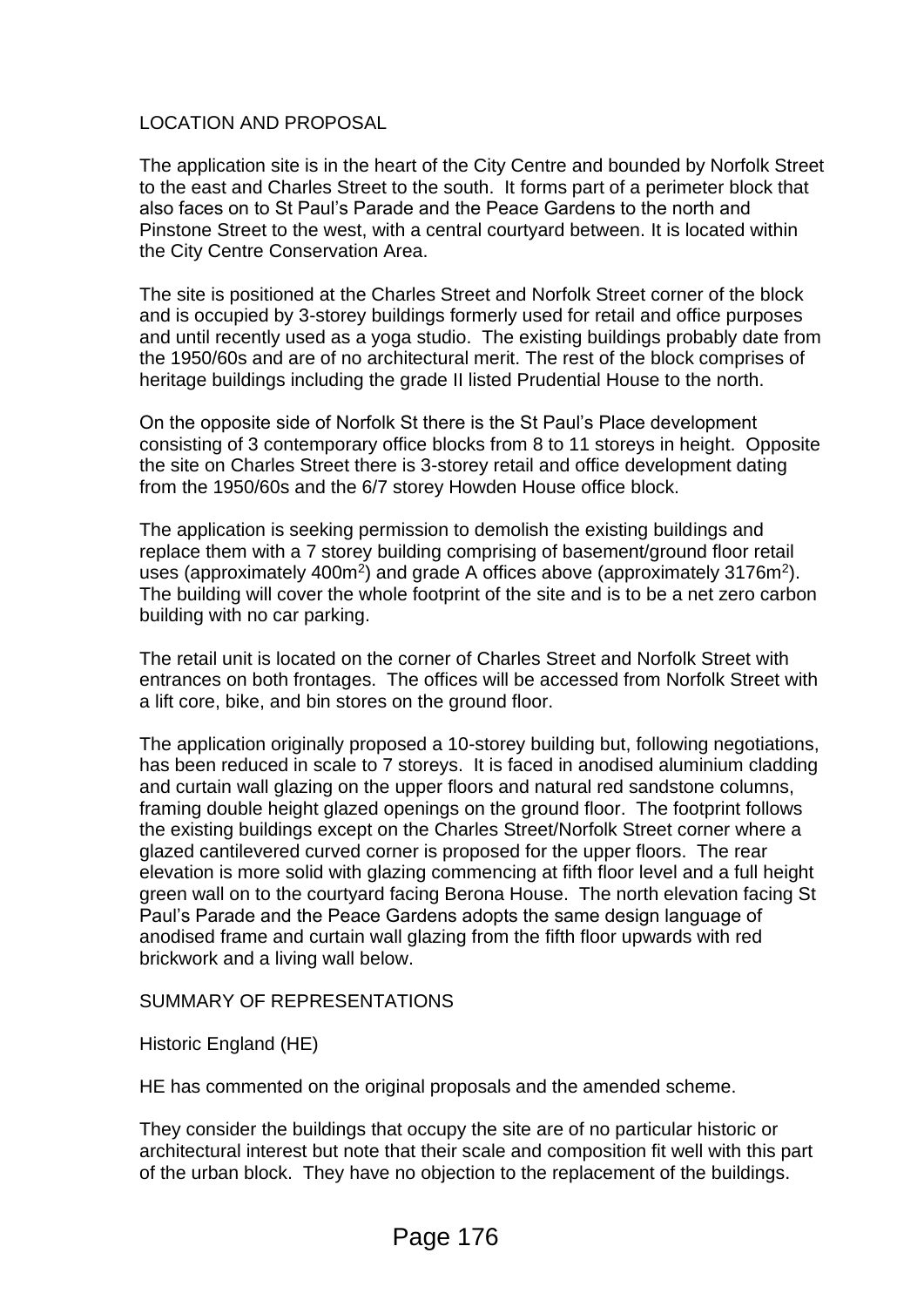Their comments on the original proposals are that the proposed tower on the application site would be at odds with the overall massing of the block and detrimental to the prominence of the listed building and adjoining non-designated heritage assets. They say that the development would introduce a strong imbalance in the urban form and streetscape and would challenge Blocks B and C as gateways to the Heart of the City II (HoCII) area. Ideally the height should be no greater than the listed former Prudential Assurance Building in the same block, so its prominence is not challenged and certainly no higher than the seven storeys of Blocks B and C.

They considered the original design to be out of context with this location and the historic surroundings and that it bore no relation to its historic neighbours in terms of the established height and cornices nor the proportion of windows. They felt that the two upper floors being taller than average created an awkward relationship with its neighbours and that the cantilever elements would appear at odds with the simplicity of St Pauls Place. The squarish proportions of the metal frame encasing two floors would sit uncomfortably with its neighbours both in views from the Peace Gardens and Charles Street.

They concluded that the previous design by virtue of its height, massing and appearance, failed to preserve or enhance the character of the conservation area. As there was no justification for the proposed height and approach, and less harmful alternatives are possible, they could not support the proposal in that form. They advised that these concerns needed to be addressed for the proposal to meet the requirements of paragraphs 192 and 200 of the NPPF.

Following revisions to the scale and design of the scheme HE amended their comments. They remain supportive of a sustainable redevelopment of the plot and the reduction in the scale of the scheme. They note that the staggered massing is more successful and the glazed bay abutting St Paul's Chambers is an improvement. However, they consider the building fails to complement this asset.

They also consider that the revised design still fails to respect its immediate context and its scale is still more than the existing building and historic neighbours.

They consider the building would be an over prominent element within the block and would dominate a number of important local views. They argue that the design fails to compliment the area's rich heritage and does not provide a contextually sympathetic response to the local character and history. They say that the curved corner jars with the more rectangular proportions of the design and results in a disjointed appearance with an awkwardly placed pilaster to the centre of this prominent corner eroding the benefits of the active shopfront. They consider the two-storey shopfront is visually disconnected from the upper portion of the development and feel this is accentuated by the cantilever. They consider the western most portion of the south elevation creates the most jarring opposition to the red brick façade of Berona House.

They consider the success of the scheme will depend largely on the quality of finishes and workmanship and this should be controlled through planning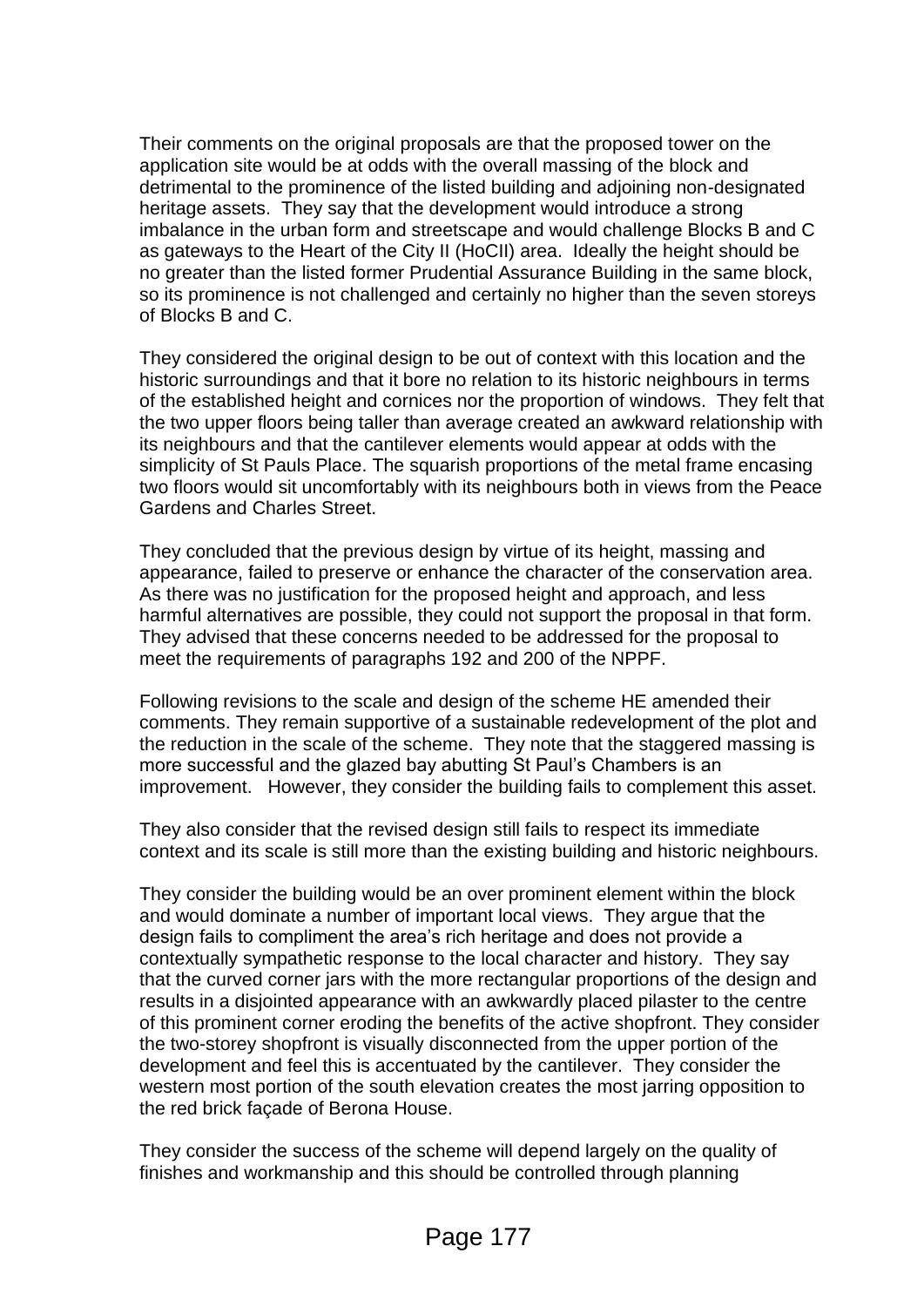#### conditions.

On balance, they are of the opinion that the scheme would cause some level of harm to the conservation area owning to the scale, mass and appearance of the development. They conclude that the harm would be less than substantial, but nonetheless material.

They say that if the Council is minded to approve the application in its current form, it should be satisfied that the public benefits of the proposal outweigh the harm to the conservation area. It should make sure that any harm is minimised and mitigated as far as possible.

### Conservation Advisory Group

The Conservation Advisory Group considered the original proposal wholly unacceptable in its height and massing and would do demonstrable harm to the conservation area. It does not establish a proper relationship with the other buildings in the block and would be detrimental to the view from the Peace Gardens. There was no economic viability argument offered for the height, and the argument that it formed a transition with the higher block on the east side of Union Street does not justify the harmful impact on the block of which it would be part.

The Group considered the revised proposals at its meeting on 15 December and while the Group recognised the applicant had reduced the height of the building from the original proposal, members did not consider that in its revised form the proposal preserves or enhances the Conservation Area. The block bounded by Charles Street, Norfolk Street and the Peace Gardens is part of a nineteenth century improvement whose culminating feature is the Town Hall, with other buildings subordinate to it. A 7-storey block would adversely affect that relationship. Members also did not regard the metal cladding as appropriate in this location.

Hallamshire Historic Buildings (HHB)

HHB consider the design and particularly the height is unsympathetic to the character of the area and will harm the character and appearance of the City Centre Conservation Area and the setting of nearby listed buildings.

They draw attention to the advice in the Urban Design Compendium (UDC) regarding street enclosure ratios and say that if the guidance were followed for Norfolk Street the building would need to be reduced to 6 storeys or less. It is pointed out that the UDC says that within the Conservation Area new buildings should reflect the height of adjoining buildings which is mostly 2-5 storeys. Core Strategy policy CS74 requires development to respect the townscape character and its associated scale. They consider the scale in this case is set by the block containing the development site.

They object to the design saying the floors levels and window proportions do not relate to those of the adjacent historic buildings and do not respond to downward stepping character of Sheffield streets.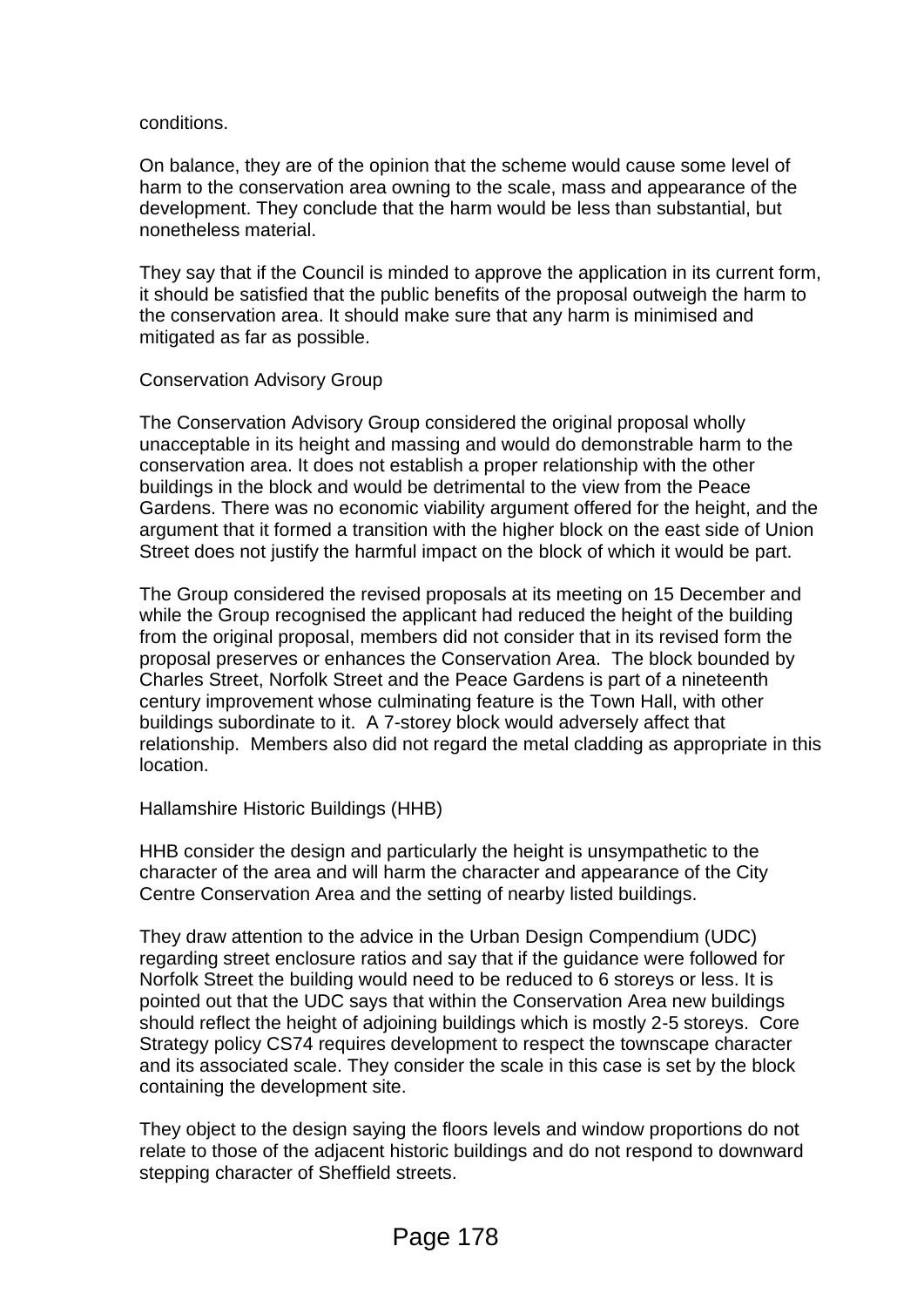They argue the canted window projections jar with the adjacent buildings, disrupt the building line and give unwanted emphasis to an unimportant corner. By not responding to local character, they argue that the development is contrary to the development plan, NPPF and National Design Guide polices.

They argue that there is no justification for treating part of the block in a way which is connected with the undesignated office buildings on the opposite side of the street.

The disproportionate scale and lack of sympathy with the historic built form, style, materials or architectural detail means that the building will neither preserve nor enhance the character and appearance of the area, and so is contrary to S72(1) of the Planning (Listed Buildings and Conservation Areas) Act 1990.

They argue the Grade I listed Town Hall is intended to be the dominant feature in the townscape and the scale and proportion of the existing buildings preserves its historic setting. The Grade II listed Prudential building is subservient to the Town Hall and the scale of the other buildings in this block contributes to the significance of this building. The construction of a 7-storey building will harm the setting of both listed buildings meaning that the development will not preserve the setting and is contrary to s66(1) of the Planning (Listed Buildings and Conservation Areas) Act 1990.

The NPPF requires any harm to designated heritage assets to be clearly and convincingly justified by public benefit and the benefit must outweigh the harm. Hallamshire Historic Buildings consider the public benefit of office accommodation does not justify the harm that would result. Similar benefits could be achieved from a smaller scale and more sympathetic design.

Policy BE11 requires public spaces to be protected and enhanced where they make an important contribution to the character and appearance of the area. The Peace Gardens is listed under this policy. The north elevation is visible from the Peace Gardens. The stepping back creates a chaotic effect, the large areas of glazing are intrusive, and the geometry draws attention to a building which will detract from a view currently characterised by aesthetically pleasing historic buildings whose scale complements the gardens.

### Other comments

125 representations have been received in response to the initial consultation exercise All are objections except one which supports the innovative design which will, in the opinion of the writer, allow Sheffield to compete with the interesting modern architecture found in other cities. 18 of the objections are from residents within the same street block as the development.

The objections include one from Paul Blomfield MP who supports the residents impacted by the loss of light, overbearing nature of the development and who will be impacted during construction. He also supports the objections from the wider public regarding the impact on businesses and the environment.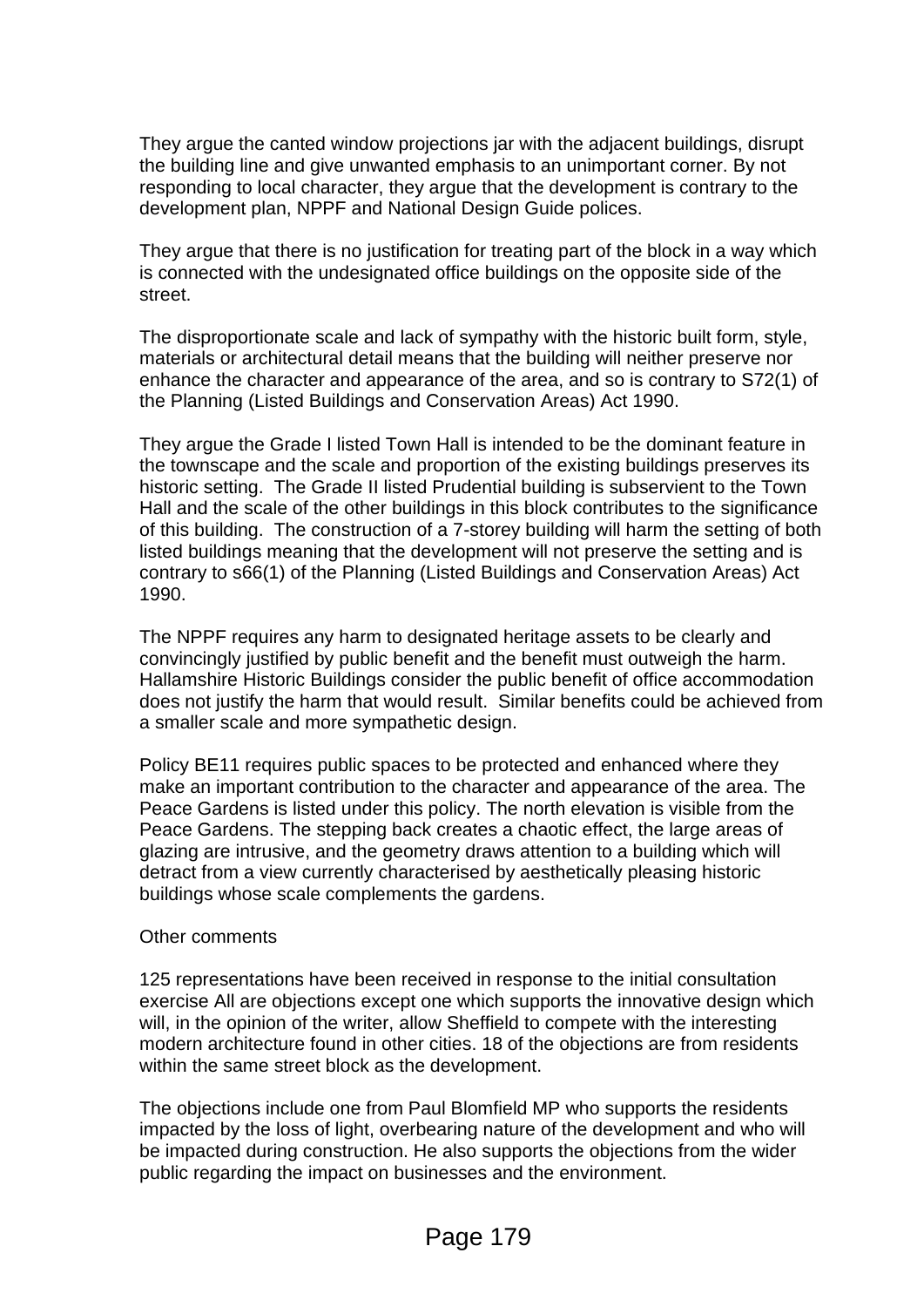The City Ward Councillors, Martin Phipps, Douglas Johnson and Ruth Mersereau objected to the impact on the loss of light on people working from home and the effect on their well-being. They consider the scale of the building is out of place with other buildings and will potentially create a wind tunnel effect on adjoining streets. They are opposed to the loss of privacy, particularly for residents of Berona House and consider that residents needs should be given weight. If permission is granted the impact of construction on residents must be considered.

Many of the objections are concerned with the impact of the development on the amenity of residents who face on to the courtyard space between the proposed development and the surrounding blocks, supported by the Residents Association for Sheffield City Centre (ChangingSheff). The objections relate to severe loss of light up to 90%, loss of sunlight/overshadowing to both dwellings and amenity space (which would be in shadow most of the day), leading to loss of well-being and the need for increased use of artificial light. There are objections due to the loss of skyline views and it is argued that a right to light assessment should be undertaken.

There is a feeling that the developer has ignored the Building Research Establishment Guidelines. Some residents have objected on the grounds that the development will appear overbearing for adjacent residents and because there will be a loss of privacy due overlooking from office windows. Concerns are raised about fumes from Browns being trapped in the courtyard due to its greater enclosure. It is also considered that there will be significant noise, dust and disruption for residents surround the courtyard during demolition and construction. Concerns have also been raised about light pollution from office windows at night and noise from air conditioning units. The consequence of these impacts on residential amenity would be to deter people from considering living in the City Centre. Suggestions to reduce the impact include reducing the scale of the building and stepping back the footprint on the upper floors as per the existing building.

Whilst some comments supported the principle of the redevelopment of the site another main theme of the objections is that the height and design of the building is out of keeping with the context/adjoining heritage buildings and with the conservation area. It is felt by some that the development will impact negatively on the setting of listed buildings. Many consider the scheme is a poor modern design that needs to blend in better with the heritage buildings utilising traditional materials. It is stated that the building will have a harmful impact on the skyline and that the development should be reduced in scale in line with the Prudential building. It is also argued that the development will create enclosed alleyway streets, detrimental to public safety.

The majority of the objections are from people connected with the Unity Yoga studio that occupied one of the application buildings at the time when the application was submitted. These objections focus on the negative impact on the users of the studio and the City Centre due to the loss of an important community resource which adds to variety in the City Centre and aids well-being. Some of the comments focus on the need to provide space for independent businesses in the City Centre and that knocking down buildings rather than refurbishing them is at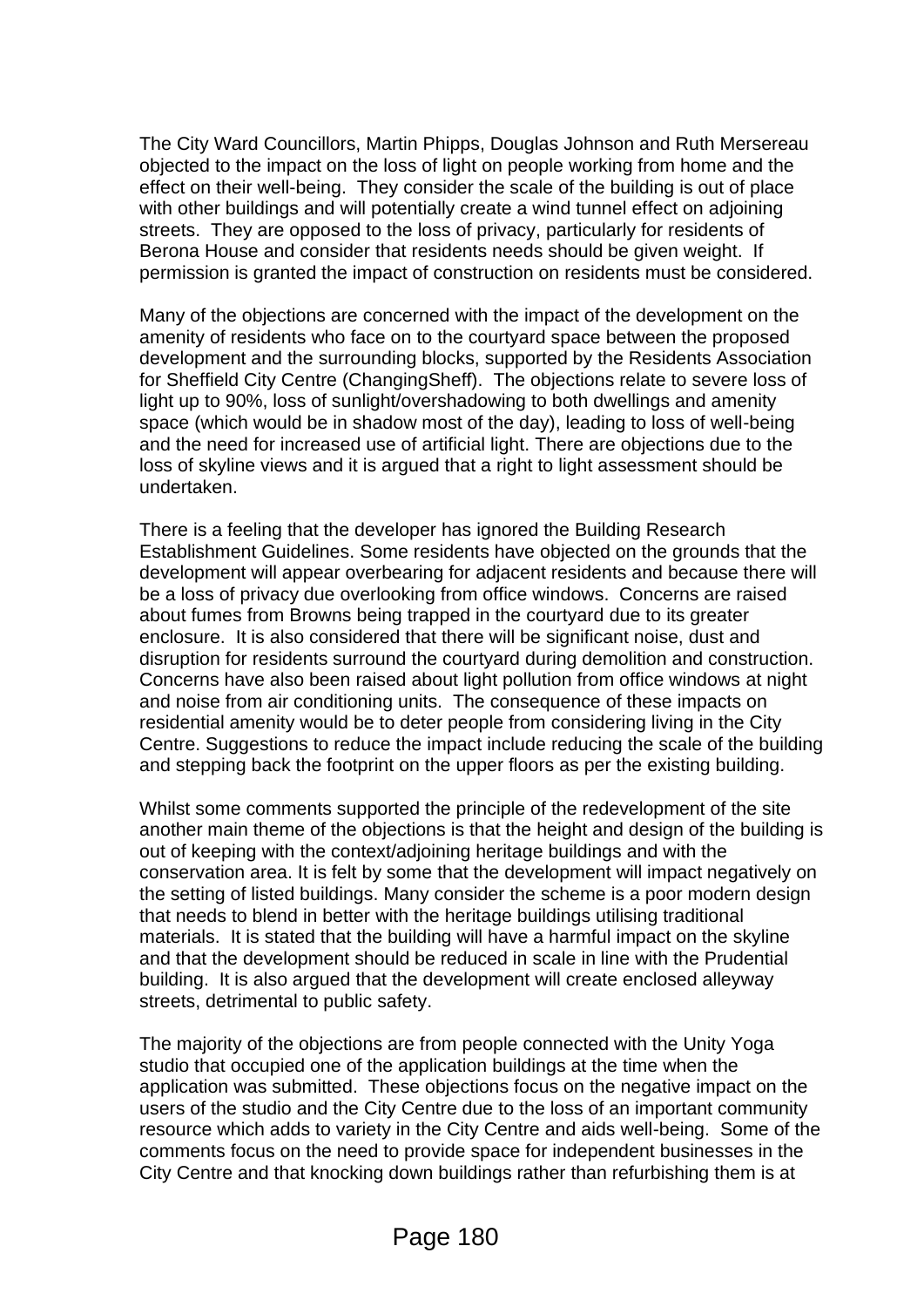odds with climate change objectives. Some suggest that the existing buildings are outstanding examples of buildings of the period with many original features. Concerns are raised about loss of employment in businesses that occupy the site and that these businesses were not informed by the applicant about the plans for redevelopment.

Another widely held view among objectors is that there is no need for additional office/retail space, that there is a surplus of such space particularly given the increased working from home. That the developer is unlikely to acquire occupiers and the space will end up vacant.

Other less frequent comments include:

- Support for the aspiration to create a zero energy and carbon neutral development but some considered that this is just green washing.
- Fire escapes need to be protected.
- The development will increase the pressure on parking in the area.

Everyone consulted on the original scheme or who made representations was reconsulted on the amended scheme. This was not strictly necessary as the amended scheme is significantly reduced and has a lesser impact than the original. 21 objections have been submitted in response to the amended scheme including from Hallamshire Historic Buildings and the Residents Association for the City Centre. Two neighbours who objected twice are included with the above number. Most of the representations are from neighbours of the existing flats surrounding the courtyard.

For the local residents who have responded there is a general consensus that there has been no significant change or that the scheme does not go far enough in terms of reducing the impact of loss of light, privacy and impact of overshadowing and overbearing scale on the communal courtyard that serves St Paul's Chambers.

The scheme will still be oppressive and have serious impact on the wellbeing of residents and will be contrary to human rights. It is commented that the development is in breach of the BRE regulations, and these should not be dismissed just because this is a city centre location. Residents draw attention to a 90% loss of light and the building being only 10m from the rear elevation of St Paul's Chambers. One resident observed that the courtyard amenity space is used regularly in Spring and Summer for eating meals, having drinks and socialising.

Members are requested to visit the site before determining the application. It is argued that if permission is granted corporate needs will have been put before existing residents who have chosen to live in the City Centre. Affected residents are also concerned about noise and disturbance during the construction period.

There are concerns that the living wall may not be successful, about who will maintain it and that it may attract vermin.

Previous comments are reiterated that the scale and design of amended scheme is still out of character with the surroundings, conservation area and listed buildings.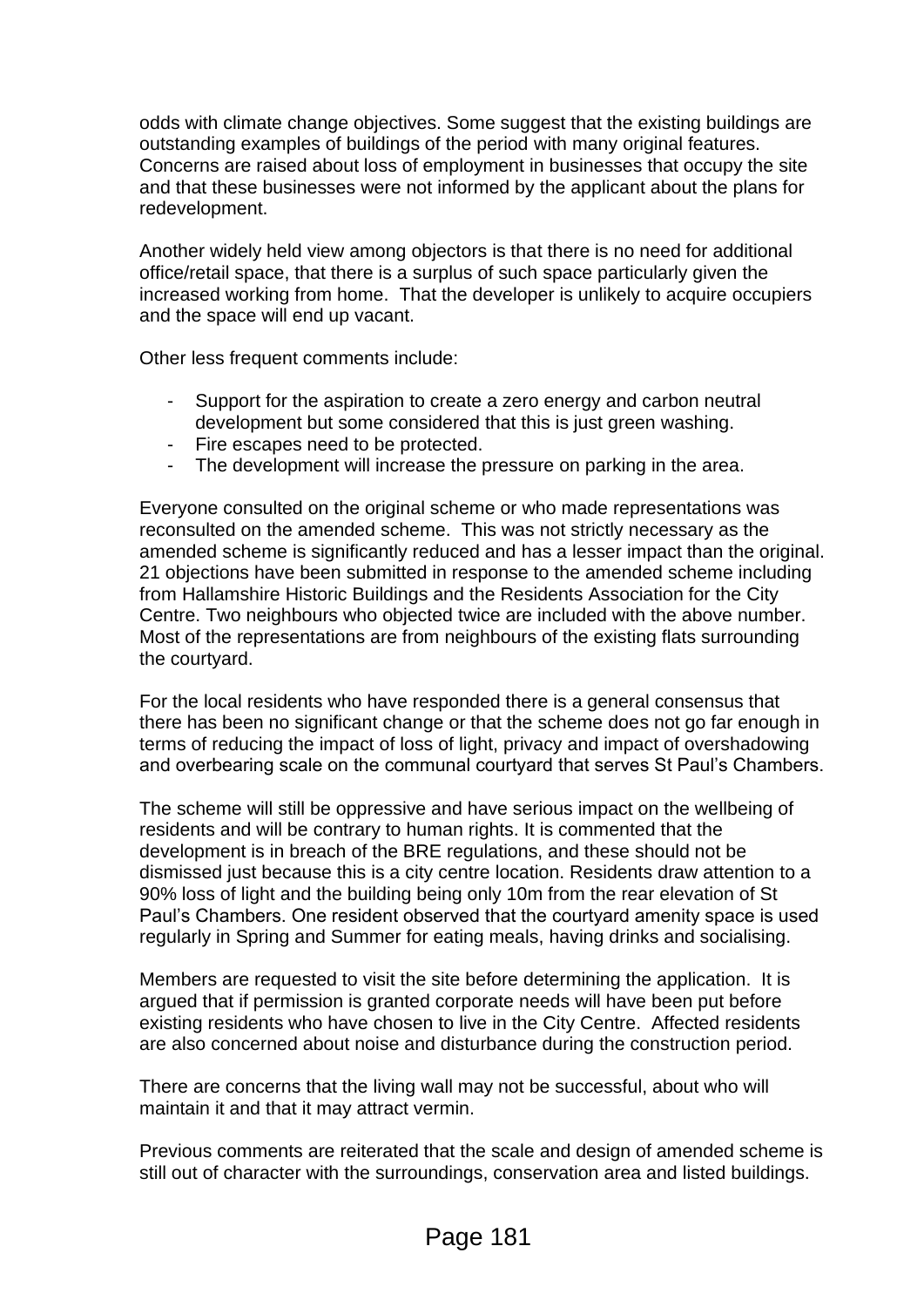Comments include, that the design is too brutal and industrial and the join between the building and St Paul's Chambers is poor.

Comments were reiterated about the lack of need for offices, that the retail units will suffer from low footfall and the existing building should be refurbished, that the development will devalue existing flats.

Some residents felt they should be given more time to respond to the amended scheme.

### PLANNING ASSESSMENT

**Policy** 

The site lies within the Retail Core of the Central Shopping Area. Policy S2 says that on ground floor frontages new retail and complementary uses which add to the vitality and viability of the Central Shopping Area will be encouraged. Outside the Fargate Area this means that shops are preferred and offices used by the public, food and drink outlets and amusement centres are acceptable with all other uses being unacceptable. In the Central Shopping Area other than on the ground floor frontages offices are acceptable along with a range of other uses (Policy S3).

Office uses now fall within Class E which includes a range of uses such as shops, cafes, restaurants, offices used by the public, professional services and other uses such as indoor sport and recreation, medical services, nursery, research and development and light industry. The E class of uses are considered to meet the requirement in Policy S2 as they would add to the vitality and viability of the City Centre.

Offices are acceptable on the upper floors and therefore the proposal is supported by Policy S3

Core Strategy Policy CS17a says the distinctive and fundamental roles of different 'quarters' of the City Centre will be consolidated and strengthened. The site lies within the Heart of City where shopping, office uses, civic uses, arts and cultural uses are appropriate. Policy CS3 promotes the City Centre as a location for office development and Policy CS4 identifies the Heart of the City for new large and highdensity office development. The proposal is therefore supported by these Core Strategy policies.

The National Planning Policy Framework (NPPF) paragraph 81 says that significant weight should be placed on the need to support economic growth and productivity, taking into account both local business needs and wider opportunities for development. The approach taken should allow each area to build on its strengths, counter any weaknesses and address the challenges of the future. As the development will support economic growth by delivering high quality business space the principle is supported by the NPPF.

Paragraph 86 says that planning policies and decisions should support the role that town centres play at the heart of local communities, by taking a positive approach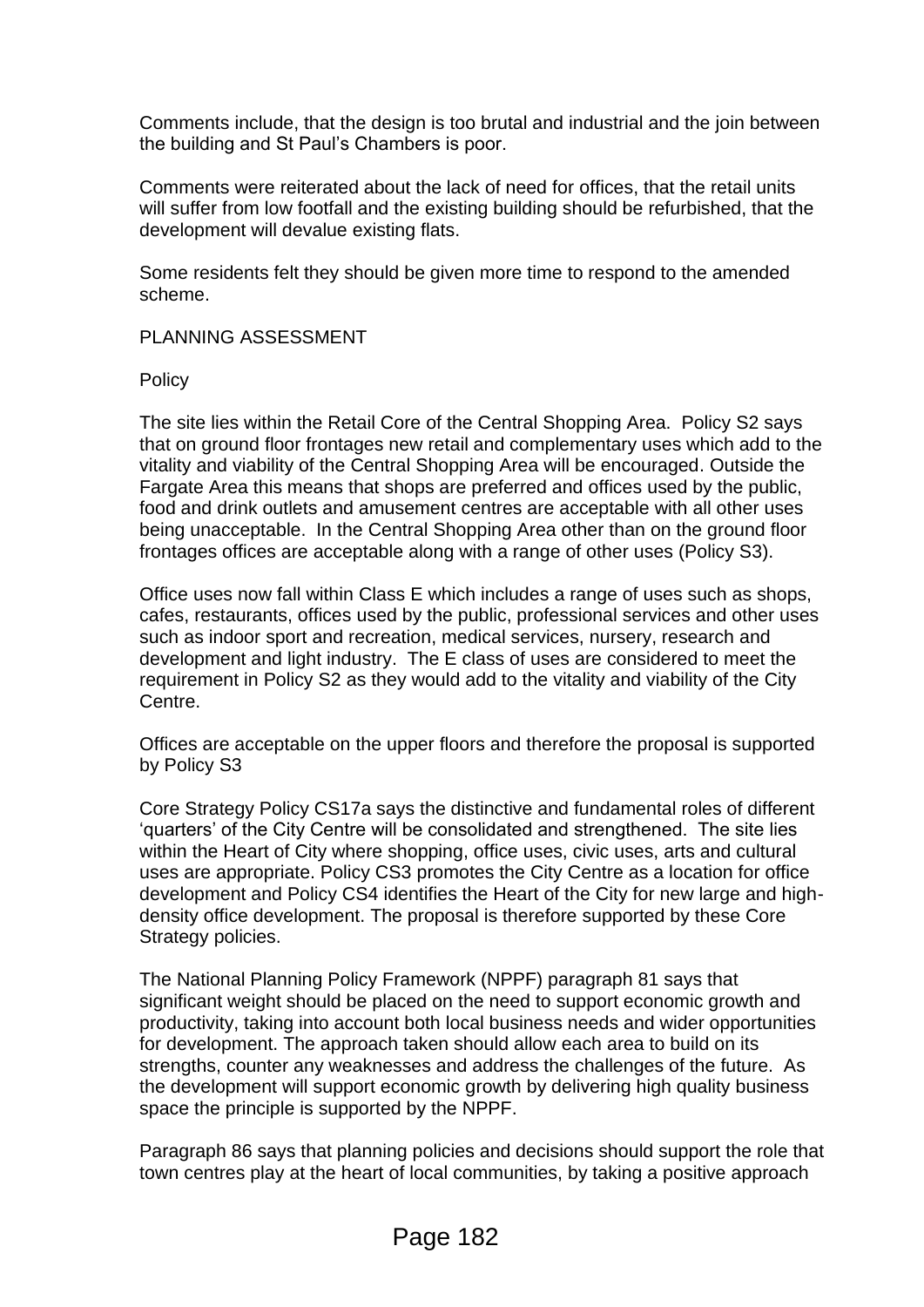to their growth, management, and adaptation. It goes on to says that town centres should meet anticipated needs for retail, leisure, office, and other main town centre uses. The proposal will support the city centre role as a major centre for offices.

#### Demand for offices

Some of the representations state that there is no demand for additional offices particularly given the trend of increased working from home due to the Covid pandemic.

The applicant has submitted a Supply and Demand report from commercial property consultants. This makes the case that the site is very well located in terms of accessibility, prominence, and surrounding amenities.

Office take-up in 2020 was 28% less than the long-term average, although the total take-up in 2021 quarter 1 was in line with long term average take up figures. The average size of transaction reduced in 2020/21, one theory being that companies require smaller better-quality offices as companies adapt to home working. It is noted that larger companies have yet to decide on their future office requirements and that this is expected to convert to office take-up in early 2022.

The report notes that there is a relatively low supply of office accommodation across all grades and a specific lack of Grade A space in the city centre. It says that in Sheffield occupiers have little choice which prevents relocation and stifles growth. It is noted that grade A supply will increase next year due to schemes within the Digital Campus and HoCII due to be completed. However, it is expected that some of this space will be let before practical completion. The applicant has highlighted a report that went to the Council's Cabinet on 17.3.21 in relation to the West Bar Square development affirming a shortage of Grade A office space.

The report argues that there is now an appetite to return to the workplace. It says that some companies will increase office space and others cut back and the companies that rationalise space will look to take smaller spaces of better quality and that this will be important in attracting and retaining talent particularly younger people.

The report argues that the schemes coming forward are targeting larger floorplate occupiers with very few catering for smaller requirements.

The report describes the design considerations that are likely to be important for future offices for example, maximising external spaces, provision of active travel facilities, high energy performance, health and wellbeing and connectivity.

It argues that the scheme will meet occupiers future demands in terms of size, quality and credentials (environmental and wellbeing) and its timing will ensure the city benefits from a regular supply of future office development, to meet ongoing demand.

Heritage Policy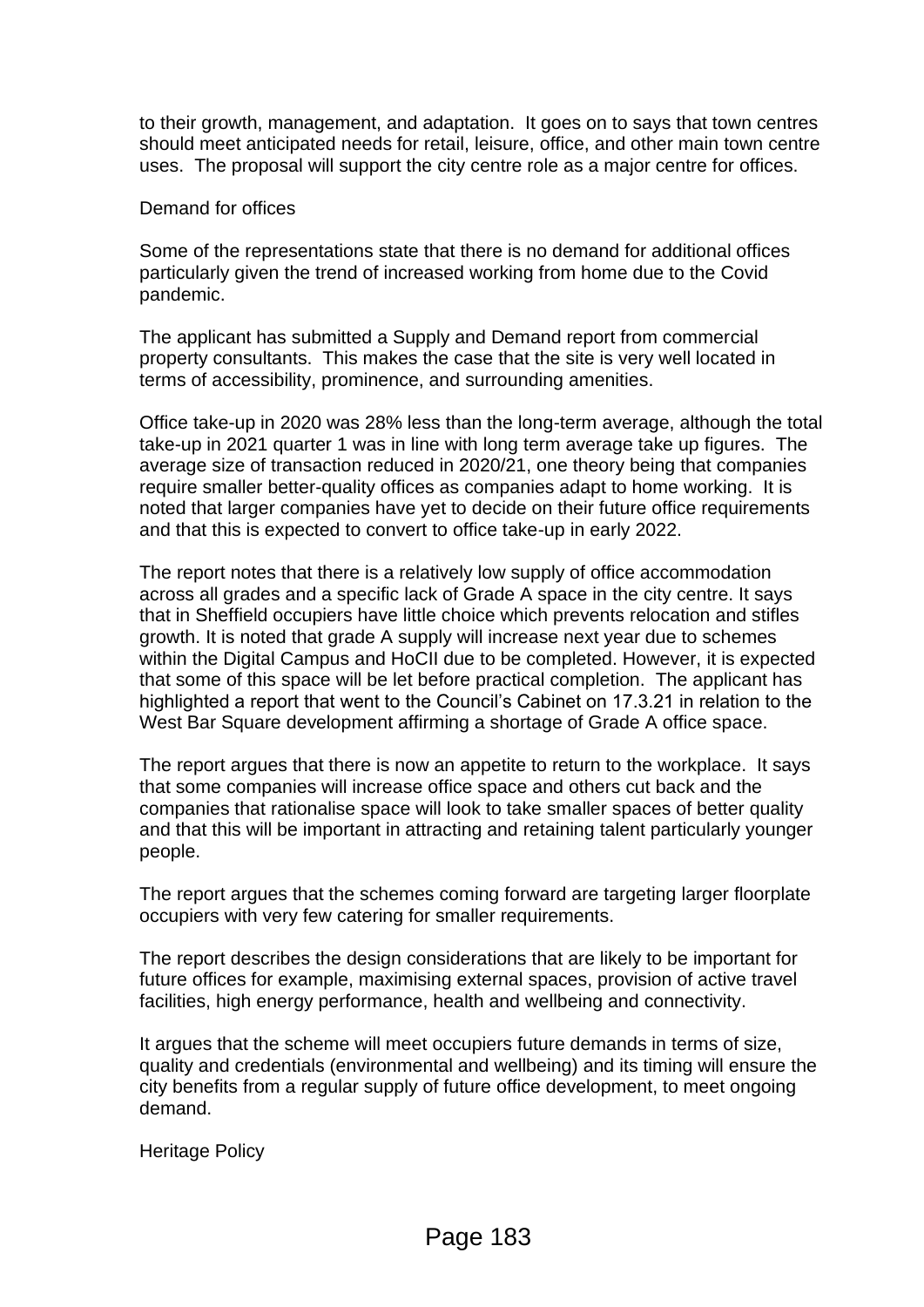Section 66(1) of the Planning (Listed Buildings and Conservation Areas) Act 1990 requires special regard to be given to the desirability of preserving listed buildings or their setting or any features of special architectural or historic interest which they possess. In addition, section 72(1) of the Planning (Listed Buildings and Conservation Areas) Act 1990 requires special attention to be paid to the desirability of preserving or enhancing the character or appearance of conservation areas.

Paragraph 194 says that in determining applications, local planning authorities should require an applicant to describe the significance of any heritage assets affected, including any contribution made by their setting.

Paragraph 197 says that in determining applications, local planning authorities should take account of:

a) the desirability of sustaining and enhancing the significance of heritage assets and putting them to viable uses consistent with their conservation; b) the positive contribution that conservation of heritage assets can make to sustainable communities including their economic vitality; and c) the desirability of new development making a positive contribution to local character and distinctiveness.

Paragraph 200 says that any harm to, or loss of, the significance of a designated heritage asset (from its alteration or destruction, or from development within its setting), should require clear and convincing justification.

Paragraph 202 says that where a development proposal will lead to less than substantial harm to the significance of a designated heritage asset, this harm should be weighed against the public benefits of the proposal including, where appropriate, securing its optimum viable use.

Paragraph 206 says local planning authorities should look for opportunities for new development within Conservation Areas and World Heritage Sites, and within the setting of heritage assets, to enhance or better reveal their significance.

UDP Policy BE15 'Areas and Buildings of Special Architectural or Historic Interest' says that buildings and areas of special architectural or historic interest which are an important part of Sheffield's heritage will be preserved or enhanced. Development which would harm the character or appearance of Listed Buildings, Conservation Areas or Areas of Special Character will not be permitted

UDP Policy BE16 'Development in Conservation Areas' says permission will only be given for proposals which would preserve or enhance the character or appearance of the Conservation Area. These principles will also be material considerations in considering proposals which would affect the setting of a Conservation Area or significant views into, or out of, the Area. Redevelopment of sites which detract from a Conservation Area will be encouraged where it would enhance the character or appearance of the Area.

UDP Policy BE19 'Development Affecting Listed Buildings' says that proposals for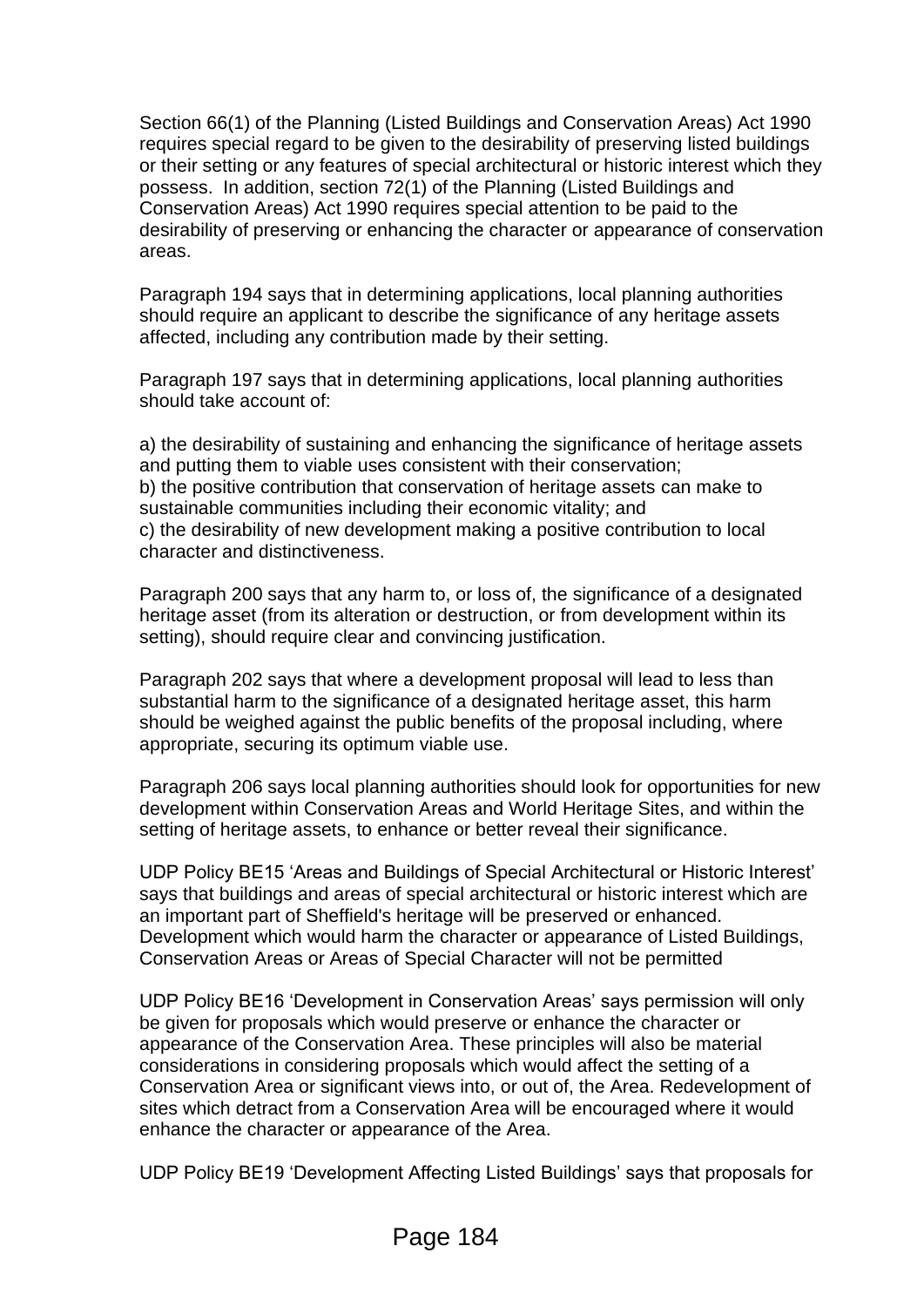development within the curtilage of a building or affecting its setting, will be expected to preserve the character and appearance of the building and its setting.

Significance of Heritage Assets Affected

The buildings to be demolished have no particular heritage significance. The heritage assets that have the potential to be affected by the new development are the Town Hall, Prudential Building, other character buildings in the same block and the City Centre Conservation Area. There is also the potential for archaeological interest to be affected by the building works.

The setting of the Grade I listed Town Hall is encompassed by the buildings along Surrey Street, Pinstone Street and the buildings across the Peace Gardens, including the Prudential Assurance Building, St Paul's Chambers which form part of the same block as the application site and the more contemporary buildings on the south east side of Norfolk Street. The Peace Gardens open space and the broadly contemporary buildings contribute positively to the Town Hall's heritage interest by allowing its civic importance, and architectural and historic interest to be appreciated in the context of similar period buildings.

The Grade II Listed Prudential Building is a late 19<sup>th</sup> century ornate red sandstone building with an interesting roof scape. Its setting is defined by the adjacent broadly contemporary buildings. Its increased scale gives it prominence within the block and at the corner of the Peace Gardens and the Pinstone Street. The similar period buildings on the opposite side of Pinstone Street and within the same block contribute positively to its setting allowing its historic and architectural interest to be appreciated within the 19th century townscape.

The non-designated heritage assets of St Paul's Chambers and Berona House derive their significance from their architectural interest and their visual cohesion as part of 19<sup>th</sup> century townscape contributing positively to the setting of the listed buildings and the character of the conservation area.

The City Centre Conservation Area includes a large part of the grand Victorian architecture which exists in the centre, defining the growth Sheffield experienced through the second half of the  $19<sup>th</sup>$  century. The site is at the southern end of the conservation area where it abuts the larger scale contemporary development surrounding St Paul's Place. The whole of the block of which the application site is part, except for the application site, is identified as either unlisted buildings that contribute to the character of the conservation area or listed buildings. The Conservation Area Statement of Special Interest says that the visual cohesion of the townscape of the Conservation Area depends on the combination of characteristics, particularly the density of the streets and buildings, the fairly consistent height of buildings and the use of local sandstone or red brick building materials. It says that buildings are predominantly no more than four storeys to eaves lines and that this homogeneity of scale has allowed functionally important buildings to stand out as landmarks such as the towers of the Town Hall. It says that gables, towers, turrets, chimneys and balustraded parapets all add to the interest of the townscape.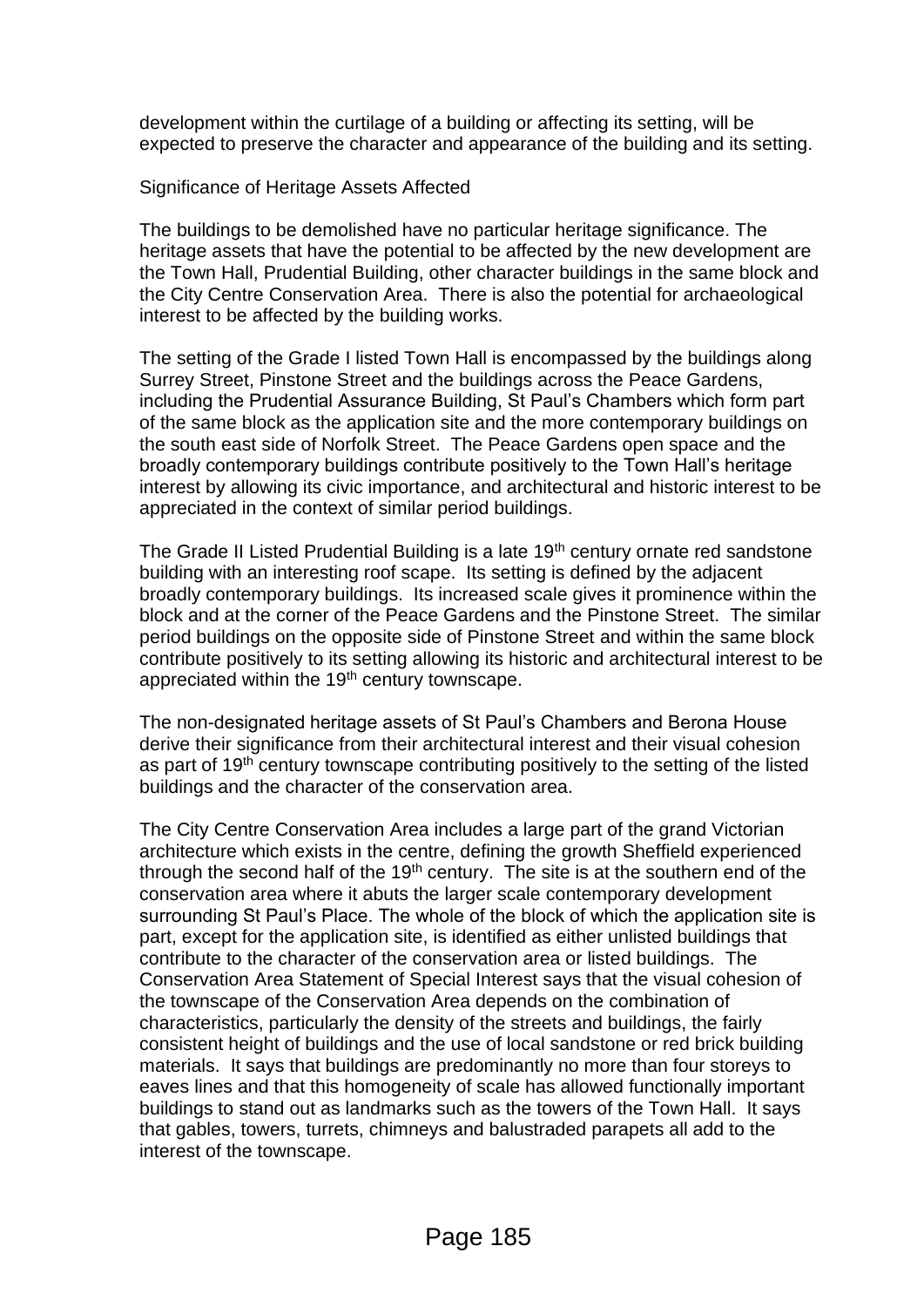The potential archaeological interest relates to former buildings from the early 19th century and from the early 20th century which may contribute to the understanding of the post-medieval and 19th century development of Sheffield at a local level.

### Assessment of Heritage Impact

The buildings to be demolished are of no special heritage interest and therefore their loss will not detrimentally affect the significance of heritage assets.

The setting of the Town Hall is enhanced by the 19<sup>th</sup> century buildings on Pinstone Street and the by the Prudential Assurance Building plus non-designated heritage assets within the application block. The proposed development will closely adjoin the rear of these buildings. The revised scheme is significantly reduced in height so that it is a similar height to the chimneys of the Prudential Assurance building. Whilst the upper part of building will be evident in views from the Peace Gardens it will assimilate much more successfully with its surroundings. Given this and that the context of the Town Hall also incorporates the much taller buildings of St Paul's Place it is considered that the proposal will not have an adverse impact on the setting of the Town Hall.

The significance of the grade II listed Prudential Assurance Building is enhanced by its dominance at the corner of the Peace Gardens and the point where Pinstone Street bends south-west. This allows the architectural interest including the varied roof profile to be fully appreciated. The proposed development closely adjoins the rear of the listed building. The reduced height of the amended scheme means that it is now of a similar height to the chimneys of the listed building. Whilst there will be some interference with the view of the interesting roofscape because of the office building becoming a backcloth to the listed building in views from Pinstone Street to the north, the impact on the setting of the building will be minor negative.

The impact of the development on the non-designated heritage asset of St Paul's Parade from the Peace Gardens should be given lesser weight given that it is a non-designated heritage asset. This building complements Prudential House and creates a strong frontage of historic 19<sup>th</sup> century building defining the southern edge of the Peace Gardens open space. The proposed building will closely adjoin the rear of this building and will be seen over the top of it in views from the Peace Gardens. However, given the reduced scale and improved design of the amended scheme and the proximity of taller buildings on St Paul's Place it is considered that the proposal will not adversely affect the significance of this non-designated heritage asset from this viewpoint.

The proposed building abuts St Paul's Chambers and Berona House on the Norfolk Street and Charles Street frontages. These buildings are three to four storeys high, faced in traditional materials and St Paul's Chambers is characterised by rich detailing. The massing of these buildings is broken down by bays and stepped levels. These are the buildings which most closely define the context for the development. Whilst the modern taller development on the east side of Norfolk Street also provides context it is secondary to the attached 19<sup>th</sup> century buildings within the same block as the application site.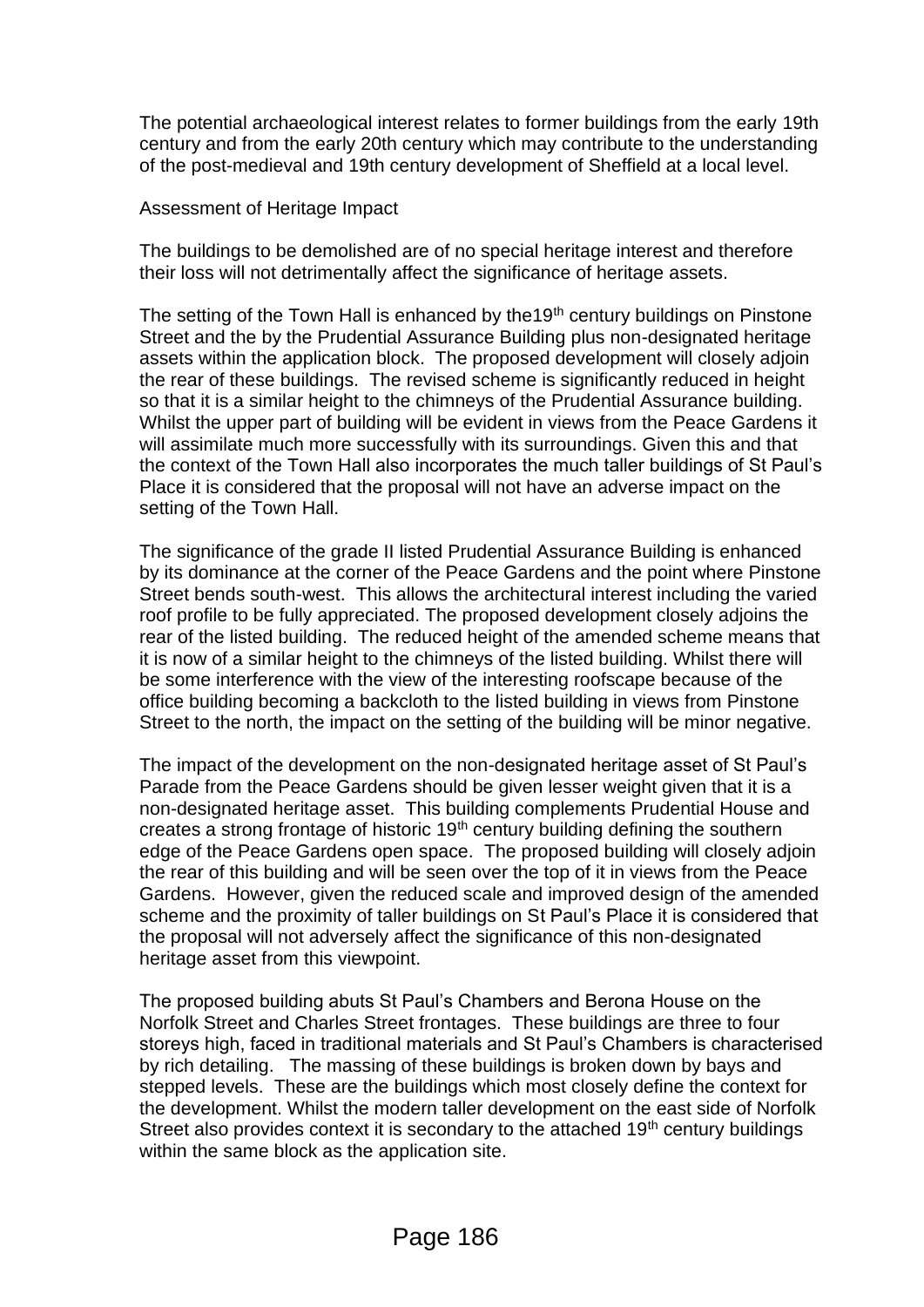The existing buildings to be demolished do not enhance the setting of these nondesignated heritage assets.

Whilst the scale of the amend scheme is taller than the attached buildings its design provides an acceptable transition in scale. The lower glazed link attached to St Paul's Chambers and the more solid framed elements of the façade help to create a visual stepping down in the scale towards the attached heritage buildings. The solid and lighter weight elements of the façade also break up the massing of the building so that it is more sympathetic to the rhythm of the buildings within the conservation area. It also references the traditional architecture of the heritage buildings in a contemporary way with the stone columns and large window openings at ground floor level and the vertical proportions of the framed openings. In this way it provides a successful transition between the traditional and contemporary architecture in the surrounding buildings.

The block which the site forms part of is (except for the application buildings) a visually cohesive block of heritage buildings which make an important positive contribution to the character of the conservation area. Whilst the buildings to be demolished do not make a positive contribution to the character of the conservation area their scale is sympathetic to the heritage buildings and they are mildly mannered. This does not mean that the new building needs to be of a traditional design and match the scale of the attached buildings. There is a case for marking the Norfolk Street and Charles Street corner with increased scale and the amended scheme does this whilst not creating a too severe difference in scale that it overwhelms the adjoining heritage buildings. The high-quality contemporary design that incorporates design references that respond to the character of the conservation area will in your officers' view largely preserve the character of the conservation area.

It is accepted that there is no evidence to suggest that the below ground archaeological interest will be so significant that it would preclude the redevelopment of this site as proposed. A condition will ensure that any archaeological interest is properly investigated as part the site redevelopment.

### Heritage Impact Conclusion

The proposed development will not harm the setting and significance of the Town Hall although it will have a minor harmful impact on the setting of Prudential House and reduce the prominence of the non-designated assets of Berona House and St Paul's Chambers in the street scene, thereby having a minor harmful impact on the character of the conservation area. It will replace tired buildings of no special townscape of heritage merit with a higher quality building which will enhance the appearance of this site within the conservation area.

The impact on the setting of Prudential House and the character of the conservation area is considered to be at the lower end of less than substantial, such that national policy requires there to be a clear and convincing justification for the heritage harm and any harm needs to be weighed against the public benefits of the proposal (paragraphs 200 and 202 of the NPPF).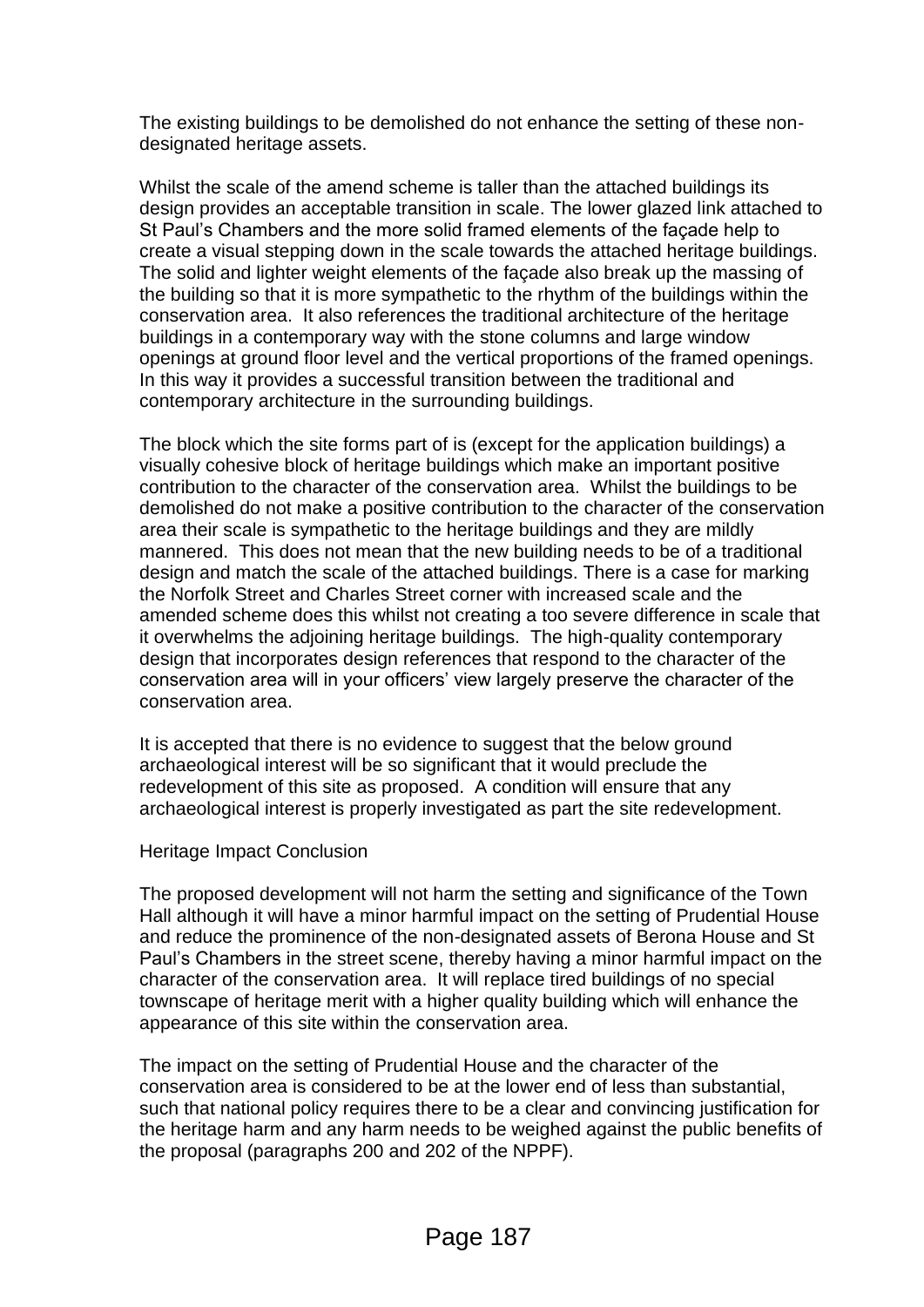In this case the site is small, and it is likely that a smaller development will be unviable. The primary public benefits consist of the following:

- the provision of a highly efficient net zero carbon building with sustainability credentials in excess of the standards required by the Council's sustainable design policies.
- the provision of Grade A office space of which there is a low supply, which will support the local economy (albeit there is some uncertainty about the future demand for offices in the city centre in the light of the Covid pandemic).
- the provision of a high travel generating use in a highly sustainable location able to benefit from sustainable travel modes and linked trips which will help to reduce carbon emissions and support shopping and leisure uses in the City Centre.
- employment benefits during the construction phase and potentially from office employment.
- the high-quality design will also improve the appearance of the site.

These benefits are significant, and it is concluded that there is a clear and convincing justification for the less than substantial harm to the setting of Prudential House and conservation area and that the public benefits of the proposal outweigh the heritage harm. Therefore, it is concluded that the proposal is consistent with Sections 66 and 72 of the Planning (Listed Buildings and Conservation Areas) Act 1990; and with the NPPF and Unitary Development Plan heritage policies.

### Design Issues

Core Strategy Policy CS74 is concerned with design principles. It says that Highquality development will be expected, which would respect, take advantage of and enhance the distinctive features of the city, its districts and neighbourhoods, including:

c. the townscape and landscape character of the city's districts, neighbourhoods and quarters, with their associated scale, layout and built form, building styles and materials;

d. the distinctive heritage of the city, particularly the buildings and settlement forms associated with:

- i. the metal trades (including workshops, mills and board schools)
- ii. the City Centre
- iii. Victorian, Edwardian and Garden City suburbs
- iv. historic village centres and the city's rural setting.

Development should also:

e. contribute to place-making, be of a high quality, that contributes to a healthy, safe and sustainable environment, that promotes the city's transformation;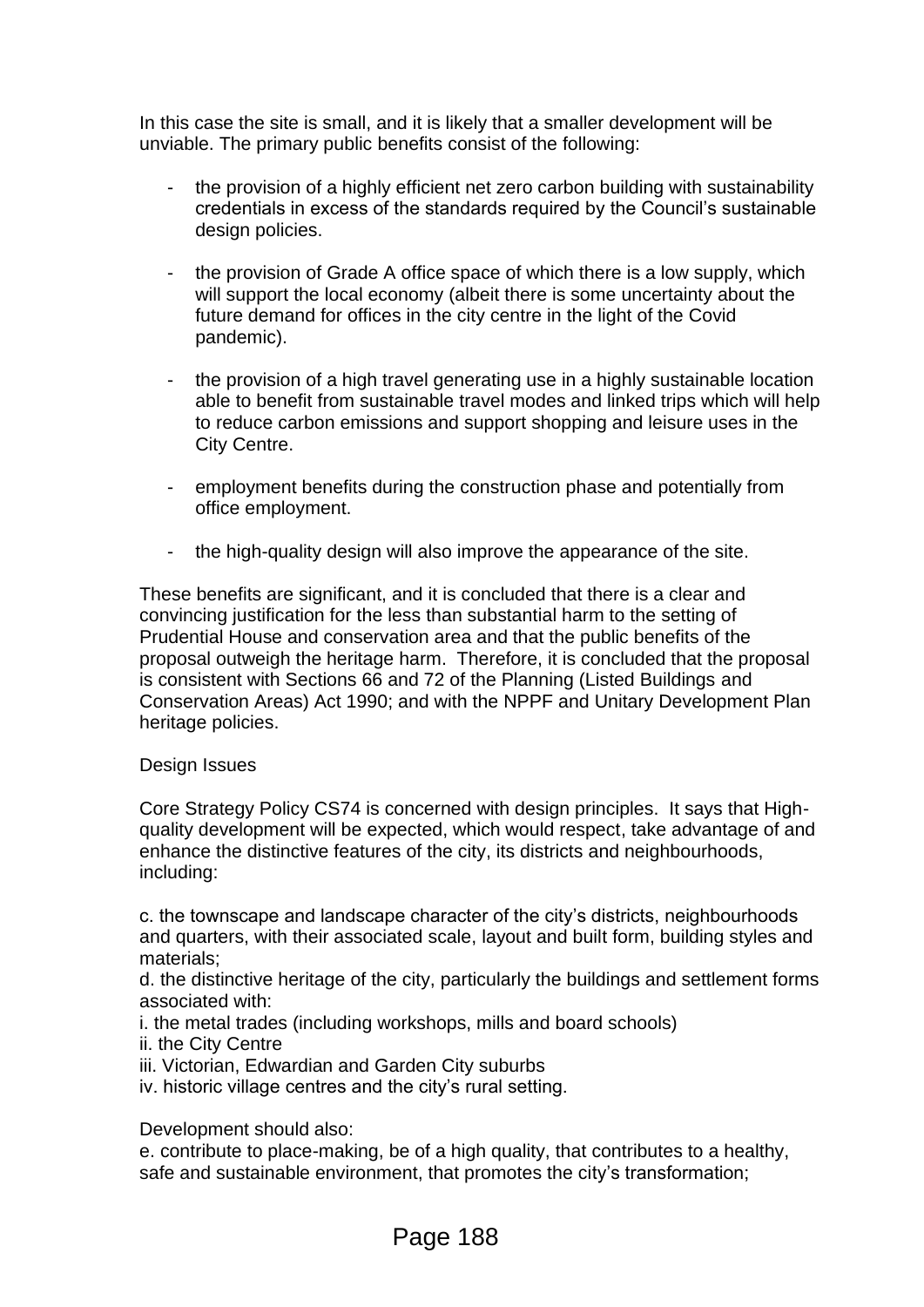f. help to transform the character of physical environments that have become run down and are lacking in distinctiveness;

g. enable all people to gain access safely and conveniently, providing, in particular, for the needs of families and children, and of disabled people and older people; h. contribute towards creating attractive, sustainable and successful neighbourhoods.

UDP Policy BE5 is concerned with building design and siting. It says the use of good design and use of good quality materials will be expected in all new and refurbished buildings and extensions. The following principles will apply:

# Physical Design

(a) original architecture will be encouraged but new buildings should complement the scale, form and architectural style of surrounding buildings;

(d) in all new developments, design should be on a human scale wherever possible, and, particularly in large-scale developments, the materials should be varied and the overall mass of buildings broken down;

(e) special architectural treatment should be given to corner sites in order to create a lively and interesting environment;

(g) the design, orientation and layout of developments should encourage the conservation of energy and other natural resources.

## User Requirements

(h) the design of buildings, landscaping and lighting should promote all aspects of personal safety and security, particularly at night time;

(i) designs should meet the needs of users, particularly people with disabilities, elderly people, people with children, and women;

Policy BE11 is concerned with public spaces and says that public spaces will be protected and enhanced where they make an important contribution to the character or appearance of an area or provide spaces for people to walk or relax.

Development within or adjacent to the following Public Spaces will only be permitted where it would respect:

- (a) The character of the space in terms of function, scale proportions and views; and
- (b) The contribution surrounding buildings make to the character of the space in terms of scale, massing and proportions.

The Peace Gardens is one of the identified spaces.

Paragraph 126 of the NPPF says that the creation of high quality, beautiful and sustainable buildings and places is fundamental to what the planning and development process should achieve. Good design is a key aspect of sustainable development, creates better places in which to live and work and helps make development acceptable to communities.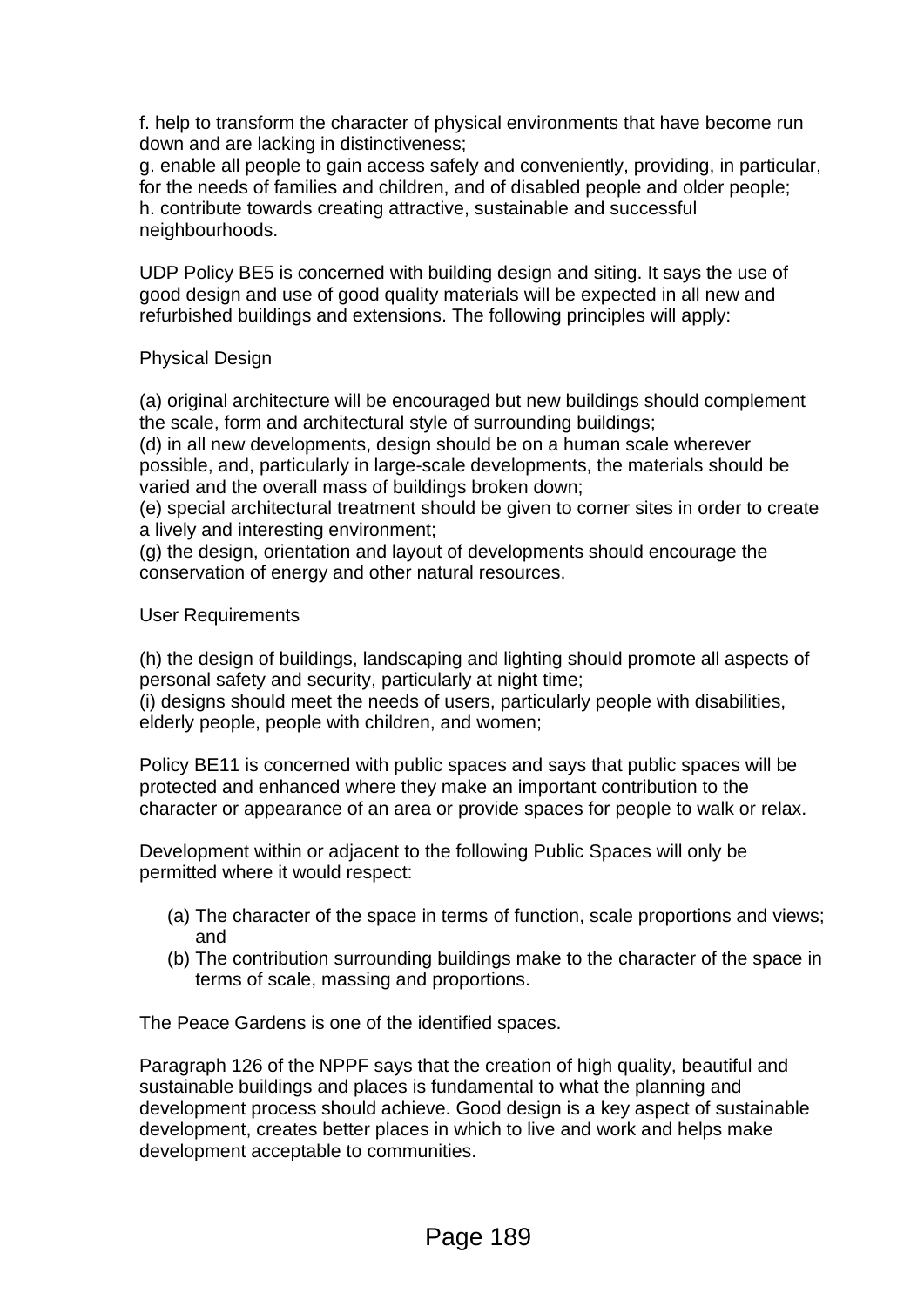Paragraph 130 says that planning policies and decisions should ensure that developments:

a) will function well and add to the overall quality of the area, not just for the short term but over the lifetime of the development;

b) are visually attractive as a result of good architecture, layout and appropriate and effective landscaping;

c) are sympathetic to local character and history, including the surrounding built environment and landscape setting, while not preventing or discouraging appropriate innovation or change (such as increased densities);

d) establish or maintain a strong sense of place, using the arrangement of streets, spaces, building types and materials to create attractive, welcoming and distinctive places to live, work and visit;

e) optimise the potential of the site to accommodate and sustain an appropriate amount and mix of development (including green and other public space) and support local facilities and transport networks; and

f) create places that are safe, inclusive and accessible and which promote health and well-being, with a high standard of amenity for existing and future users; and where crime and disorder, and the fear of crime, do not undermine the quality of life or community cohesion and resilience.

The applicant argues the scale and design of the building creates an appropriate transition between the large-scale contemporary buildings of St Paul's Place and the smaller scale heritage buildings on the site. They consider the scale is justified in responding to the established increasing scale of St Paul's Place as it moves away from the Peace Gardens whilst stepping down from the height of 3 St Paul's Place opposite. They also refer to the key junction of Charles Street and Norfolk Street and the existing important buildings around the junction along with the desire to create a dramatic architectural statement at this location. They consider the principle of building taller buildings behind lower historical ones has been established by the HoC II Blocks B and C on Pinstone Street. They argue that the design provides a suitable intermediary between the more complex facades of the heritage buildings and simpler facades of St Paul's Parade thereby providing an appropriate neighbour for the heritage buildings.

The design and access statement explains how the design has responded to the local context by designing floor levels with St Paul's Parade and stepping down with the topography where possible. The façade design has provided references to bays of St Paul's Chambers and the windows and of St Paul's Chambers and the Prudential Assurance building which are reflected in the rhythm of the new building. The double height glazing to the lower two floors expresses the common typology found throughout St Paul's Place and the colour of materials has been designed to complement the heritage buildings around it with the lighter tones at higher levels responding to the colour gradient on the heritage buildings.

The existing buildings are 3 storeys high and match, or are of lesser scale, than the other heritage buildings that make up the block. They are faced in dark grey brickwork, tiles, stone, concrete and metal cladding with a 1950/60s design character. There is a strong horizontality to the design which contrasts with the heritage buildings in the same block. There are shopfronts on the ground floor.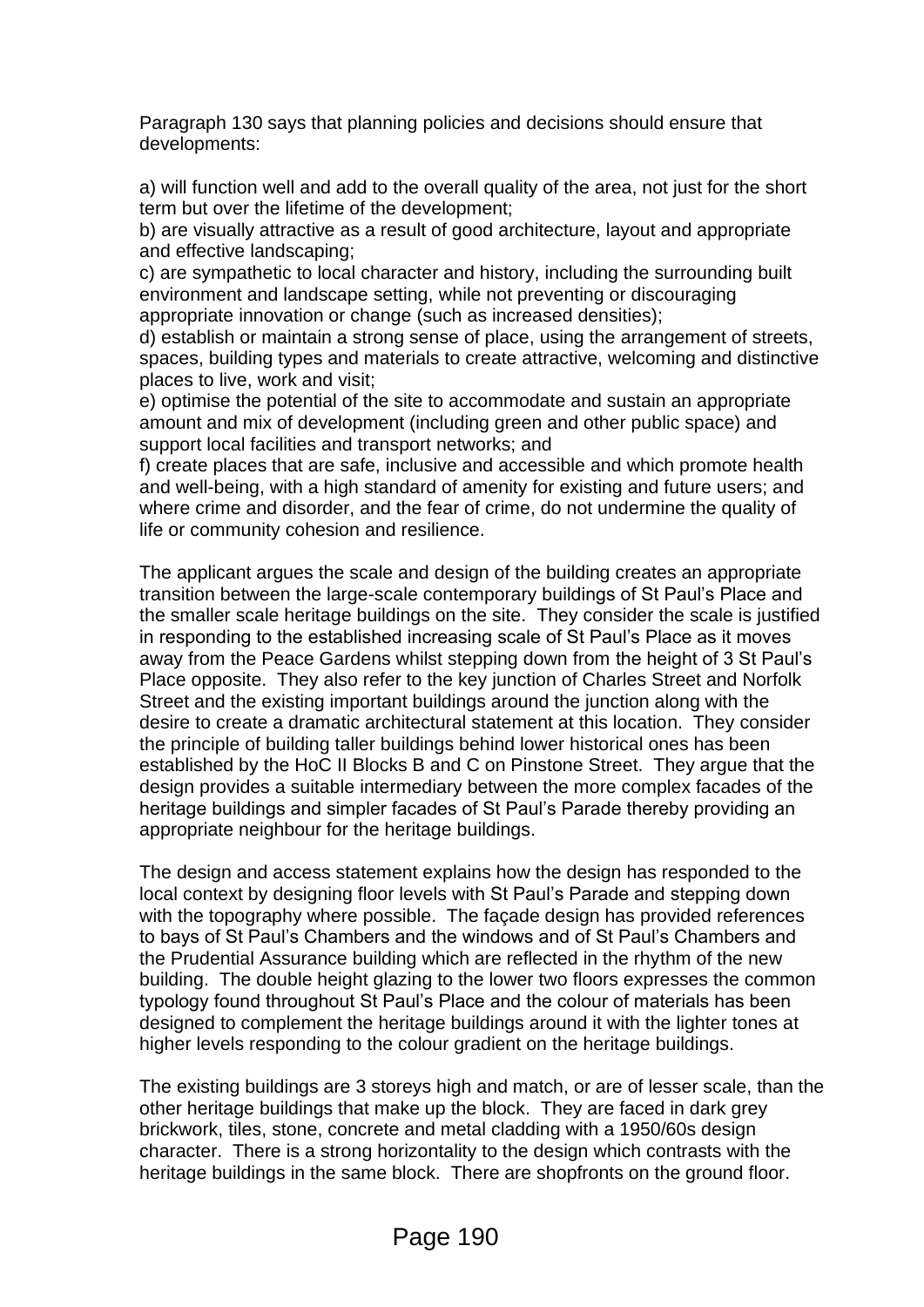They do not complement the conservation area although they are unassuming.

The proposed development maintains the existing back edge of pavement development but increases the scale from 3 to 7 storeys. Whilst the scale of development has increased it is considered that the amended design no longer overwhelms the adjoining heritage buildings and is appropriate to this corner site and consistent with the increasing scale and density within the city centre. It is a contemporary design faced in high quality materials which is consistent with design policies which encourage original architecture. The architecture is simpler and utilises more modern materials than the heavier more ornate heritage buildings within the same block and consequently is more in keeping with the modern taller buildings of St Paul's Place opposite the site. However, it also responds to the adjacent heritage buildings by incorporating stone columns and large glazed openings on the ground floor with a similar rhythm to St Paul's Parade. The façade design has a stronger vertical emphasis which is more characteristic of the conservation area and the glazed areas and anodised aluminium framework breaks up the massing and picks up on the finer grain of plot widths within the conservation area whilst also providing a response to the floor levels of attached buildings.

The increase in height and curved cantilevered glazing at the Norfolk Street and Charles Street corner will help to mark the corner and create a sense of place whilst providing a more comfortable transition to the taller buildings opposite. Design policies support special treatment at corners and architecture that transforms environments lacking distinctiveness, which this scheme will deliver.

The ground floor design incorporates substantial areas of glazing and uses that will create an active and welcoming frontage which will help to promote a safe environment.

The design and materials are high quality and the scale and design strike a reasonable balance between respecting existing character and delivering a contemporary design which will contribute positively to the streetscape. It is concluded that scale and design is consistent with the key design policies outlined above.

### Residential Amenity

The National Planning Practice Guidance 'Effective Use of Land' says "where a planning application is submitted, local planning authorities will need to consider whether the proposed development would have an unreasonable impact on the daylight and sunlight levels enjoyed by neighbouring occupiers, as well as assessing whether daylight and sunlight within the development itself will provide satisfactory living conditions for future occupants."

It also asks the question "What are the wider planning considerations in assessing appropriate levels of sunlight and daylight?" It provides the following guidance in relation to this: "All developments should maintain acceptable living standards. What this means in practice, in relation to assessing appropriate levels of sunlight and daylight, will depend to some extent on the context for the development as well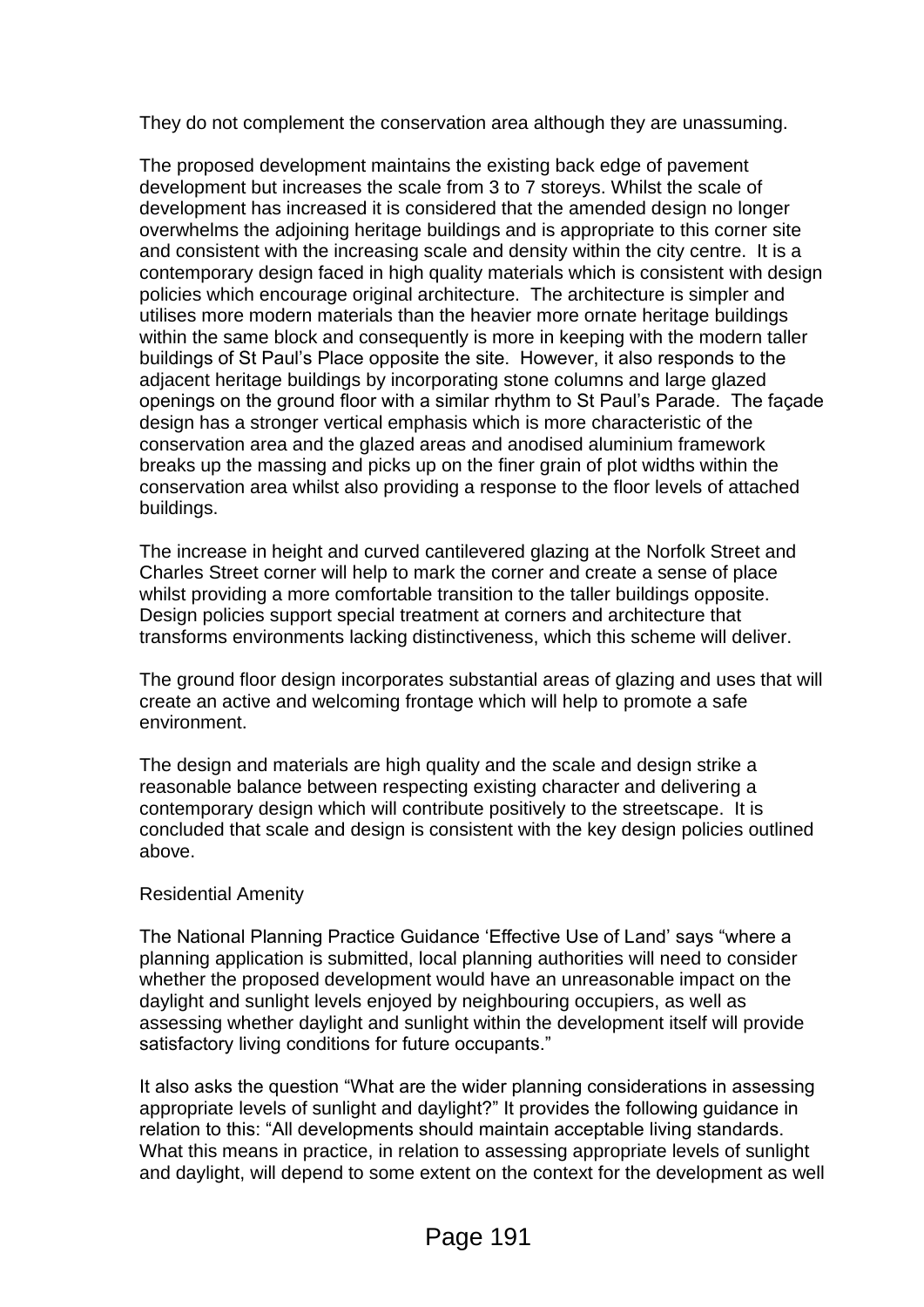as its detailed design. For example, in areas of high-density historic buildings, or city centre locations where tall modern buildings predominate, lower daylight and sunlight levels at some windows may be unavoidable if new developments are to be in keeping with the general form of their surroundings." Therefore, it is accepted in national planning guidance that lower daylight and sunlight levels at some windows may be acceptable if new developments are to be in keeping with their surroundings.

The original scheme has been reduced by 3 storeys following negotiations; the new windows overlooking the courtyard are positioned higher in the elevations in order to reduce direct overlooking and living walls have been designed into the scheme to create a more pleasant outlook for residents looking towards the building's courtyard elevations.

The application site is located at the south-east corner of a perimeter block. The internal courtyard space between these buildings provides outlook and natural light along with some limited outdoor space for the residents of the adjoining perimeter blocks surrounding the courtyard.

The upper floors of all of the buildings within the same block except the application site have been converted to flats. Objections have been received from residents on the basis of overlooking/loss of privacy, loss of light/sunlight and loss of outlook.

Berona House is situated on the south-west corner of the block with frontages to Pinstone Street and Charles Street. There are flats across 3 floors of which 3 face south-east towards the site and 3 face north, perpendicular to the site. They all have bedrooms and combined living rooms and kitchen/dining areas that face into the courtyard. The ones facing towards the site have small balconies. The ones perpendicular to the site that serve living/dining kitchen space have windows facing on to Charles Street as well as the courtyard.

St Pauls Chambers is located at the north-east corner of the block with frontages to St Paul's Parade and Norfolk Street. There are flats across 3 floors with 8 units that have habitable room windows facing on to the courtyard. There are both combined living/dining/kitchens and bedrooms facing on to the courtyard. The combined living/dining/kitchens have windows facing on to the street as well as the courtyard. Those units in the Norfolk Street block do not look towards the site as they are orientated north-west. Those in the St Paul's Parade block face southeast towards the site and the Norfolk Street wing of the building.

The Prudential Assurance Building is located at the north-west corner of the block and has frontages to St Paul's Parade and Pinstone Street with a rear wing extending back into the courtyard. Of the flats facing into the courtyard those in the rear wing face north-east away from the site and contain kitchen/dining/living room windows. The flats in the rear elevation of the main building contain bedroom windows which face south-east towards the site and also towards the existing rear wing of the Prudential building which is much closer than the proposed building. Some of the plans are missing from the planning application file so it is assumed that the first floor layout is replicated on the upper floors.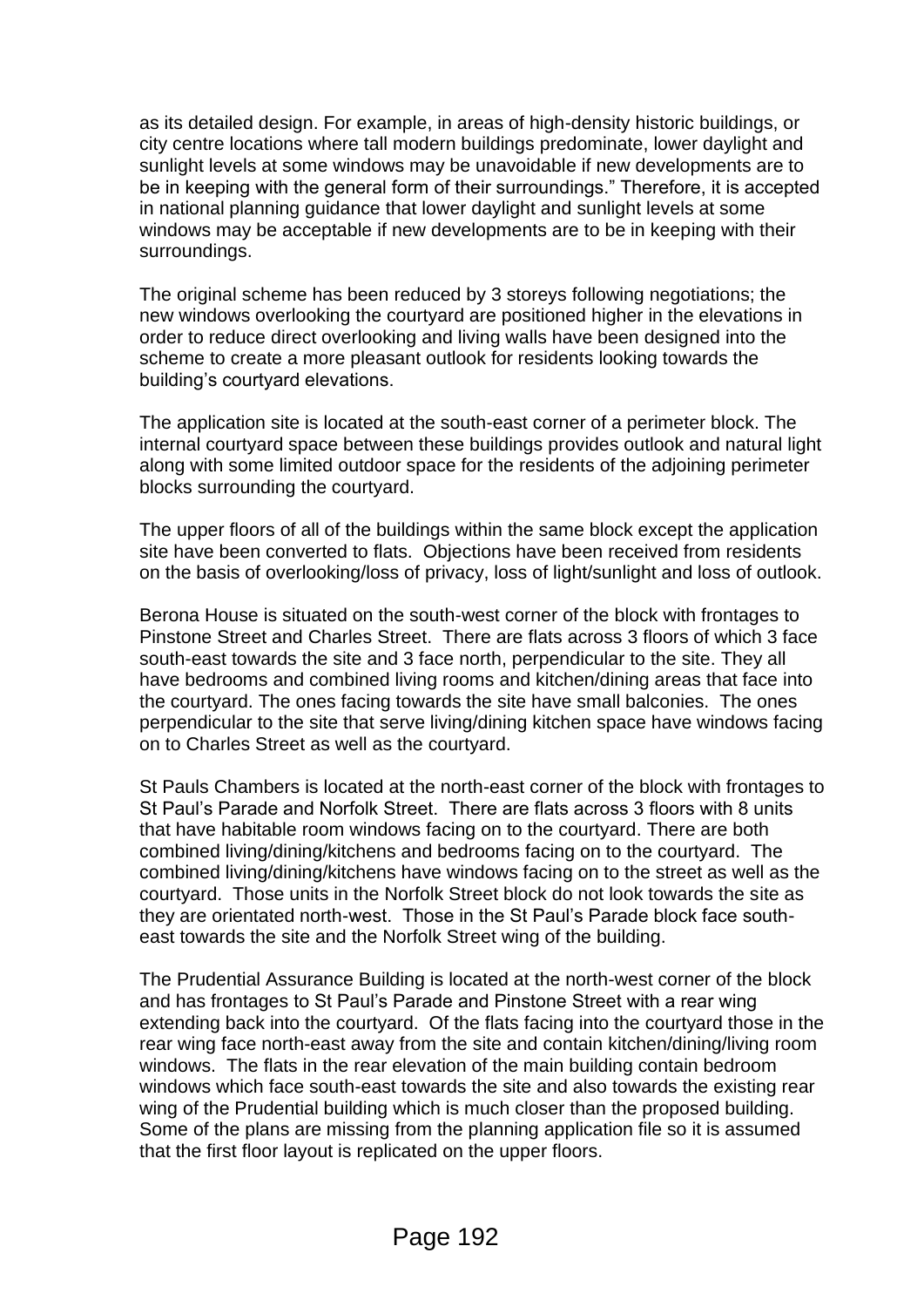## Amenity Impact

Residents living in a dense city centre cannot expect the same level of amenity as those living in suburban locations. Lower privacy distances, less private amenity space, reduced outlook and greater overshadowing are frequently accepted to achieve townscape objectives and more density in highly sustainable locations. Indeed, within the existing blocks surrounding the courtyard there are substandard outlook distances between existing flats. Balanced judgements need to be made, weighing the overall benefits of the scheme against harmful amenity impacts. Relationships which may be acceptable to allow for re-use of an existing building may not be acceptable for a new build scheme.

## **Privacy**

The existing building has first and second floor office type windows that face into the courtyard. The distance between the new building and Berona House flats is reduced by 4 to 5 metres as the new building extends its floor plate at upper floor levels.

In terms of Berona House, a green wall is proposed over a substantial part of the lower floors facing the courtyard such that directly facing windows do not arise until levels 5 to 7 which helps to reduce the overlooking to windows in Berona House. At level 5 or above the distance between these will be at least 12 metres. Some of the windows will be above the level of the Berona House windows so natural outlook direction from the offices will be over the top of Berona House. Whilst office occupants would still be able to look down to the flats, their main aspect would be over the top of the flats. In terms of Berona House the number of facing windows will be reduced significantly at lower levels but windows will be introduced at higher levels and the distance between the two facades will be reduced. Overall, it is considered that privacy for the impacted flats within Berona House will be improved. Members should note that in other high-rise developments in the city centre, 12 metre outlook distances have been accepted both between courtyard windows and across the street.

For Prudential House the distance between the new building and the existing flats is reduced. The windows facing towards the flats start at level 7 but these are to be obscure glazed so there will be no increase in overlooking.

In terms of St Paul's Chambers, as the new building has windows on the north-east elevation at 4th floor level and above there would be increased overlooking of the bedroom, kitchen and living room areas across a minimum distance of approximately 10 metres but generally12 metres or more. However, a condition is proposed that the windows at floors 4 and 5 are obscure glazed which would mean that office occupiers would need to actively look down from floor 6 to look into windows or on to the amenity space.

# Loss of light

A daylight and sunlight assessment has been submitted in support of the application. A technical analysis has been undertaken using the Building Research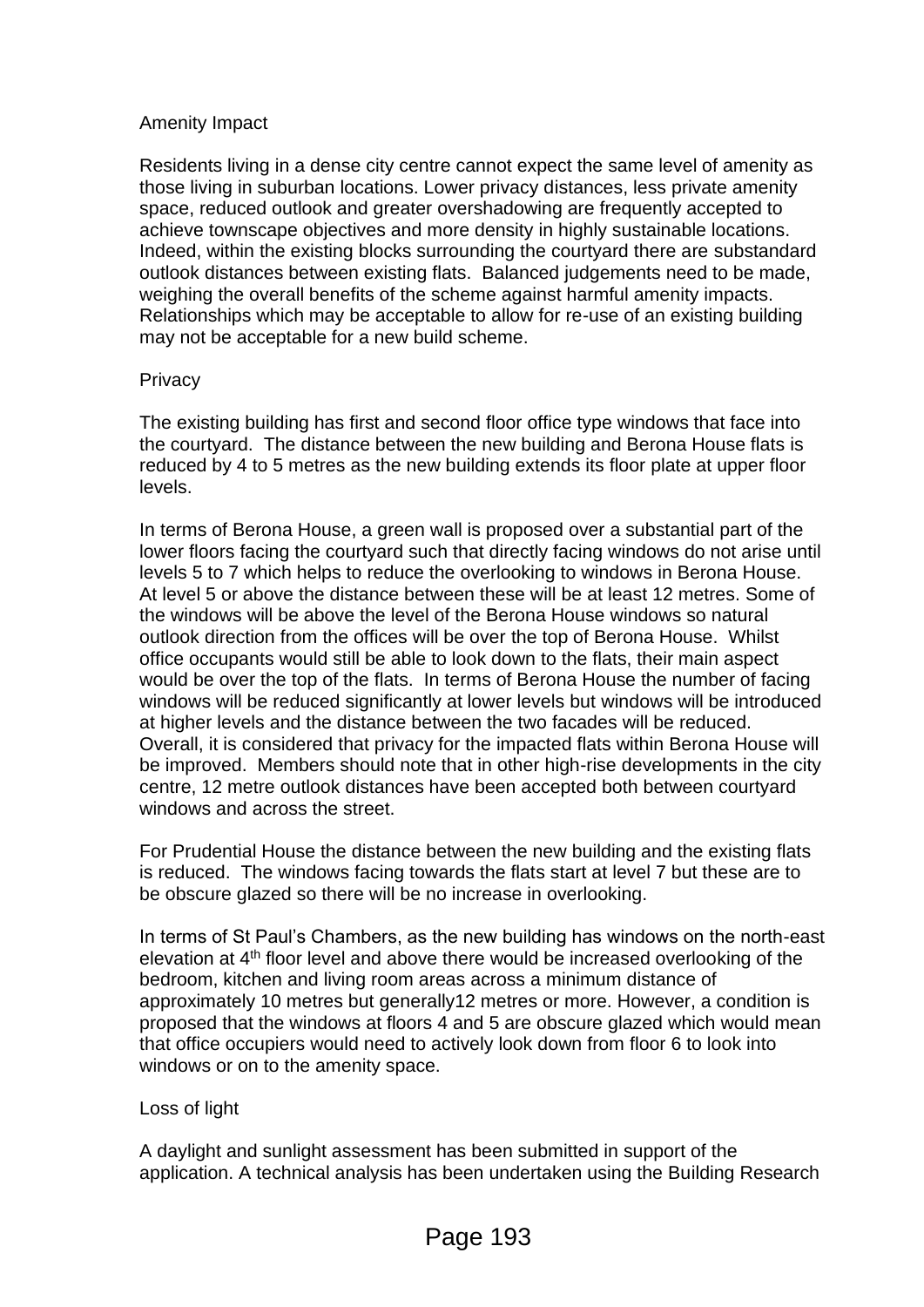Establishment Guidelines entitled 'Site Layout Planning for Daylight and Sunlight – A Guide to Good Practice. The applicant's consultants conclude that the surrounding residential properties will exhibit acceptable levels of daylight and sunlight with the development in place.

The applicant points out that the guidelines are not mandatory and that the guide recommends a more contextual approach and setting alternative target values for city centres, urban environments and historic locations. They also say that it is well established that the guidelines are based on low rise suburban development.

The National Planning Policy Practice Guidance under the Effective Use of Land says that where a planning application is submitted, local planning authorities will need to consider whether the proposed development would have an unreasonable impact on the daylight and sunlight levels enjoyed by neighbouring occupiers, as well as assessing whether daylight and sunlight within the development itself will provide satisfactory living conditions for future occupants.

It goes on to say that all developments should maintain acceptable living standards. What this means in practice, in relation to assessing appropriate levels of sunlight and daylight, will depend to some extent on the context for the development as well as its detailed design. For example, in areas of high-density historic buildings, or city centre locations where tall modern buildings predominate, lower daylight and sunlight levels at some windows may be unavoidable if new developments are to be in keeping with the general form of their surroundings.

The guidelines include two methods for assessing daylight and one for sunlight. Daylight is assessed by the Vertical Sky Component (VSC) and the No Sky Line (NSL). Sunlight is assessed by the Annual Probable Sunlight Hours (APSH).

VSC gives an assessment of how much of the sky is unobstructed from an outward facing window. The guidelines have a 27% VSC target which is based on a suburban type environment. The diffuse daylighting may be affected if the VSC is less than 27% or less than 0.8 times its former value. The applicant's consultant points out that the Greater London Authority produced a report in 2013 which is largely in agreement with the guidance but states that in an inner city urban environment VSC values in excess of 20% should be considered as reasonably good and that VSC in the mid-teens should be acceptable.

The NSL methodology is a measure of the distribution of daylight on a desktop plane within a room. If a significant part of the working plane (normally more than 20%) receives no direct skylight then the distribution of daylight in the room will be poor and supplementary electric light may be required. The guideline says that daylight may be adversely affected if the area of the working plane in a room which can receive direct skylight is reduced to less than 0.8 times its former value.

APSH provides a percentage of the annual probable sunlight hours for the whole year and for the winter period. The most important rooms are living rooms whilst kitchens and bedrooms are less important. The guidance says that a window may be adversely affected if a point at the centre of the window receives: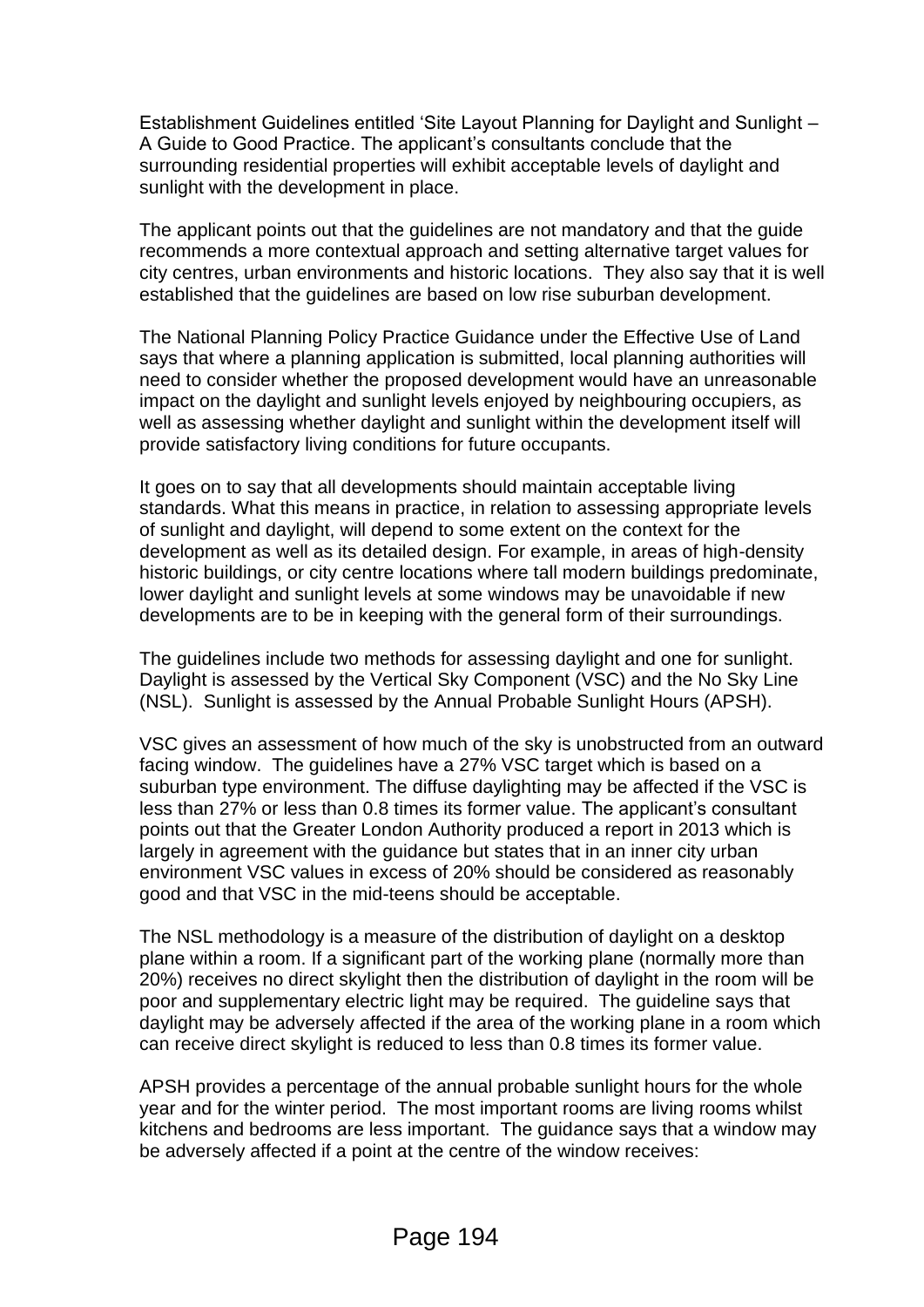- Less than 25% of the APSH during the whole year, of which 5% APSH must be in the winter period; and
- Receives less than 0.8 times its former sunlight hours in either time period; and
- Has a reduction in sunlight for the whole year more than 4% APSH.

In terms of overshadowing of amenity areas, the BRE guidelines provides two methods of calculation.

Sun on the ground identifies areas that receive direct sunlight. The guidelines recommend that at least half of an amenity space should receive at least 2 hours of direct sunlight on March 21<sup>st</sup>. For existing spaces where the sunlit area is less than half of the area, the area which receives 2 hours of sunlight should not be reduced by more than 20% (it should retain 0.8 times its former value).

The second method is transient overshadowing where a shadow plan is produced for different times of the day and year.

21<sup>st</sup> March (spring equinox) 21<sup>st</sup> June (summer solstice) 21st December (winter solstice)

For each of these days the overshadowing is calculated at hourly intervals. Professional judgement is required to compare the shadow resulting from the proposed development with the existing situation.

Berona House

The results show 24 of the 33 windows do not meet the VSC guidance 12 of the 15 rooms do not meet the NSL guidance 3 of the 13 windows do not meet the APSH guidance

The report says that 11 of the windows which do not meet the criteria for VSC daylight, and eight of the rooms which do not meet the NSL daylight criteria, are bedrooms, which are considered to have a lesser requirement for daylight by the BRE. This means that 13 windows serving living kitchen diners do not meet the BRE criteria for VSC daylight, and four living kitchen diners do not meet the criteria for NSL. They also undertake a further Average Daylight Factor assessment which is a significantly more detailed method of daylight assessment. Of the 15 rooms assessed for ADF, 12 will meet or be within 20% of the BRE target criteria. The baseline ADF figures for the rooms which do not meet the criteria are low, and none currently meet the ADF criteria, which places a significant burden on the development site to maintain already poor daylight levels.

The Greater London Authority guidance says that for an inner-city urban environment VSC values in the mid-teens should be acceptable.

There are 6 flats in Berona House for which the light and sunlight will be affected by the development. It is accepted that daylight and sunlight is less important for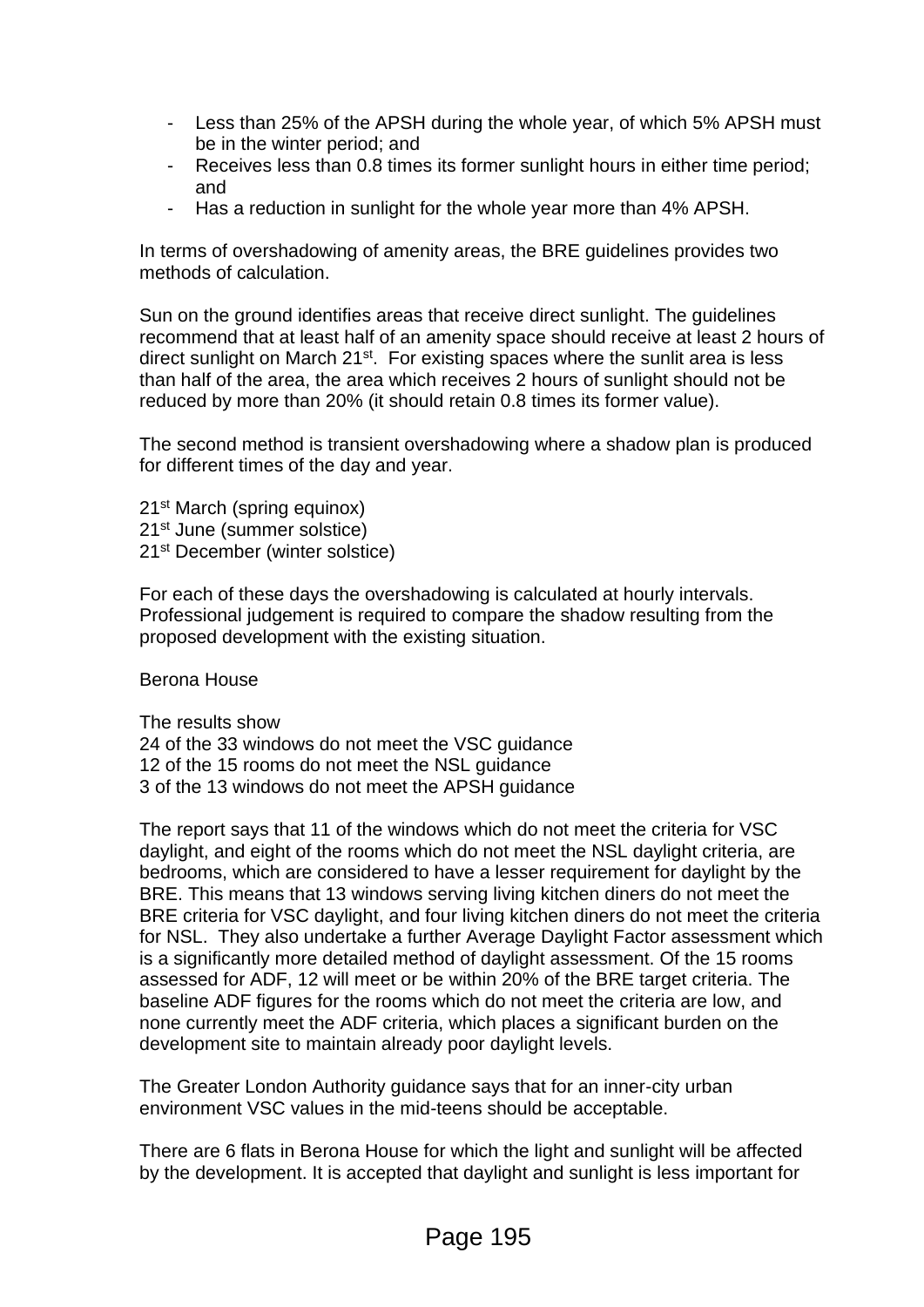bedrooms as most time is spent in these rooms in the hours of darkness and sleeping. The main concern in terms of loss of light and sunlight should be in respect of the living/kit/dining rooms. In Berona House all of these rooms are served by more than one window.

Of the 6 living/kit/dining rooms affected 3 are in the south-west corner of the building all of which are served by windows facing on to Charles Street (which will not be affected) as well as windows facing into the courtyard. The courtyard windows for these rooms will see VSC levels reduced from good or acceptable (in terms of the GLC guidelines) to below these levels. In terms of NSL there will be reductions, but they are categorised as not noticeable for 2 rooms and minor for the other.

The 3 other living/kitchen/diners have south-east windows which only face into the courtyard. For 2 of these rooms the VSC are already well below what is defined as acceptable under the GLC guidance and will see further reductions. The other room is reduced from acceptable levels to less than this. These 3 living/kitchen/diners will also suffer from reductions in NSL which are categorised as major. 2 of the 3 units will receive reduced sunlight which does not comply with the APSH guidelines; however the reductions are small as these rooms already receive few sunlight hours.

Prudential House

The results show:

16 of the 29 windows do not meet the VSC guidance 6 of the 11 rooms do not meet the NSL guidance BRE suggests that all main living rooms which face within 90 degrees of due south should be assessed for APSH sunlight. None of the rooms in this property face within 90 degrees of due south and as such, an APSH sunlight assessment has not been undertaken.

The report says that all the rooms that do not meet the criteria for VSC and NSL daylight are bedrooms which have a lesser requirement for daylight. They also point out that that the VSC levels are already low without the development. Overall, taking into account the context, the design of the scheme, the rooms affected and the intended flexibility of BRE guidance the applicant's consultants consider the impact on daylight and sunlight to be acceptable.

The windows to the bedrooms that do not meet the VSC guidance have a reduction of lighting levels of more than 20% which the BRE guidance indicates will be noticeable. 14 of the 16 windows as existing have VSC lighting levels less than the mid-teens which is regarded as acceptable under the Greater London Authority (GLA). Only one bedroom window would have lighting levels reduced from an acceptable level under the GLA guidance to below this level under this guidance.

In terms of NSL, for most of rooms where lighting is reduced, the reduction only affects a small amount of the floor area. There are two bedrooms where the light levels would reduce below the guideline over a significant proportion of the floor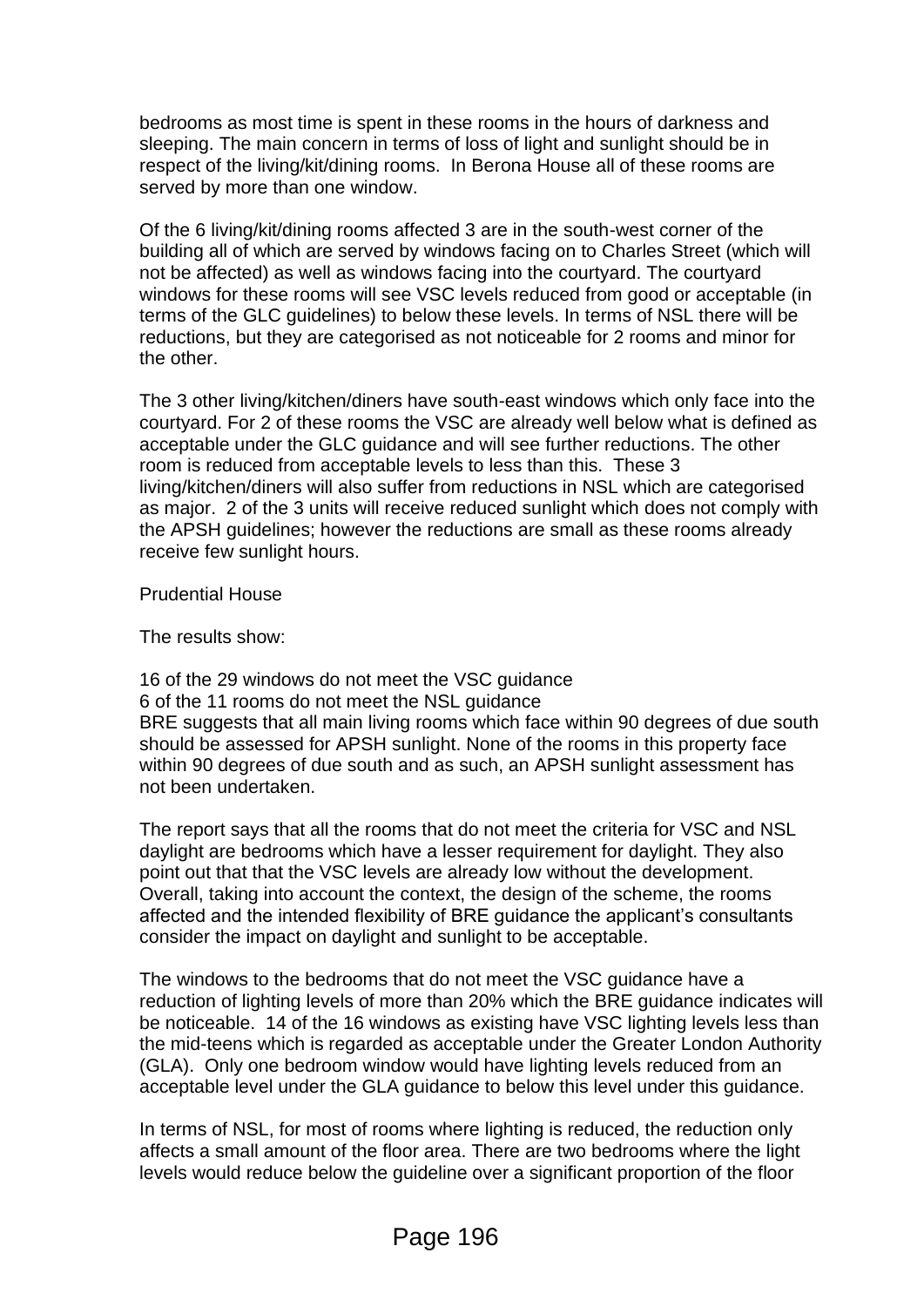area.

Whilst the natural lighting levels are reduced the impacts are considered to be less significant than the other properties, particularly given that all the rooms affected are bedrooms where natural light is less critical.

St Paul's Chambers

The results show:

11 of the 60 windows do not meet the VSC guidance 1 of 14 rooms do not meet the NSL guidance 12 of the 26 windows do not meet the APSH sunlight guidance

The report says that of the 11 windows which do not meet the VSC guidance 3 serve bedrooms. The VSC lighting level in one of these would still be considered acceptable under the GLC guidance and the other two have very low levels of lighting as existing so small reductions in lighting levels result in a noticeable percentage reduction. One of these bedrooms does not meet the criteria for NSL daylight which would lose all of its daylight on a working plane. The BRE guidance advises that bedrooms have a lesser requirement for daylight than principle habitable rooms.

The remaining 8 windows serve 4 living/kitchen/diners. Where more than one window serves each room the BRE guidance says that the mean VSC can be calculated. The mean figures are all above 20% which the GLA guidance advises should be considered reasonably good. All these living/kitchen/diners are through rooms that have windows on the street elevation as well as the courtyard elevations.

The report says of the 12 windows that do not meet that APSH guidance that the baseline levels are generally low, which places a high burden on the development site to maintain existing levels. In the worst case the two living/kitchen/diner windows facing on the courtyard for one flat will have overall annual sunlight hours reduced from 45 to 6 hours and 29 to 5 hours.

Overshadowing of amenity space.

There is a shared hard surfaced amenity space at first floor level of approximately 100m<sup>2</sup> to the rear of the St Paul's Chambers apartments. The method of overshadowing assessment uses the sun on ground indicator to determine the areas which receive direct sunlight and those which do not. The BRE guidelines recommend that at least half of an amenity space should receive at least 2 hours of direct sunlight on March 21st. Regarding existing spaces where the existing sunlit area is less than half of the area, the area which receives 2 hours of sunlight should not be reduced by more than 20% (it should retain 0.8 times its former value).

In the existing, pre-development scenario, the amenity area will receive 2 hours of sunlight to 32.50% of its area. With the proposed development in place, no part of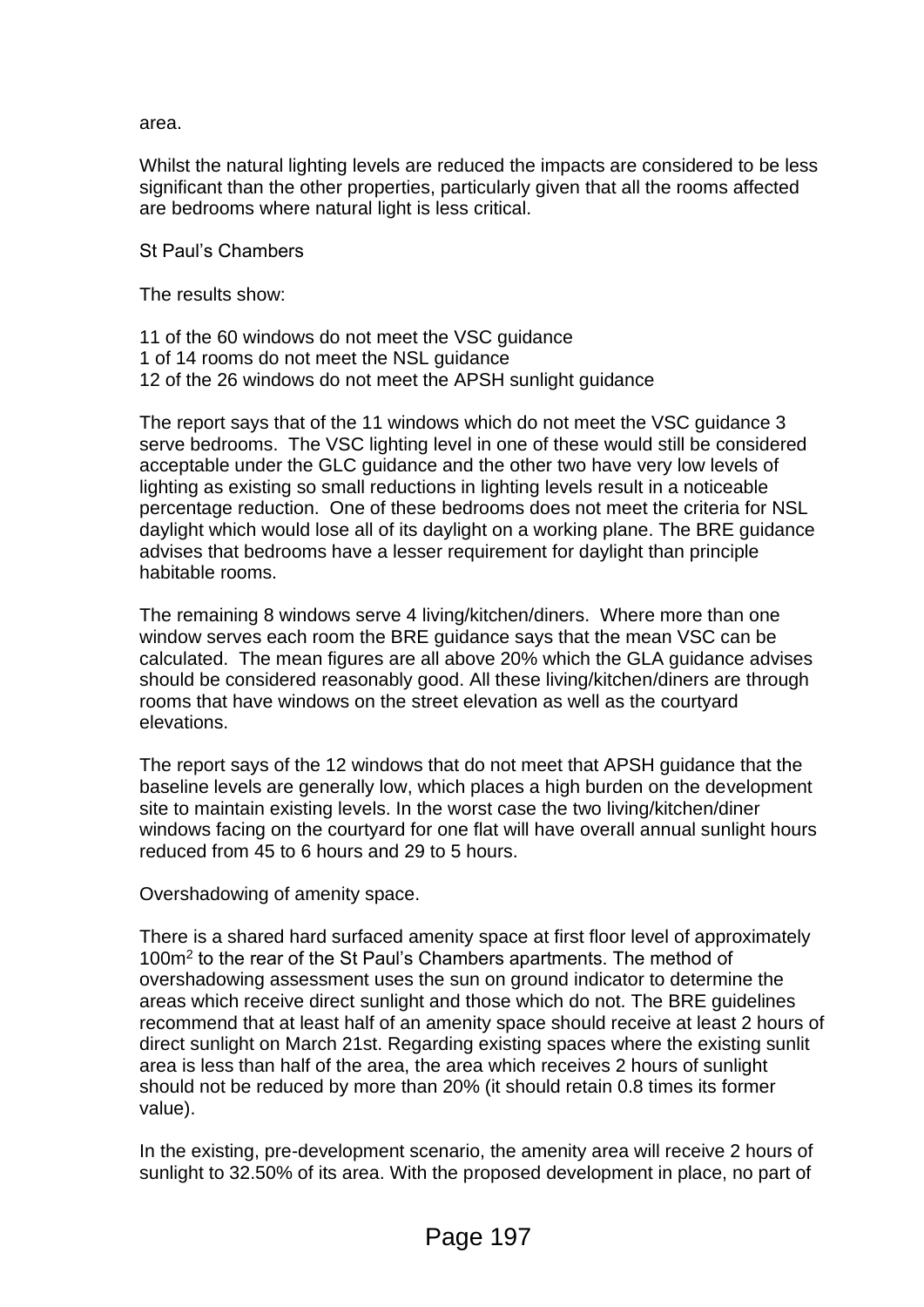the amenity area will receive 2 hours of sunlight on March 21st.

The applicant's consultants have pointed out that the baseline sunlight levels are already below the 50% recommended and that any viable development which resulted in an increase in the height of the building would result in similar impacts. They also point out that the area which currently receives 2 hours of sunlight on the ground is in the north-east corner, a portion of which is staircases and thoroughfare. Therefore, the majority of the area which is most likely to be used as amenity space receives sunlight below the BRE target criteria in the existing and proposed scenarios and that the area is predominantly gravel rather than a seating area.

In your officers' view, the amenity area is mainly a space that residents pass through and enhances the setting of the flats. There is some evidence of seating but not in the area affected by loss of sunlight. There are other more attractive spaces close by in the city centre, although these are public rather that semiprivate spaces. It is however still the case that both the loss of sunlight and scale of the new building will make the space less pleasant to use and pass through.

## **Outlook**

As the office building will be 4 storeys higher than the existing building and the footprint of the development is deeper on the upper floors it will affect outlook from the rear facing windows of existing flats that face on to the courtyard. This is more of an issue for living spaces but less so for bedrooms which tend to be used in the hours of darkness and for sleeping.

Outlook will be affected by both the scale of the building and its appearance.

There are 3 flats in Berona House which have kitchen/living/dining rooms with small external balconies that are single aspect and face towards the site. There are also 3 flats with kitchen/living/dining rooms that are orientated at right angles to the site but are dual aspect with windows facing on to Charles Street and also into the courtyard. The new building will appear significantly more imposing from these properties due to its increased scale. However, these scale relationships are not uncommon in modern city centre development, for example across Norfolk Street between St Paul's Parade and the new office blocks. It is also relevant that occupiers currently look out on to an elevation containing multiple large office windows and banks of air conditioning units and external staircases which are visually unattractive. If the development is permitted, they will look out on to a green wall. Therefore, whilst the rear façade of the offices will be taller and closer, the officer view is that the appearance will be improved with less of a feeling of being overlooked. Given these considerations it is concluded that impact on outlook for these properties will be acceptable.

In terms of St Paul's Parade there are 4 flats with kitchen/living/dining room windows facing towards the site. These are all dual aspect rooms with primary windows facing on to the Peace Gardens. The hard surfaced amenity space to the rear of these units will also adjoin the proposed office building. The new building will be 4 storeys taller than the existing building and extends further into the site. It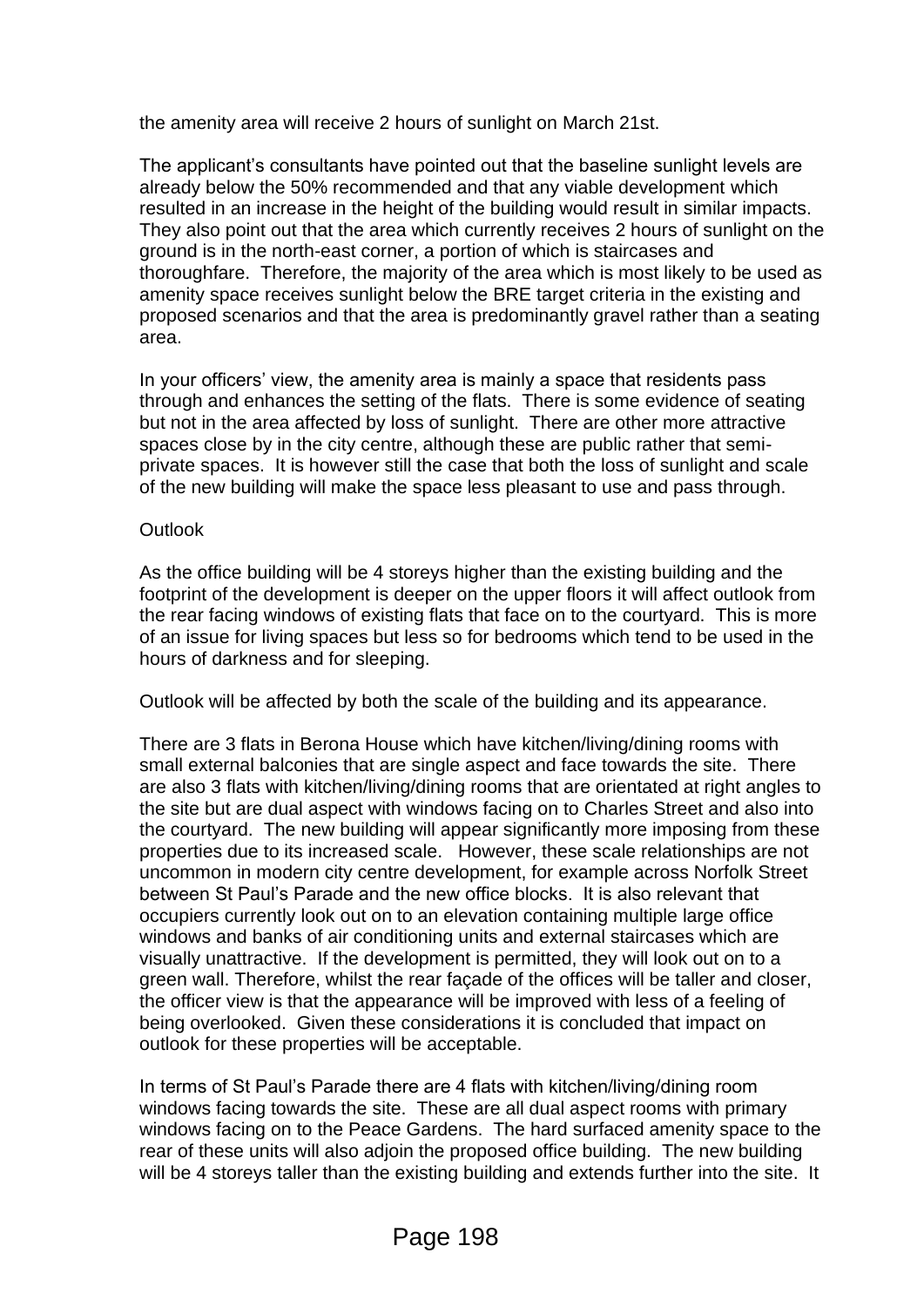will therefore appear significantly more imposing than the existing building both from the rear facing living space windows and from the amenity space. The lower levels of the elevation facing the flats and open space will comprise of a green wall with office windows above. The amenity space to rear of the flats is a gravel and paved flat roof area with plants in pots placed within the space. A couple of the first-floor flats have seating next to the space.

The new building will appear more imposing when viewed from the living spaces of the flats and this will have a negative amenity impact. However, the impact is not considered to be so severe as to justify resisting the application as these rooms will retain an exceptional outlook over the Peace Gardens to the front. Due to the greater depth and height of the new building the amenity space will feel much more enclosed and will lose afternoon sunlight as the office building will be positioned to the south-west of the space. Although it seems likely that the primary function of this amenity space is providing a pleasant setting for the flats with limited use for outdoor seating, the new building will reduce its attractiveness due to its scale and blocking effect on afternoon sun.

Prudential House has only bedrooms facing towards the site, the outlook from which is compromised to a greater degree by the existing rear wing to Prudential House.

### Human Rights

Some residents' representations considered that the proposals were contrary to their human rights. When making its decision the Council must balance any likely private harm against the wider public good to ensure that interference with anyone's rights shall only be permitted if it is proportionate (the degree of harm to the individual balanced against the public interest). On this occasion it is the view of Officers that any interference is in accordance with the law and justified as being in the public interest and on the basis of the planning merits of the proposal. Any restriction on rights caused as a result of the proposed development is considered to be proportionate to the wider benefits of granting permission and that such a decision falls within the margin of discretion afforded to the Council.

### Sustainable Development

The site is located in a highly sustainable position in the heart of the city centre where it is well served by public transport and there is a high propensity for linked trips with other City Centre uses.

The applicant is aiming for the first net-zero carbon building in Sheffield. There is no formal net zero certification process. The applicant is therefore proposing that this means a building which does not burn fossil fuel and is 100% powered by renewable energy, the best practical targets for embodied carbon are met (600 kgCO2/m2), any residual emissions are balanced by offset through a recognised offsetting framework. The building design minimises operational energy consumption and only low or zero carbon energy sources will be utilised. The building's embodied carbon impact will be minimised, and any outstanding emissions will be offset. Conditions are proposed to ensure these sustainability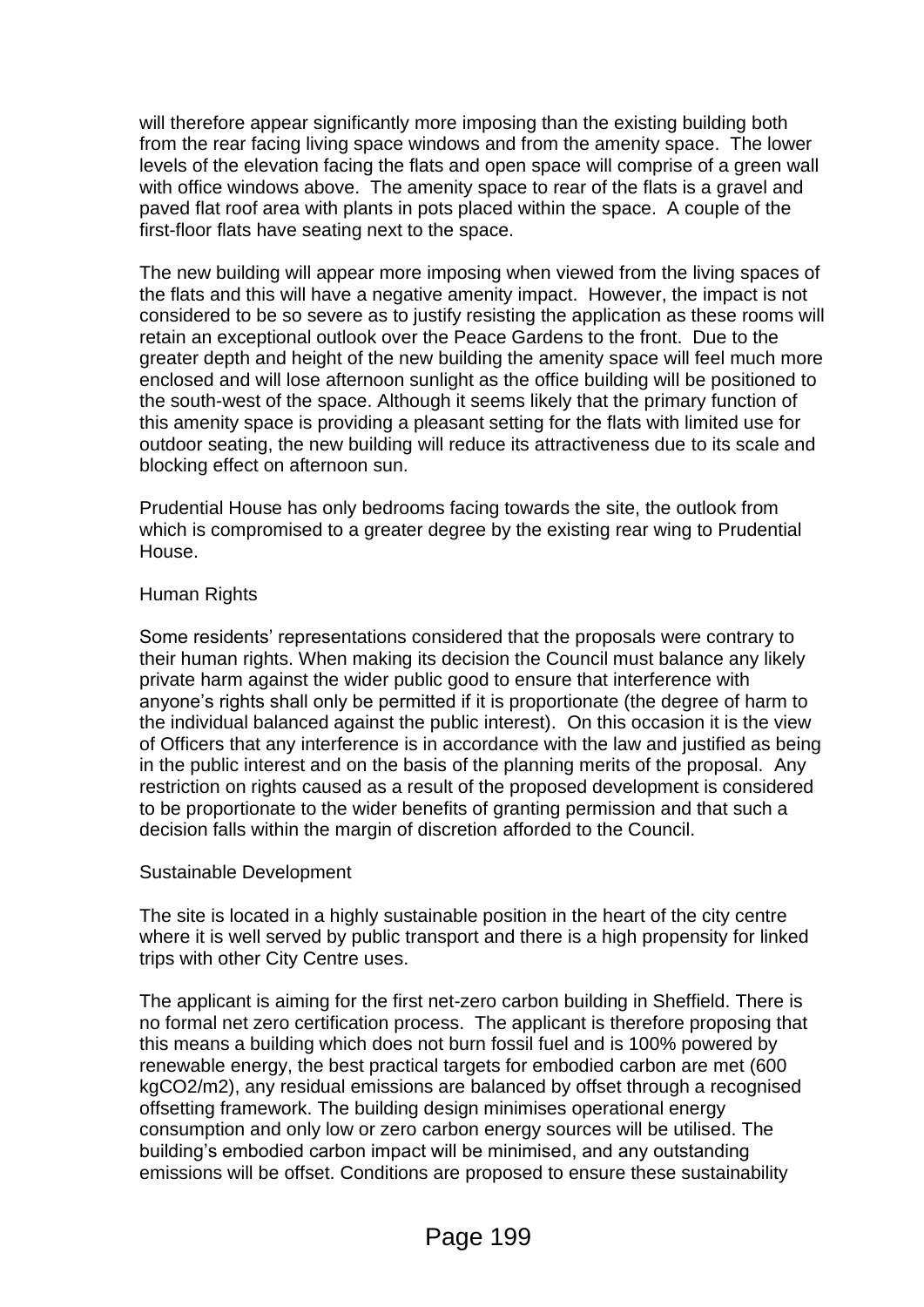#### benefits are delivered.

Policy CS65 requires new developments such as this to meet a minimum of 10% of their predicted energy needs from de-centralised and renewable or low carbon energy. It is the developer's intention to be connected to the District Heating System which is a low carbon energy source. They are also proposing to provide Photo Voltaic panels at roof level and a high efficiency electric chiller for building cooling, the developer has committed to purchase only 100% renewable energy for the building. The applicant has calculated that 43.9% of the predicted energy need will be met from de-centralised, renewable, or low carbon energy which is well in excess of the 10% policy requirement. The second part of Policy CS65 seeks to generate further renewable or low carbon energy or incorporate design measures sufficient to reduce the development's overall predicted carbon dioxide emissions by 20%. The applicant's predictions show that in this case the development will reduce carbon emissions by 39.7% compared to the 2013 building regulations.

The site is a brownfield site, and the office building is being targeted to achieve a BREEAM 'Excellent' rating. A pre-assessment has been submitted which shows the proposal is on target to achieve this rating. Core Strategy policy CS 64 requires new developments to achieve a BREEAM 'Very Good' rating and therefore the scheme will be in excess of the policy requirement.

#### Access Issues

The City's transport priorities are promoting choice by alternatives to the car, maximising accessibility, containing congestions levels, improving air quality, improving road safety and supporting economic objectives through demand management measures and sustainable travel initiatives.

Paragraph 111 of the NPPF says that development should only be prevented or refused on highways grounds if there would be an unacceptable impact on highway safety, or the residual cumulative impacts on the road network would be severe. Paragraph 112 says that first priority should be given to pedestrian and cycle movements and second to facilitating access to high quality public transport. Applications should address the needs of people with disabilities and reduced mobility and create places that are safe, secure and attractive. All developments which generate significant amounts of movement should be required to provide a travel plan.

The application site is in a highly accessible location and is well served by public transport, pedestrian and cycle facilities and close to a number of public car parks and car club facilities. Norfolk Street is a pedestrian zone except for permit holders and loading between 18.30 and 10.00. Access to the retail space will be from Charles Street and the office space will be accessed from Norfolk Street. The development will be car free and indeed there is no realistic way of providing off street parking without compromising the active frontage of the site. Cycle parking (consistent with council's cycle parking guidelines) and changing facilities are to be provided within the building. It is expected that most trips to the site will be by sustainable modes with car visitors utilising the public car parks. The proximity of shops and services to the site means that there is high likelihood that the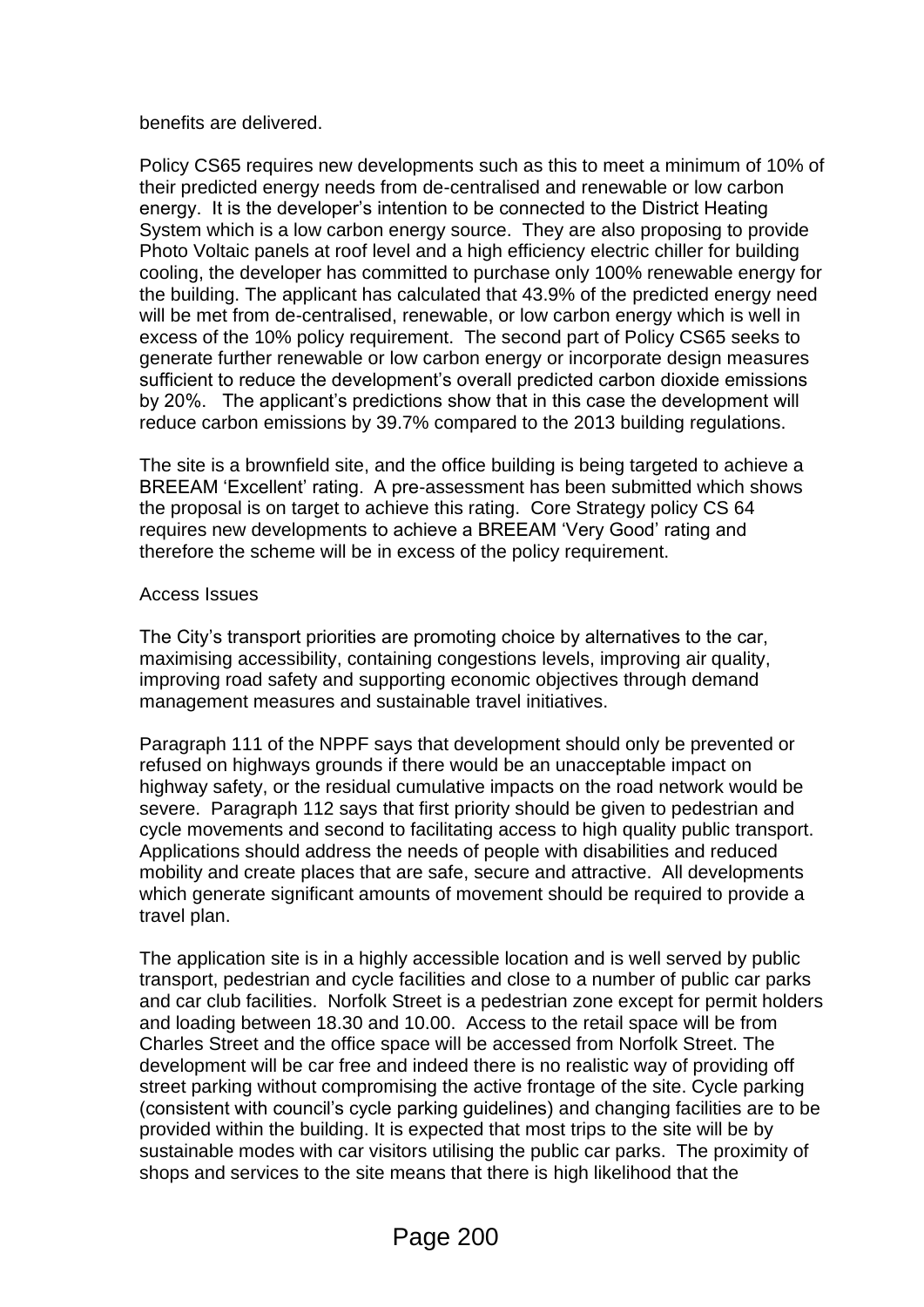development will facilitate linked trips.

Although the floor space increases, it is expected that the increased demand for parking can be accommodated within existing public car parks.

A travel plan has been submitted in support of the application which incorporates the normal travel plan measures such as appointing a travel plan co-ordinator, promoting up to date travel information, offering personalised journey plans, encouraging occupiers to take part in the cycle to work scheme, and promoting car sharing. The travel plan sets targets for reducing the proportion of journeys by car.

The servicing for the retail space should not be significantly different from that required to serve the previous retail uses on the site. It is accepted that servicing movements associated with the development will have a negligible impact on the operation of the highway network. A Construction Environment Management Plan proposes wheel washing facilities to minimise the risk of mud being brought on to the highway. The construction traffic routing is proposed via Charles Street and exiting via Union Street on to Furnival Gate. It is intended to temporarily close off the cul-de-sac section of Charles Street in front of the site for a construction compound with all storage of plant and materials on site, given that there is no realistic alternative in this case.

The elevations show level entrances to the retail and office entrances together with lift access to the upper floors and disabled toilets therefore the development will provide for inclusive access.

The proposal is supported by the Development Plan and NPPF transport policies and will not have any significant highway or pedestrian safety impacts.

### Noise/Dust

The applicant has undertaken a noise assessment which includes a noise survey to establish the existing noise climate. The internal noise climate for the offices has been assessed by modelling which incorporates assumptions about the design of the new office building, assuming windows are closed, and an alternative source of ventilation is provided. The results of this show that that the internal noise climate would be the Lowest Observed Adverse Effect. This is defined in the Noise Policy Statement for England as the level above which adverse effects on health and quality of life can be detected. The National Planning Practice Guidance says that where this noise level is established action should be taken to mitigate and reduce noise to a minimum.

In the light of this the Environmental Health Officer (EHO) has recommended conditions which require a scheme of noise insulation to be submitted to achieve appropriate internal noise levels and validation testing of this before the uses commence.

Noise from plant has the potential to cause dis-amenity for local residents living close by. The proposed Use Class allows for food and drink uses as well as office uses and there is the potential for cooking odours to cause dis-amenity for local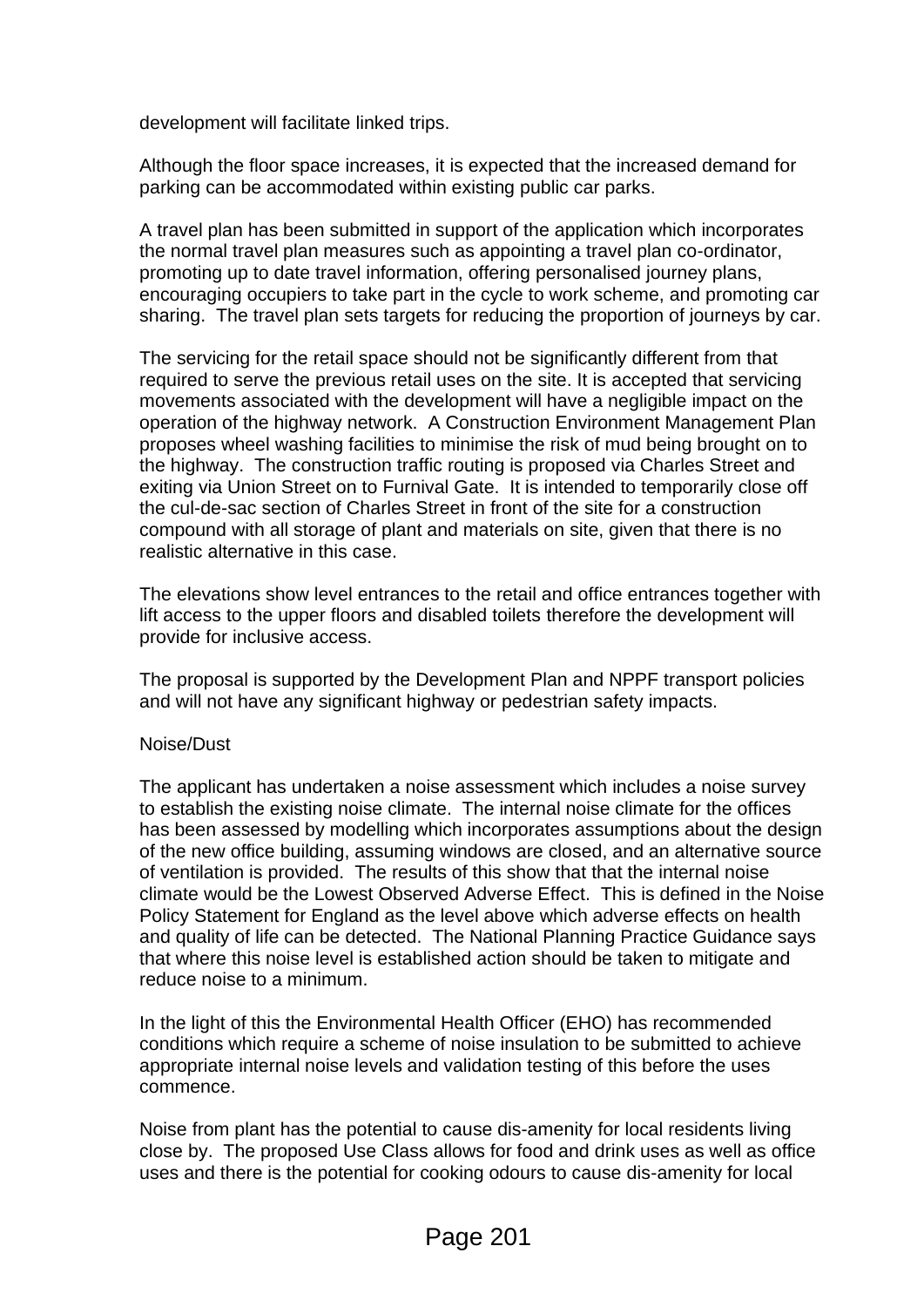residents and office occupiers. There is also the potential for noise breakout from commercial uses and noise from deliveries. Given this the EHO has recommended conditions to control these potential impacts. No concerns have been raised by the EHO regarding increased impact due to odours from Brown's being accentuated due to the greater enclosure of the courtyard therefore this is unlikely to result in significant amenity impacts.

The Construction Environment Management Plan (CEMP) proposes a series of measures to minimise the escape of dust during construction. Construction hours will be limited to 07.30 to 18.00 hours Monday to Friday and 08.00 to 13.00 hours on Saturday with no working on Sundays or public holidays. The contractor will employ "best practical means" to minimise noise and vibration resulting from construction operations and shall comply with the recommendations detailed in the Code of Practice for noise and vibration control on construction and open sites (BS 5228-1: 2009 + A1: 2014 & BS 5228-2:2009 + A1: 2014). The Environmental Health Officer is satisfied that the submitted CEMP has proposed reasonable measures to minimise the amenity impacts during construction.

### **Microclimate**

A qualitative desk study has been undertaken to assess the wind conditions around the development for original scheme which was 10-storeys high. This concluded that the development is expected to worsen wind conditions around the entrance to Norfolk Street. In the worst-case wind conditions, most of Norfolk Street remained acceptable for standing with the Charles Street frontage being acceptable for strolling and the entrance into Norfolk Street being acceptable for business walking as defined by the Lawson criteria. The assessment concluded that these conditions were within acceptable limits for the intended uses of the space and therefore no permanent mitigation was required. The assessment goes on to conclude that future developments are expected to alter the wind conditions, but overall conditions are expected to remain within acceptable comfort and safety limits, but the users are likely to experience more gusty conditions. As the scale of the development has now been reduced to 7-storeys there is no requirement to undertake a microclimate assessment for the amended scheme under the Council's guidance and the impact should be less than that described above.

## Land Quality

The site lies within a Coal Mining High Risk Area. The applicant has submitted a phase 1 land contamination assessment, this recommends further ground investigations to assess the mining history, ground gas, and unexploded ordnance.

In the light of this the Environmental Health Officer has recommended conditions for investigating and mitigating ground conditions. The Coal Authority has also recommended conditions to ensure the coal mining legacy is investigated and mitigated if appropriate.

### Drainage

The drainage submission considers sustainable drainage options but concludes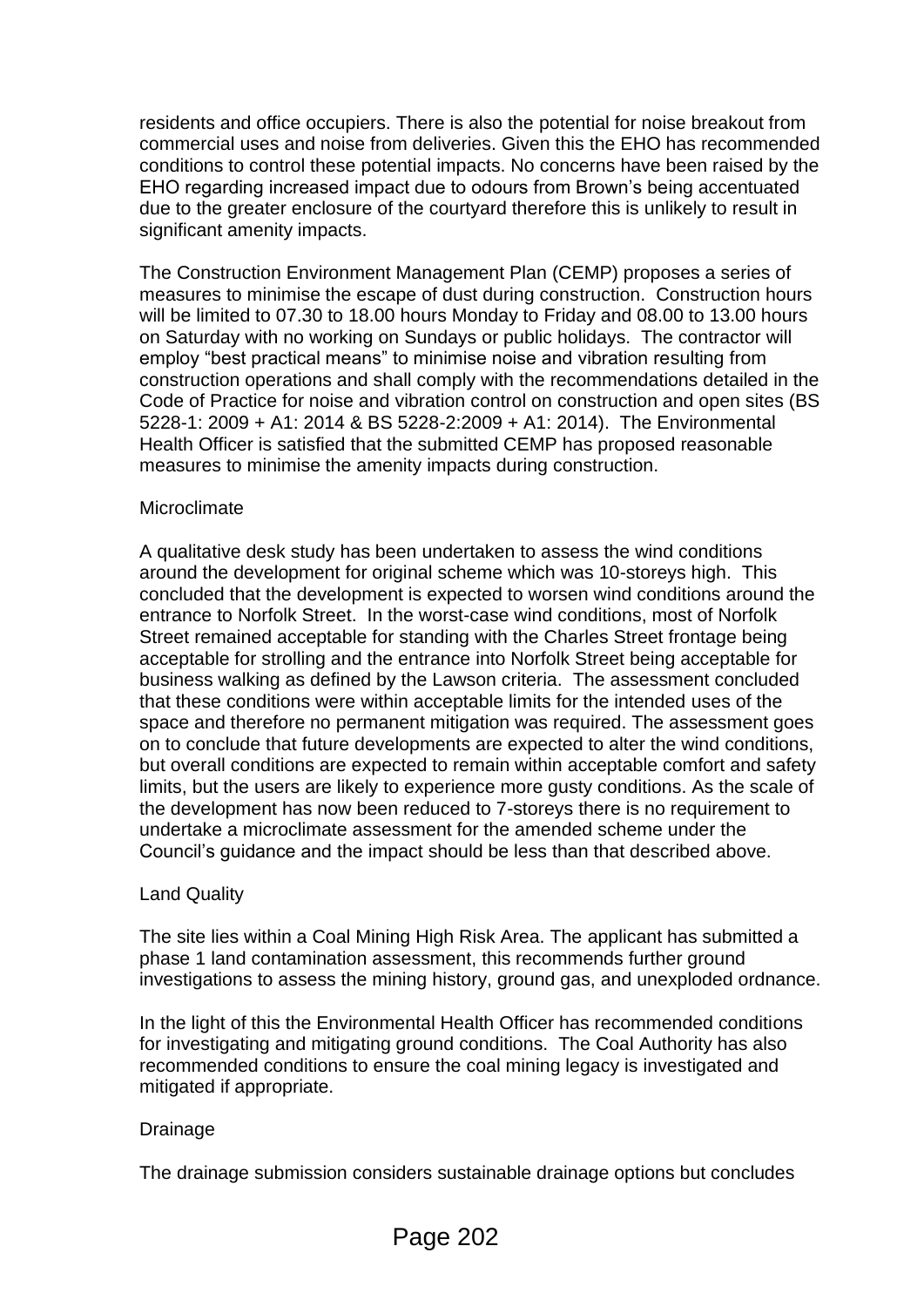that due to ground conditions infiltration is unlikely to be viable and as there are no nearby water bodies or surface sewers. Therefore, discharge to the combined public sewer is the only viable option. The applicant's consultants consider that the on-site storage required to reduce surface water run-off could be achieved by blue roofs.

The Lead Local Flood Authority is satisfied with the submitted proposals. Yorkshire Water has no objections to surface water being connected to the public sewer subject to conditions which require the applicant to demonstrate that infiltration is not practical, provide evidence of existing connections and restrict discharge to the existing rate, less a minimum 30% reduction, based on the existing peak discharge rate during a 1 in 1 year storm event, to allow for climate change.

Therefore, it is concluded that drainage can be satisfactorily dealt with by way of conditions whilst delivering reduced surface water run-off.

# RESPONSE TO REPRESENTATIONS

Th majority of issues raised have been covered in the main body of the report under the relevant headings. Other matters raised are covered here.

The applicant has advised that the Yoga business was aware of the applicant's intention to redevelop the site when they signed the lease which has a short-term break clause. They say that there are alternative premised available in the city centre. Whilst it is accepted that a health and wellbeing business contributes positively to the attractiveness of the city centre the planning system does not have a remit to protect individual businesses and the terms of leases are outside of the control of the planning system. Therefore, the potential loss/relocation of the yoga business should be given little weight in determining this application. Your officers' concur with this view.

It has been argued that the applicant is guilty of green washing to distract from the harmful impacts on amenity and heritage assets and that the buildings should be refurbished rather than demolished. The planning application report endeavours to balance the harmful impacts and concludes on balance that the benefits outweigh the disbenefits. There can be no doubt that the design of the building will be highly sustainable and well in excess of the Councill's policy requirements, and conditions are proposed to ensure these benefits are delivered. It is highly unlikely that a refurbished building would deliver office floorspace of sufficient quality to meet the identified need for grade A space.

Residents' concerns about the success of the proposed green walls are reasonable and understandable. A condition is proposed requiring the detailed design to be submitted and approved so that this can be scrutinised by the Council's landscape officers to ensure the design will be successful.

Some of the representations refer to very high percentage reductions in natural light. It should be noted that, whilst there are large percentage reductions in terms of VSC, these refer specifically to how much of the sky is unobstructed from an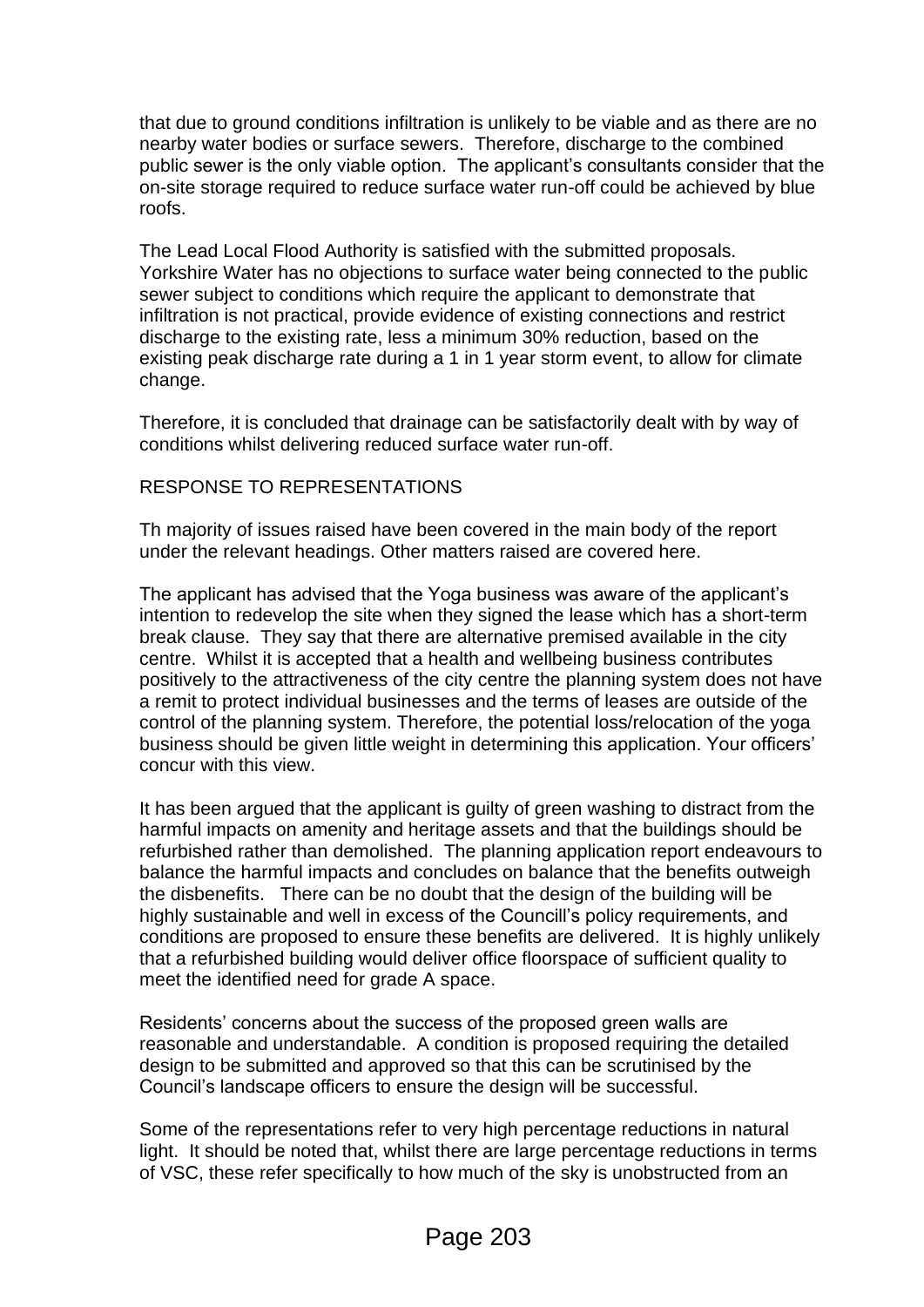outward facing window and in terms of NSL the distribution of daylight on a desktop plane within a room. When the existing amount of light received under these measures is already very low, as is the case with many of the affected rooms and windows, a small reduction in levels results in a large percentage reduction. For example, one bedroom window has an existing unobstructed sky figure (VSL) of 0.8% whereas the BRE target is 27%. The development results in a figure of 0.0% which gives a 100% reduction but the amount of sky visible from the window is changed very little.

## SUMMARY AND RECOMMENDATION

The proposed land use aligns with the Development Plan policy and will help to support employment and economic growth and the regeneration of the City Centre which is consistent and closely aligned with NPPF policy. There is of course a doubt about the future demand for office accommodation in the City Centre in the light of the pandemic and increased home working. However, there is no convincing evidence to counter the applicant's expert view that there is a need in the longer term for smaller scale high quality Grade A office accommodation in the City Centre despite the pandemic.

The applicant has amended the design by removing windows at lower levels on the courtyard elevations and, together with the non-vision windows and conditions proposed, privacy is adequately protected. In your officers' view the reduced scale of the scheme means that it will not appear too overbearing from residents' windows facing on to the courtyard; similar relationships between residential buildings have been approved in other City Centre developments to maintain street fronting buildings which are characteristic of the urban fabric of the city centre and help deliver a viable development. Whilst the building will be taller and closer to the courtyard facing apartments in Berona House, and consequently will appear more dominant, there will also be benefits in terms of reduced overlooking and visual improvements due to a green wall replacing a currently unattractive rear elevation.

The BRE daylight and sunlight guidelines are a means of quantifying the amenity impact but have been designed for suburban low-rise developments rather than City Centre high density living. They should not be seen as standards that must be complied with in a City Centre context. If they were rigidly applied to new developments in the City Centre, the sustainability/climate change benefits of highdensity development in a highly accessible location would not be able to be delivered and there would be more pressure to develop green spaces to meet the city's future employment and housing needs. Residents living in City Centres benefit from improved access to services and facilities and a direct cost of this is lower private amenity standards and more reliance on public rather than private amenity space. Your officers consider more weight should be given to the GLC VSL guideline than the BRE guideline in this context as it more directly relates to high density locations.

Any increase in the scale of development on this site is likely to have an impact on the amenity of existing residents whose windows and amenity space face on to the courtyard. As explained above, natural light and sunlight is less of a concern for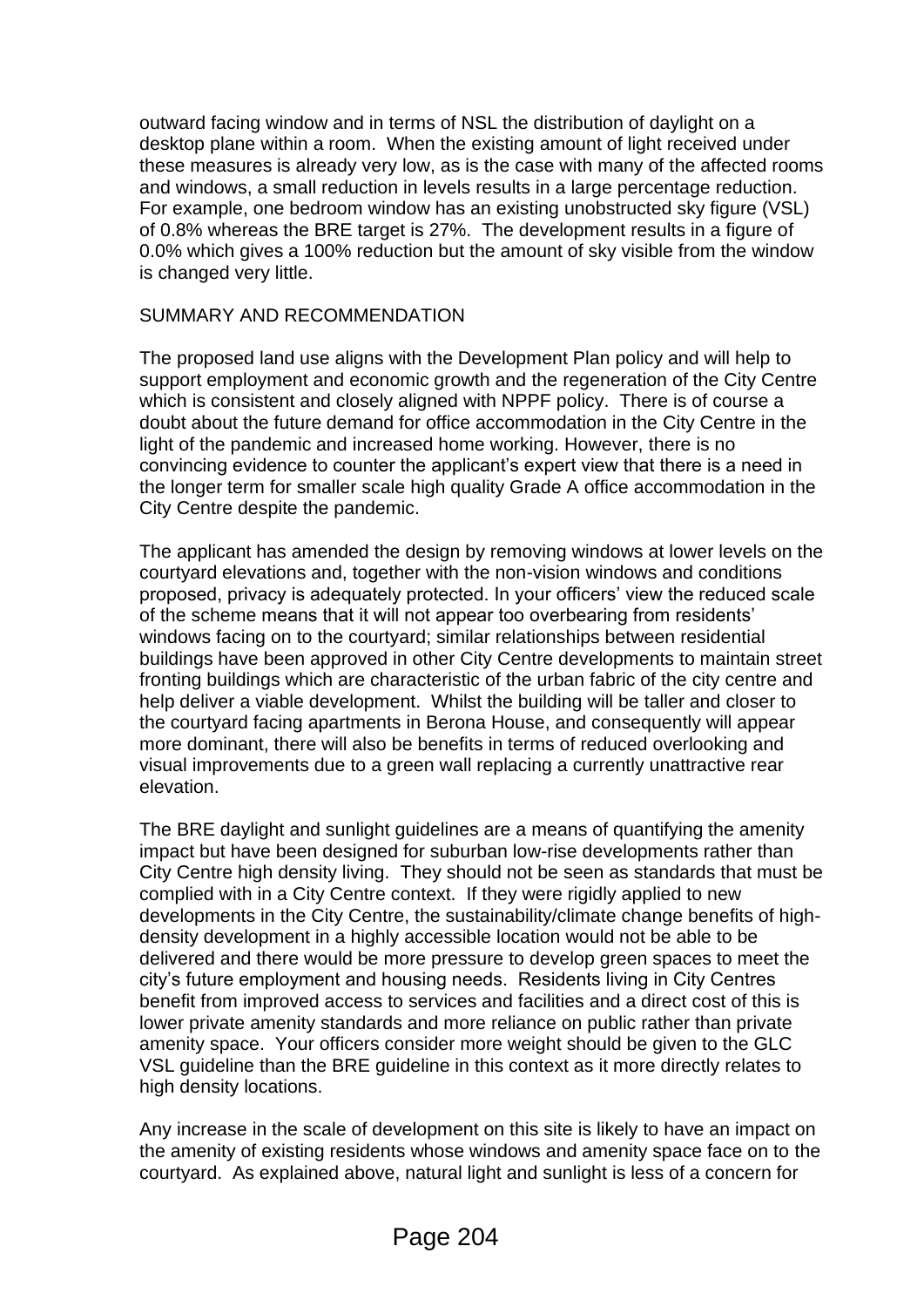bedrooms although there are negative sustainability impacts when natural light is reduced due to an increased requirement for electric light.

The officer view is that the impacts of most concern are on the 3 south-east facing living/kitchen/diners which are single aspect and will see reductions in already low levels of natural light and sunlight. Also of concern are the 4 living/kitchen/diners in St Paul's Chambers which will have reduced natural light/ sunlight (although these are served by windows on the courtyard and street elevations), particularly the two which experience the greatest reduction in sunlight hours. In addition, there will be a significant impact on the amenity value of the small courtyard which primarily serves as a pleasant space for accessing the flats but is also used for sitting out and socialising. The new building will reduce the amount of sunlight and will appear dominant and overbearing from this space. The disturbance during construction is a lesser concern as the Environmental Protection Service has advised that this will be adequately controlled by the Construction Environmental Management Plan. There will still undoubtedly be an impact on surrounding residents, but this will be temporary and is an inevitable consequence of any construction programme. It is not a reason in itself for resisting the development.

The amenity impact of the development could be reduced somewhat if the upper floors were confined to the extent of the existing 3-storey buildings. This would reduce the impact on Berona House and the amenity space which serves St Paul's Chambers. The proposed building occupies the full extent of the plot mostly to its full height whereas the other buildings in this block are generally lower along the rear boundaries which allows for more outlook for the apartments and openness around the amenity space. In this respect the development is less of a good neighbour than the existing buildings. However, it is considered highly likely that the development would not be viable if the upper floors were cut back in footprint to match that of the existing 3-storey buildings.

In your officers view the scale of the building is appropriate for this location within the wider block given its position at the corner of Charles Street and Norfolk Street and taking into consideration that this site is on the edge of the conservation area, whilst also acknowledging both the lower buildings within the same block and the taller buildings opposite at No 3 St Paul's and Howden House. The scale now proposed is in line with the original comments from Historic England which referred to it being no higher than the Prudential Assurance Building and the 7 storey buildings of Blocks B and C of HoCII.

The key block views of the scheme show that it will no longer have an adverse impact on the setting of the Town Hall and only a minor impact on the setting of Prudential House. It is acknowledged that the fairly homogenous scale of development within the conservation area allows functionally important buildings to stand out as landmarks. This scheme will not disrupt this as both the Town Hall and Prudential House still remain dominant within the key views. Your officers do not agree with Historic England's comment that the new building will dominate a number of important views. The block views show that it will not dominate views from the Peace Gardens, Pinstone Street or along Norfolk Street given the existing adjacent taller buildings.